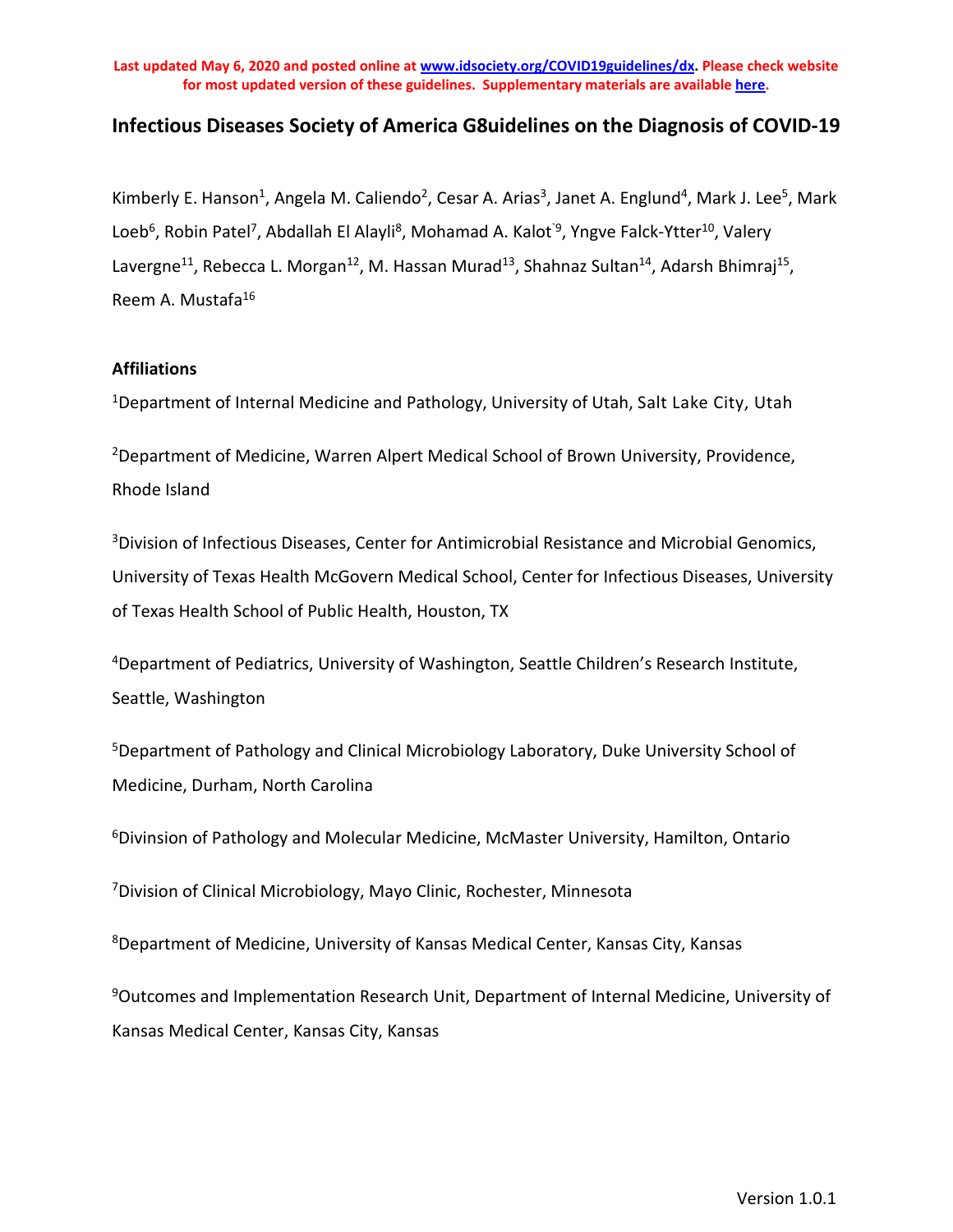<sup>10</sup>VA Northeast Ohio Healthcare System, Case Western Reserve University School of Medicine, Cleveland, Ohio

<sup>11</sup>Department of Pathology and Laboratory Medicine, Vancouver General Hospital, Vancouver, British Columbia, Canada

<sup>12</sup>Department of Health Research Methods, Evidence and Impact, McMaster University, Hamilton, Ontario

<sup>13</sup>Division of Preventive Medicine, Mayo Clinic, Rochester, Minnesota

<sup>14</sup>Division of Gastroenterology, Hepatology, and Nutrition, University of Minnesota, Minneapolis VA Healthcare System, Minneapolis, Minnesota

15Department of Infectious Diseases, Cleveland Clinic, Cleveland, Ohio

<sup>16</sup>Division of Nephrology and Hypertension, Department of Internal Medicine, University of Kansas Medical Center, Kansas City, Kansas

**Corresponding Author:** Kimberly E. Hanson

**Panel Members:** Kimberly E. Hanson (lead), Angela M. Caliendo, Cesar A. Arias, Janet A. Englund (PIDS representative), Mark J. Lee, Mark Loeb (SHEA representative), Robin Patel (ASM representative), Adarsh Bhimraj

**Methodologists:** Reem A. Mustafa (lead), Abdallah El Alayli, Mohamad Kalot, Yngve Falck-Ytter, Valery Lavergne, Rebecca L. Morgan, M. Hassan Murad, Shahnaz Sultan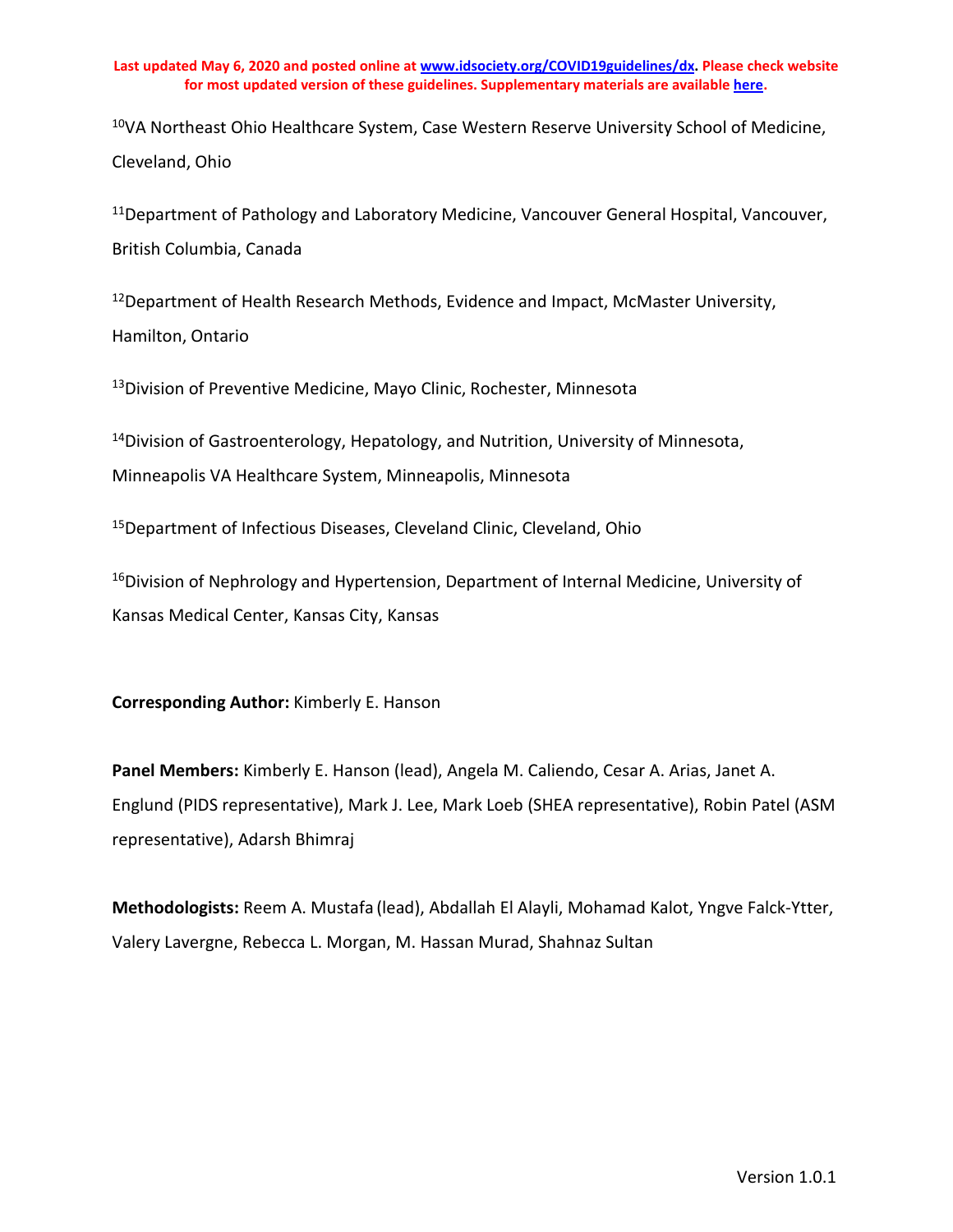# **Abstract**

**Background:** Accurate molecular diagnostic tests are necessary for confirming a diagnosis of coronavirus disease 2019 (COVID-19). Direct detection of severe acute respiratory syndrome coronavirus 2 (SARS-CoV-2) nucleic acids in respiratory tract specimens informs patient, healthcare institution and public health level decision-making. The numbers of available SARS-CoV-2 nucleic acid detection tests are rapidly increasing, as is the COVID-19 diagnostic literature. Thus, the Infectious Diseases Society of America (IDSA) recognized a significant need for frequently updated systematic reviews of the literature to inform evidence-based best practice guidance.

**Objective:** The IDSA's goal was to develop an evidence-based diagnostic guideline to assists clinicians, clinical laboratorians, patients and policymakers in decisions related to the optimal use of SARS-CoV-2 nucleic acid amplification tests. In addition, we provide a conceptual framework for understanding molecular diagnostic test performance, discuss the nuance of test result interpretation in a variety of practice settings, and highlight important unmet research needs in the COVID-19 diagnostic testing space.

**Methods:** IDSA convened a multidisciplinary panel of infectious diseases clinicians, clinical microbiologists, and experts in systematic literature review to identify and prioritize clinical questions and outcomes related to the use of SARS-CoV-2 molecular diagnostics. Grading of Recommendations Assessment, Development and Evaluation (GRADE) methodology was used to assess the certainty of evidence and make testing recommendations.

**Results:** The panel agreed on 15 diagnostic recommendations.

**Conclusions:** Universal access to accurate SARS-CoV-2 nucleic acid testing is critical for patient care, hospital infection prevention and the public response to the COVID-19 pandemic. Information on the clinical performance of available tests is rapidly emerging, but the quality of evidence of the current literature is considered low to very low. Recognizing these limitations,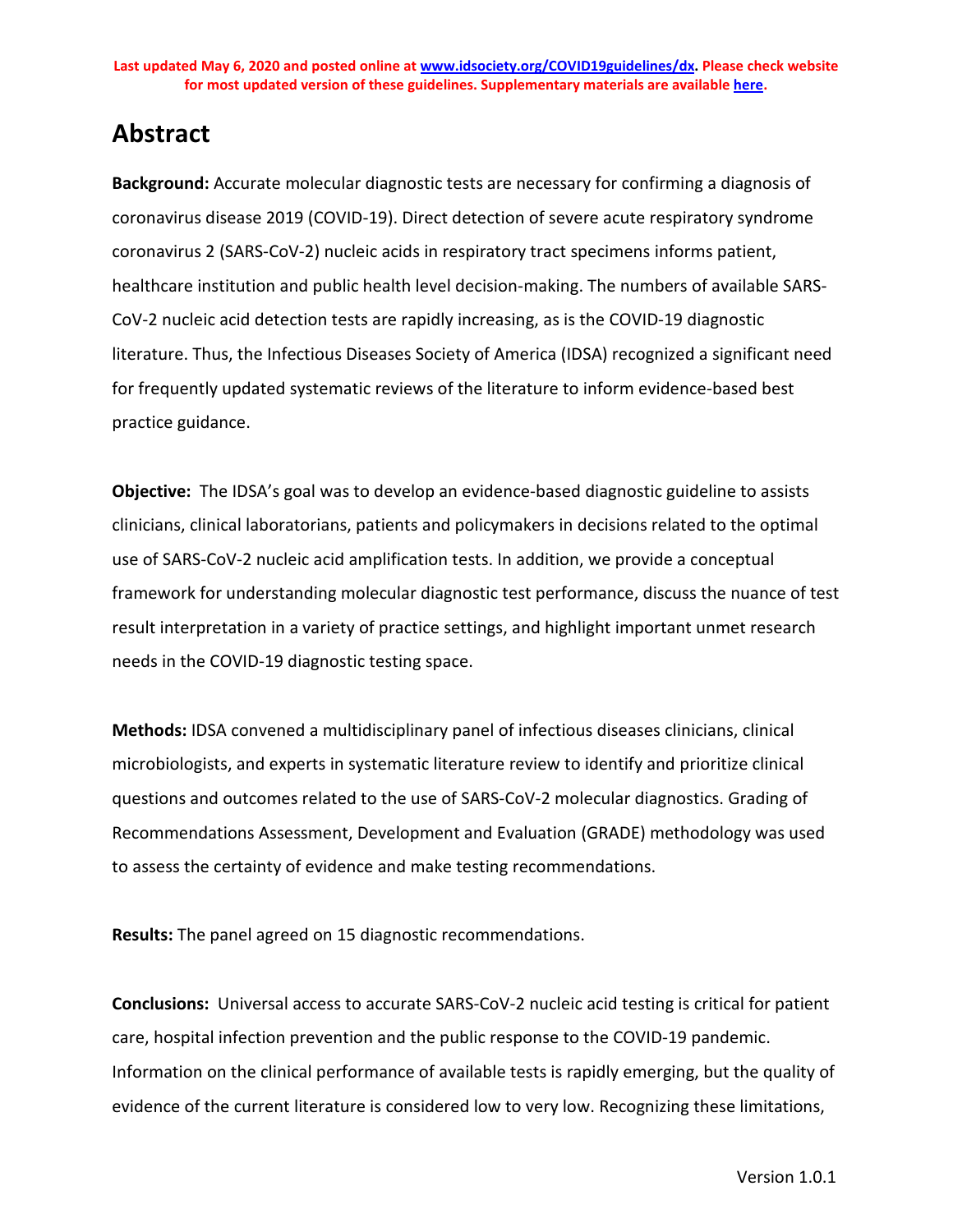the IDSA panel weighed available diagnostic evidence and recommends nucleic acid testing for all symptomatic individuals suspected of having COVID-19. In addition, testing is recommended for asymptomatic individuals with known or suspected contact with a COVID-19 case. Testing asymptomatic individuals without known exposure is suggested when the results will impact isolation/quarantine/personal protective equipment (PPE) usage decisions, dictate eligibility for surgery, or inform administration of immunosuppressive therapy. Ultimately, prioritization of testing will depend on institutional-specific resources and the needs of different patient populations.

## **IDSA Disclaimer**

It is important to realize that guidelines cannot always account for individual variation among patients. They are assessments of current scientific and clinical information provided as an educational service; are not continually updated and may not reflect the most recent evidence (new evidence may emerge between the time information is developed and when it is published or read); should not be considered inclusive of all proper treatments methods of care, or as a statement of the standard of care; do not mandate any particular course of medical care; and are not intended to supplant physician judgment with respect to particular patients or special clinical situations. Whether and the extent to which to follow guidelines is voluntary, with the ultimate determination regarding their application to be made by the physician in the light of each patient's individual circumstances. While IDSA makes every effort to present accurate, complete, and reliable information, these guidelines are presented "as is" without any warranty, either express or implied. IDSA (and its officers, directors, members, employees, and agents) assume no responsibility for any loss, damage, or claim with respect to any liabilities, including direct, special, indirect, or consequential damages, incurred in connection with these guidelines or reliance on the information presented.

The guidelines represent the proprietary and copyrighted property of IDSA. Copyright 2020 Infectious Diseases Society of America. All rights reserved. No part of these guidelines may be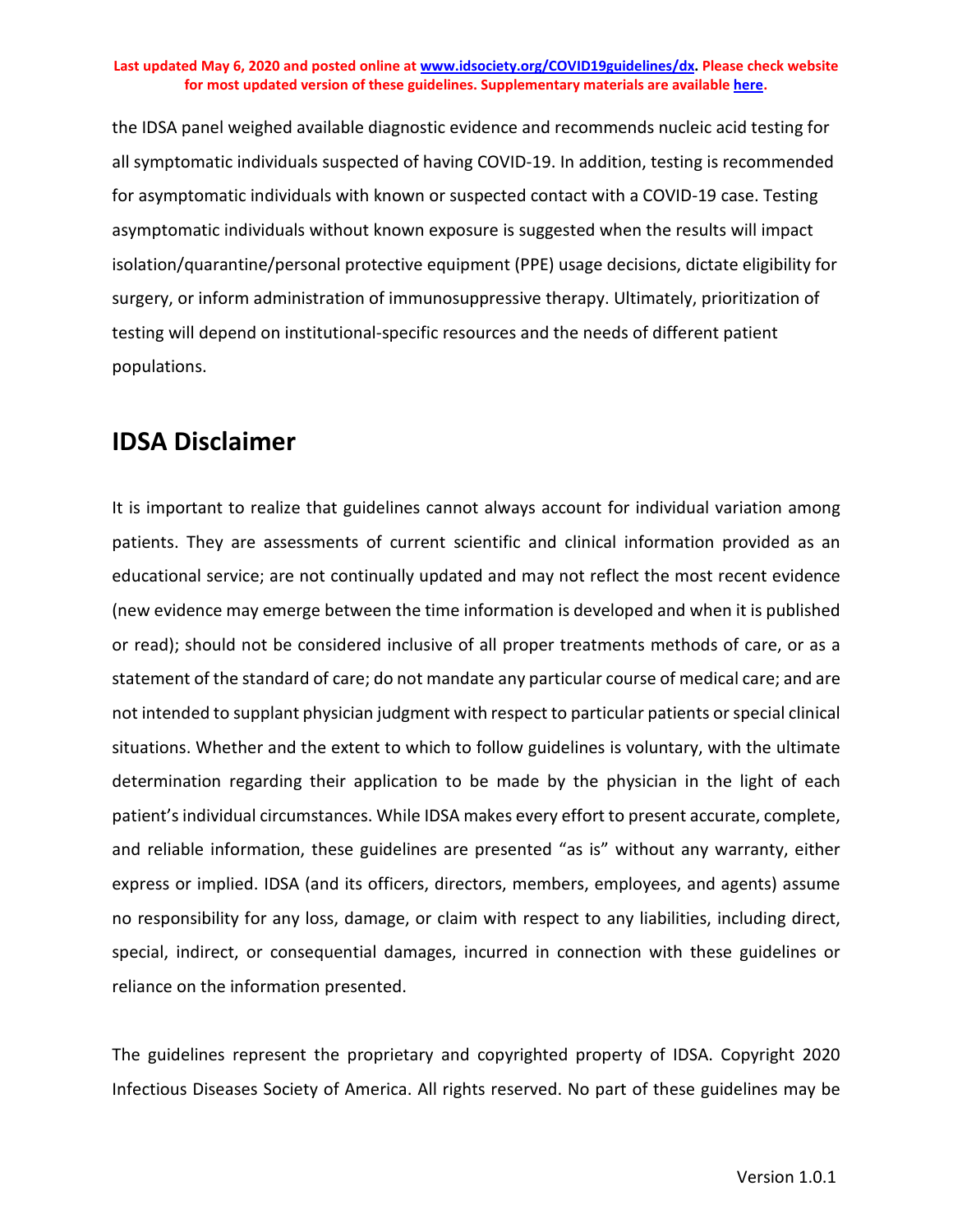reproduced, distributed, or transmitted in any form or by any means, including photocopying, recording, or other electronic or mechanical methods, without the prior written permission of IDSA. Permission is granted to physicians and health care providers solely to copy and use the guidelines in their professional practices and clinical decision-making. No license or permission is granted to any person or entity, and prior written authorization by IDSA is required, to sell, distribute, or modify the guidelines, or to make derivative works of or incorporate the guidelines into any product, including but not limited to clinical decision support software or any other software product. Except for the permission granted above, any person or entity desiring to use the guidelines in any way must contact IDSA for approval in accordance with the terms and conditions of third-party use, in particular any use of the guidelines in any software product.

## **Executive Summary**

Molecular diagnostic testing has played a critical role in the global response to the COVID-19 pandemic. Accurate SARS-CoV-2 nucleic acid amplification tests (NAATs) are needed to inform patient management decisions, hospital infection prevention practices, and public health responses. Additionally, detection and quantification of SARS-CoV-2 RNA over the course of infection is also essential for understanding biology of disease. Given the rapid expansion of the COVID-19 molecular diagnostic literature along with increasing test availability, the IDSA recognized the need for frequently updated, evidence-based guidelines to support clinicians, clinical microbiologists, patients and policy makers in decisions related to the use of SARS-CoV-2 diagnostics.

Summarized below are 15 recommendations for SARS-CoV-2 nucleic acid testing based on systematic reviews of the diagnostic literature. An algorithm based on these recommendations is provided as well to aid in decision-making (see **[Figure 1](#page-5-0)**). Primary recommendations assumed availability of diagnostic tests and specimen collection devices. Contingency recommendations were crafted for situations where testing supplies or personal protective equipment (PPE) are limited. Based on reviews of baseline risk, assumptions were made about COVID-19 disease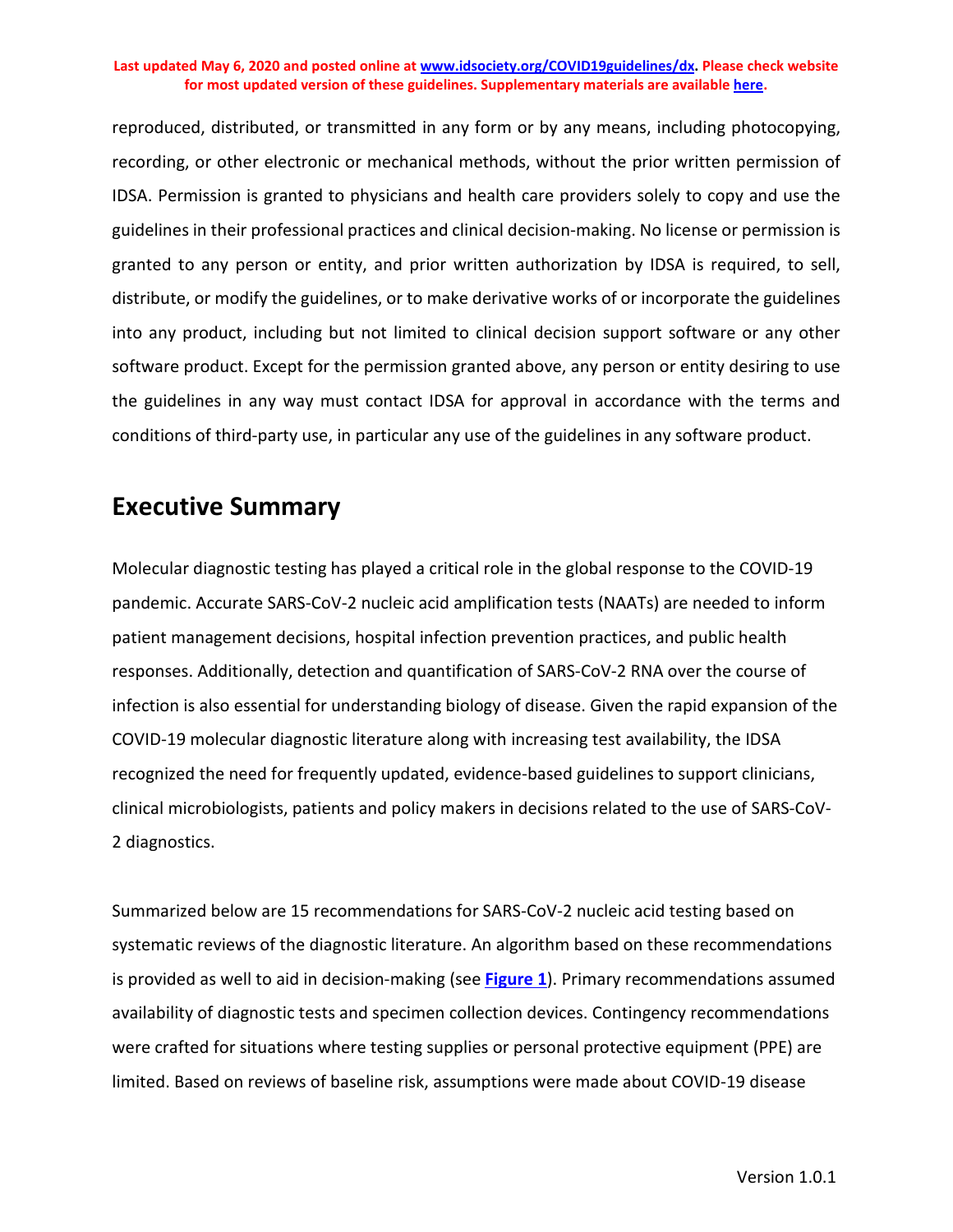prevalence in the community and/or pretest probabilities in individual patients, both of which influenced testing recommendations.

A detailed description of background, methods, evidence summary and rationale that support each recommendation, and research needs can be found online in the full text. Briefly, an expert panel consisting of clinicians, medical microbiologists and methodologists critically appraised the COVID-19 diagnostic literature using Grading of Recommendations Assessment, Development and Evaluation (GRADE) methodology to assess the certainty of evidence. Per GRADE, recommendations are categorized as "strong" or "conditional". The word "recommend" indicates strong recommendations and "suggest" implies conditional recommendations.



## <span id="page-5-0"></span>**Figure 1.** IDSA Algorithm for SARS-CoV-2 Nucleic Acid Testing

### \*\*\*Note:

- Testing should be prioritized for symptomatic patients first.
- When resources are adequate, testing for selected asymptomatic individuals can also be considered.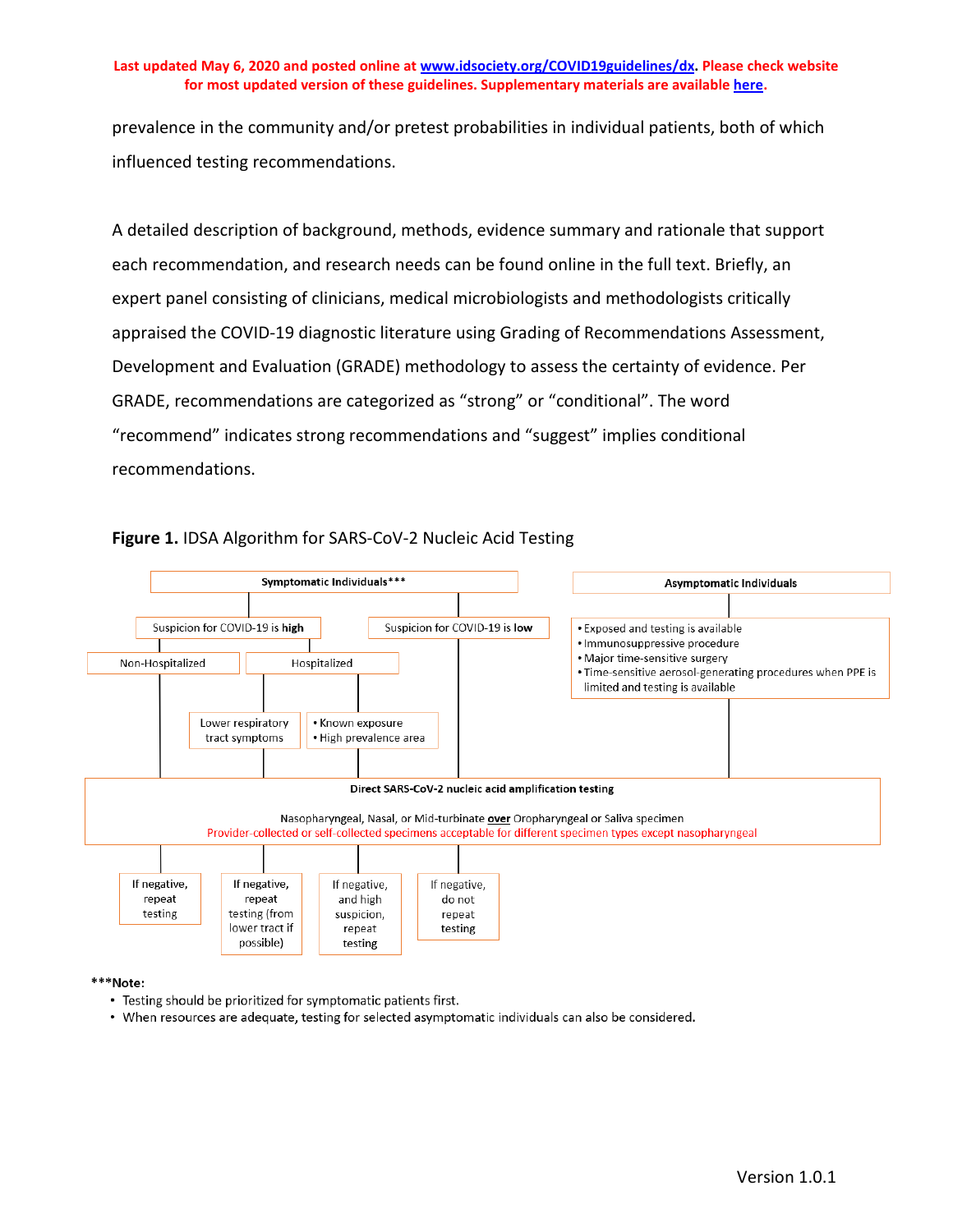**Recommendation 1. The IDSA panel recommends a SARS-CoV-2 nucleic acid amplification test (NAAT) in symptomatic individuals in the community suspected of having COVID-19, even when the clinical suspicion for COVID-19 is low (strong recommendation, very low certainty of evidence).**

### **Remarks:**

- The panel considered symptomatic patients to have at least one of the most common symptoms compatible with COVID-19 (**[Table 1](#page-14-0)**).
- Clinical assessment alone is not accurate in predicting COVID-19 diagnosis.
- The panel considered timeliness of SARS-CoV-2 NAAT results essential to impact individual care, healthcare institution, and public health decisions. In the outpatient setting, results within 48 hours of collection is preferable.

**Recommendation 2: The IDSA panel suggests collecting nasopharyngeal, or mid-turbinate, or nasal swabs rather than oropharyngeal swabs or saliva alone for SARS-CoV-2 RNA testing in symptomatic individuals with upper respiratory tract infection (URTI) or influenza like illness (ILI) suspected of having COVID-19 (conditional recommendation, very low certainty of evidence).**

## **Remark:**

- This recommendation does not address testing a combination of specimen types due to lack of evidence.
- The panel considered symptomatic patients to have at least one of the most common symptoms compatible with COVID-19 (**[Table 1](#page-14-0)**).

**Recommendation 3. The IDSA panel suggests that nasal and mid-turbinate (MT) swab specimens may be collected for SARS-CoV-2 RNA testing by either patients or healthcare providers, in symptomatic individuals with upper respiratory tract infection (URTI) or influenza like illness (ILI) suspected of having COVID-19 (conditional recommendation, low certainty of evidence).**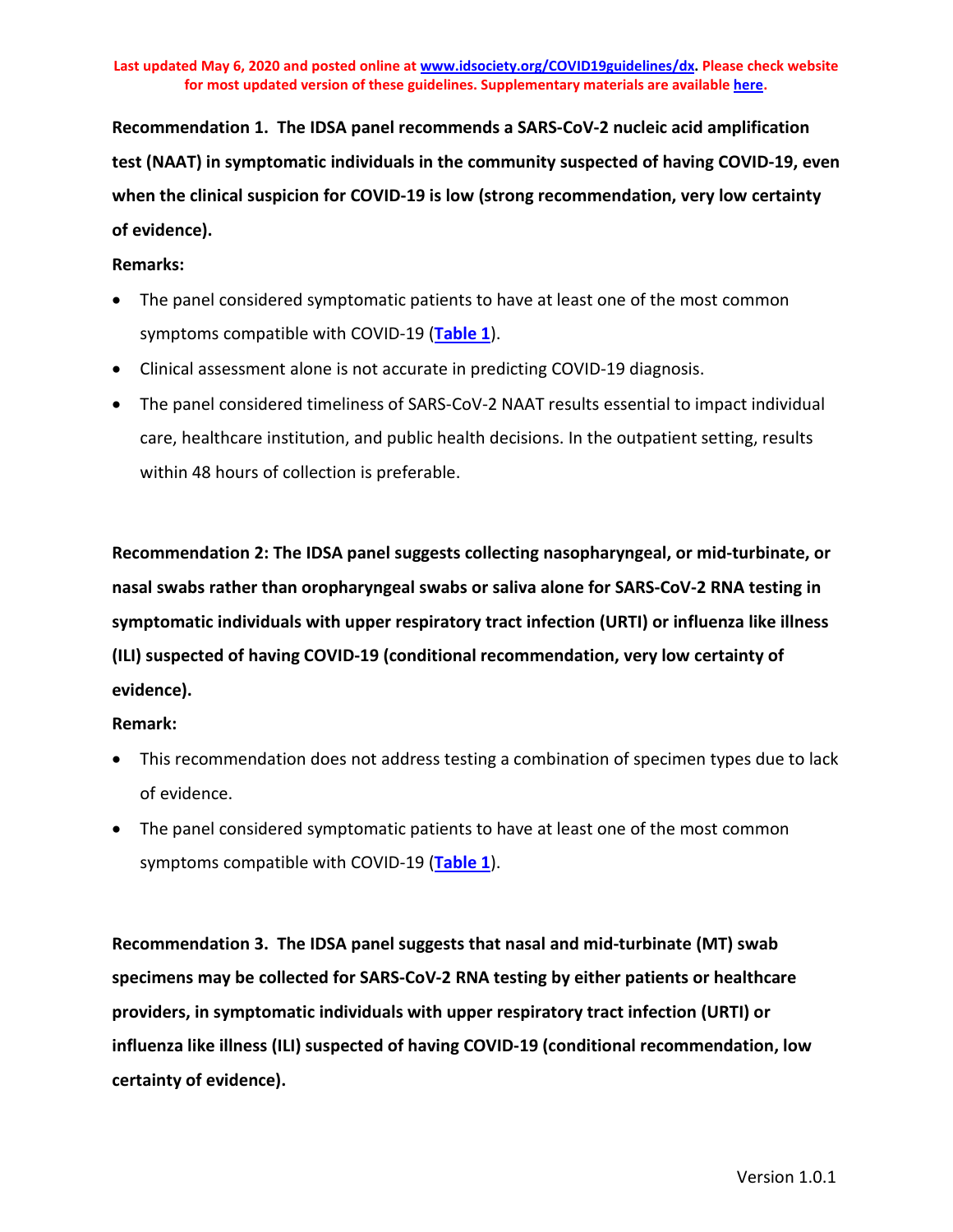### **Remarks:**

- Appropriate specimen collection and transport to the laboratory is critical. General instructions for swab-based SARS-CoV2 testing are shown in **[Table 4](#page-30-0)**. Additional resources are available on the **IDSA** website.
- A clear, step-by-step protocol needs to be presented to patients attempting self-collection. This could be in the form of a short video or printed pamphlet with illustrations.
- The majority of self-collection studies were performed in the presence of a healthcare worker.
- The available evidence for nasal and MT swabs as alternatives to healthcare personnel collection is based on assessment of symptomatic patients. Data on self-collection in asymptomatic individuals is currently unavailable.
- The panel considered symptomatic patients to have at least one of the most common symptoms compatible with COVID-19 (**[Table 1](#page-14-0)**).

**Recommendation 4: The IDSA panel suggests a strategy of initially obtaining an upper respiratory tract sample (e.g., nasopharyngeal swab) rather than a lower respiratory sample for SARS-CoV-2 RNA testing in hospitalized patients with suspected COVID-19 lower respiratory tract infection. If the initial upper respiratory sample result is negative, and the suspicion for disease remains high, the IDSA panel suggests collecting a lower respiratory tract sample (e.g., sputum, bronchoalveolar lavage fluid, tracheal aspirate) rather than collecting another upper respiratory sample (conditional recommendations, very low certainty of evidence).**

### **Remark:**

• The panel considered timeliness of SARS-CoV-2 NAAT results essential to impact individual care and isolation decisions. In the hospital setting, results within 24 hours of collection is preferable.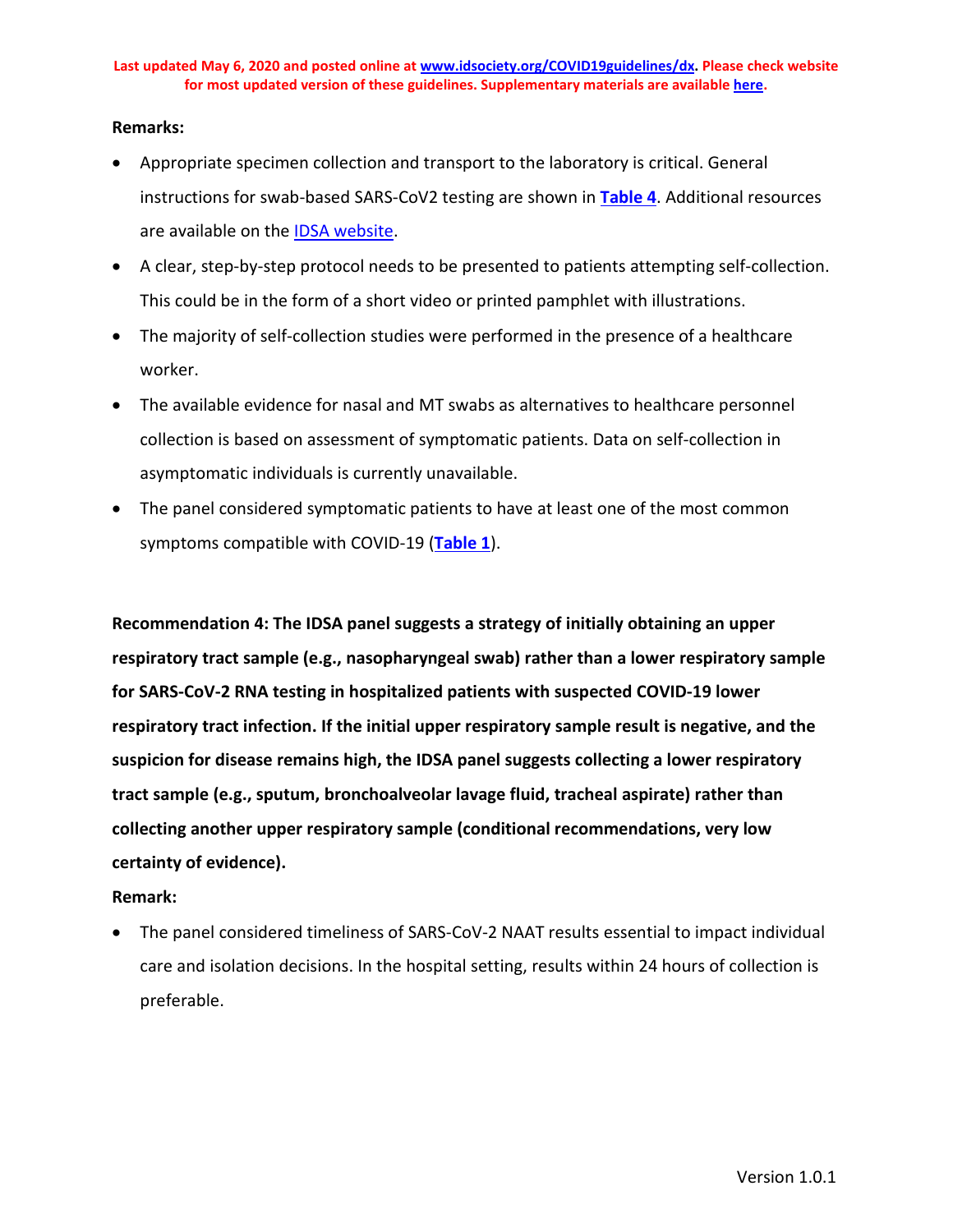**Recommendation 5: The IDSA panel suggests performing a single viral RNA test and not repeating testing in symptomatic individuals with a low clinical suspicion of COVID-19 (conditional recommendation, low certainty of evidence).**

## **Remarks:**

- A low clinical suspicion should be informed by epidemiological information available for the region coupled with clinical judgment.
- The panel considered symptomatic patients to have at least one of the most common symptoms compatible with COVID-19 (**[Table 1](#page-14-0)**).

**Recommendation 6: The IDSA panel suggests repeating viral RNA testing when the initial test is negative (***versus* **performing a single test) in symptomatic individuals with an intermediate or high clinical suspicion of COVID-19 (conditional recommendation, low certainty of evidence).**

## **Remarks:**

- Intermediate/high clinical suspicion typically applies to the hospital setting and is based on the severity, numbers and timing of compatible clinical signs/symptoms.
- Repeat testing should generally occur 24-48 hours after initial testing and once the initial NAAT result has returned as negative.
- Another specimen type, preferably a lower respiratory tract specimen if the patient has signs/symptoms of LRTI, should be considered for repeat testing.
- The panel considered symptomatic patients to have at least one of the most common symptoms compatible with COVID-19 (**[Table 1](#page-14-0)**).

**Recommendation 7: The IDSA panel makes no recommendations for or against using rapid (i.e., test time ≤ 1hour) versus standard RNA testing in symptomatic individuals suspected of having COVID-19 (knowledge gap).**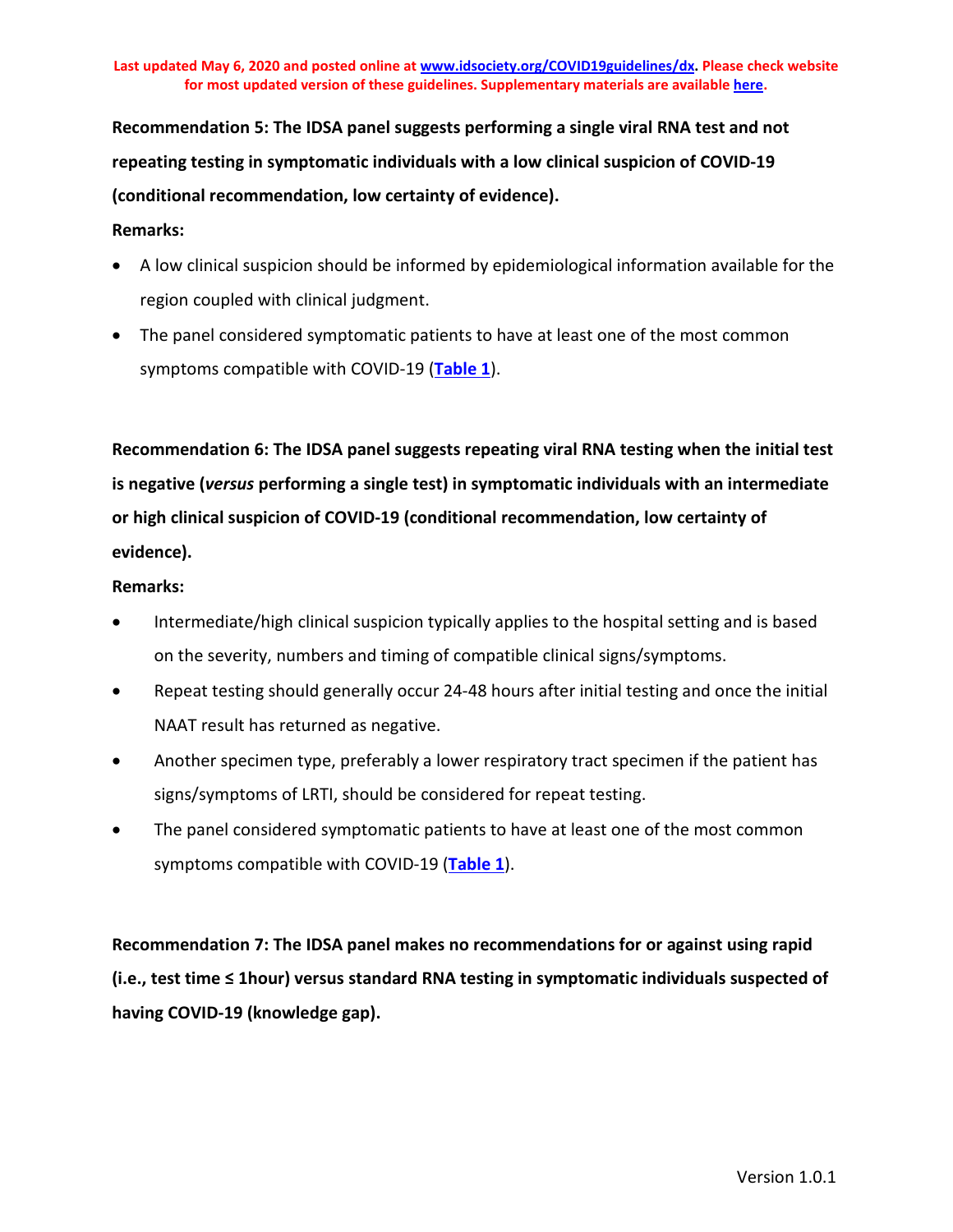**Recommendation 8: The IDSA panel suggests SARS-CoV-2 RNA testing in asymptomatic individuals who are either known or suspected to have been exposed to COVID-19 (conditional recommendation, very low certainty of evidence).**

### **Remarks:**

- Known exposure was defined as direct contact with a laboratory confirmed case of COVID-19.
- Suspected exposure was defined as working or residing in a congregate setting (e.g., longterm care, correctional facility, cruise ship, factory, among others) experiencing a COVID-19 outbreak.
- The risk of contracting SARS-CoV-2 may vary under different exposure conditions.
- This recommendation assumes the exposed individual was not wearing appropriate PPE.
- The decision to test asymptomatic patients will be dependent on the availability of testing resources.

**Recommendation 9: The IDSA panel suggests against SARS-CoV-2 RNA testing in asymptomatic individuals with no known contact with COVID-19 who are being hospitalized in areas with a low prevalence of COVID-19 in the community (conditional recommendation, very low certainty of evidence).**

### **Remarks:**

- Asymptomatic individuals are defined as those with no symptoms or signs of COVID-19.
- A low prevalence of COVID-19 in the community was considered communities with a prevalence of <2%.
- This recommendation does not apply to immunocompromised individuals.
- This recommendation does not apply to individuals undergoing time-sensitive major surgery or aerosol generating procedures.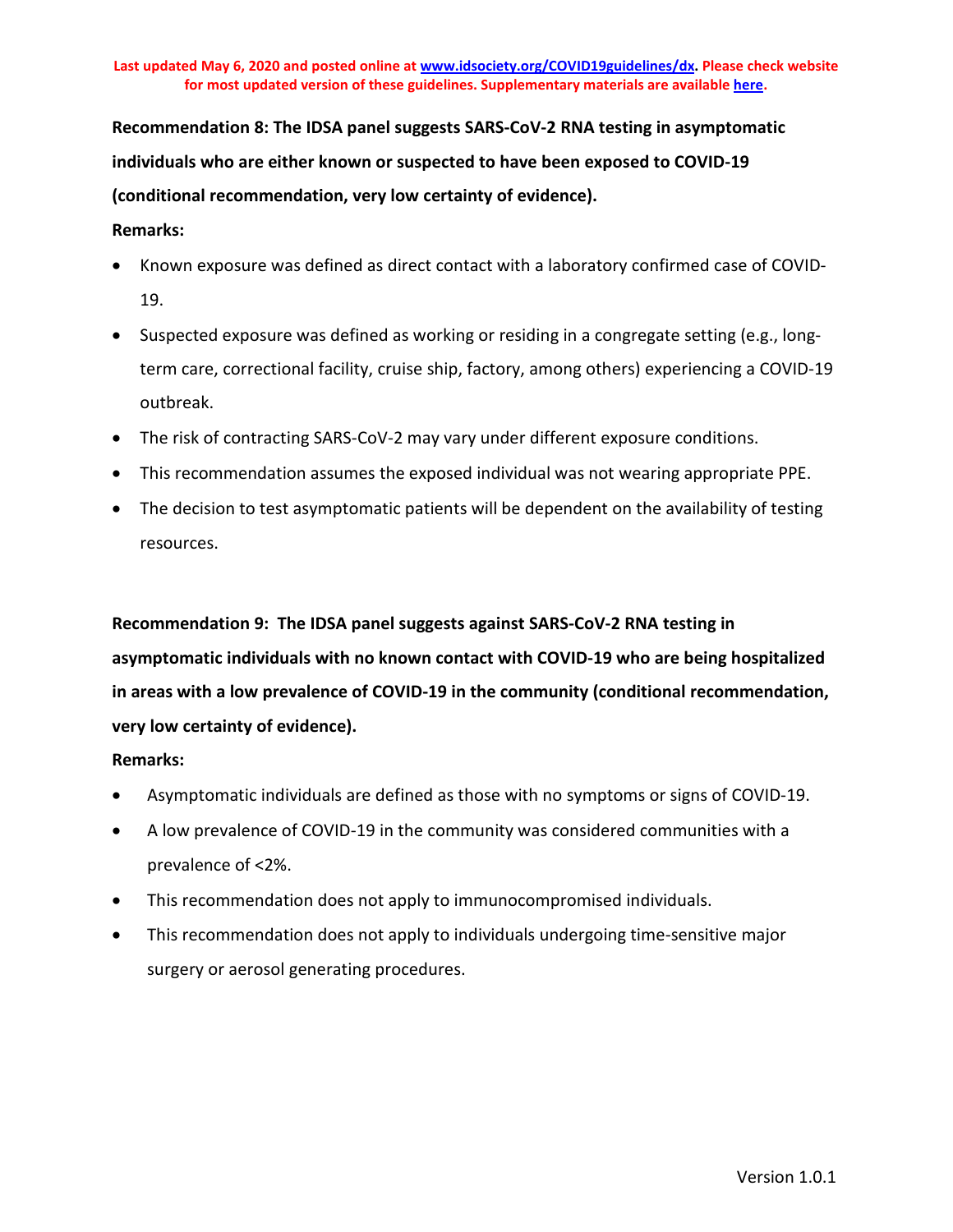**Recommendation 10: The IDSA panel recommends direct SARS-CoV-2 RNA testing in asymptomatic individuals with no known contact with COVID-19 who are being hospitalized in areas with a high prevalence of COVID-19 in the community (i.e., hotspots) (conditional recommendation, very low certainty of evidence).**

### **Remarks:**

- Asymptomatic individuals are defined as those with no symptoms or signs of COVID-19.
- A high prevalence of COVID-19 in the community was considered communities with a prevalence of ≥10%.
- The decision to test asymptomatic patients (including when the prevalence is between 2 and 9%) will be dependent on the availability of testing resources.

**Recommendation 11: The IDSA panel recommends for SARS-CoV-2 RNA testing in immunocompromised asymptomatic individuals who are being admitted to the hospital regardless of exposure to COVID-19 (strong recommendation, very low certainty of evidence). Remarks**:

• This recommendation defines immunosuppressive procedures as cytotoxic chemotherapy, solid organ or stem cell transplantation, long acting biologic therapy, cellular immunotherapy, or high-dose corticosteroids.

**Recommendation 12: The IDSA panel recommends SARS-CoV-2 RNA testing (***versus* **no testing) in asymptomatic individuals before immunosuppressive procedures regardless of a known exposure to COVID-19 (strong recommendation, very low certainty of evidence). Remarks:**

- This recommendation defines immunosuppressive procedures as cytotoxic chemotherapy, solid organ or stem cell transplantation, long acting biologic therapy, cellular immunotherapy, or high-dose corticosteroids.
- Testing should ideally be performed as close to the planned treatment/procedure as possible (e.g. within 48-72 hours).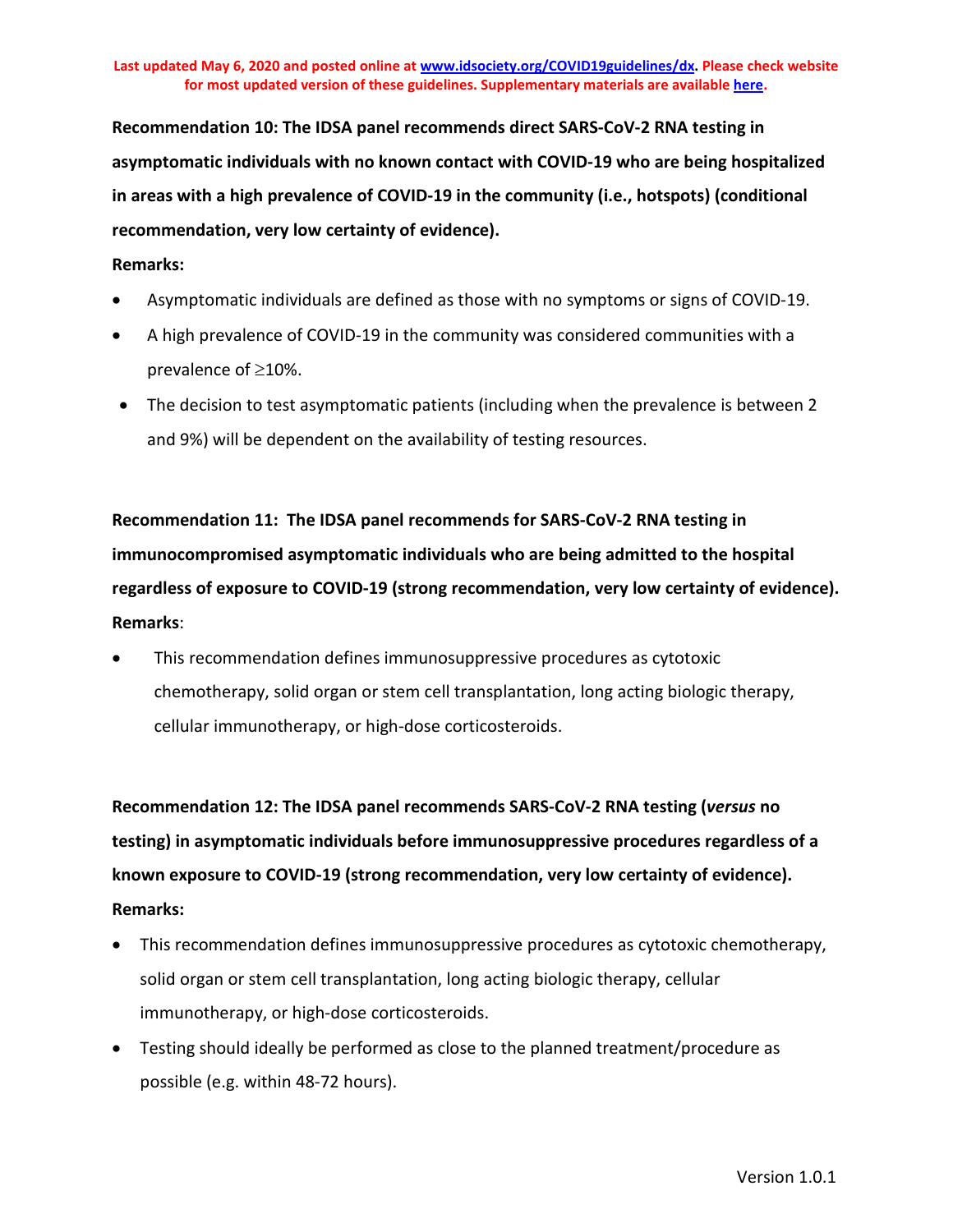- Many of these patients require frequent, repeated or prolonged visits to receive treatment.
- This recommendation does not address risks or strategies to deal with SARS-CoV-2 transmission in outpatient settings such as infusion centers.

**Recommendation 13: The IDSA panel suggests for SARS-COV-2 RNA testing in asymptomatic individuals (without known exposure to COVID-19) who are undergoing major time-sensitive surgeries (conditional recommendation, very low certainty of evidence).**

### **Remarks:**

- The panel defined time-sensitive surgery as medically necessary surgeries that need to be done within three months**.**
- Testing should ideally be performed as close to the planned surgery as possible (e.g. within 48-72 hours).
- To limit potential poor outcomes, deferring non-emergent surgeries should be considered for patients testing positive for SARS-CoV-2.
- Decisions about PPE use for the aerosol generating portions of these procedures may be dependent on test results when there is limited availability of PPE. However, there is a risk for false negative test results, so caution should be exercised by those who will be in close contact with/exposed to the upper respiratory tract (e.g., anesthesia personnel, ENT procedures).
- The decision to test asymptomatic patients will be dependent on the availability of testing resources.
- This recommendation does not address the need for repeat testing if patients are required to undergo multiple surgeries over time.

**Recommendation 14: The IDSA panel suggests against SARS-CoV-2 RNA testing in asymptomatic individuals without a known exposure to COVID-19 who are undergoing a time-sensitive aerosol generating procedure (e.g., bronchoscopy) when PPE is available (conditional recommendation, very low certainty of evidence).**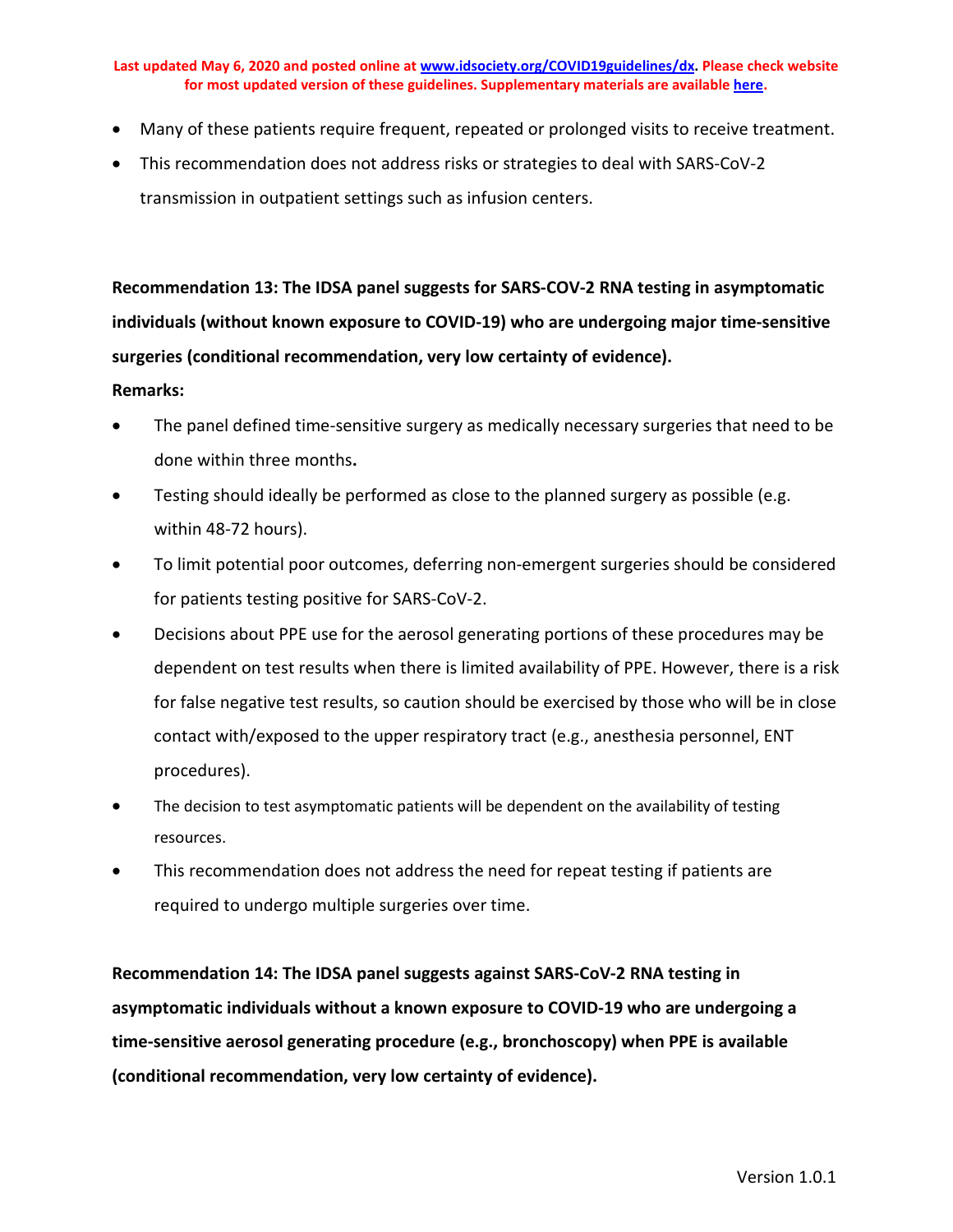### **Remarks:**

- The panel defined time-sensitive procedures as medically necessary procedures that need to be done within three months**.**
- Procedures considered to be aerosol generating are listed in **[Table 9](#page-57-0)**.

**Recommendation 15: The IDSA panel suggests SARS-CoV-2 RNA testing in asymptomatic individuals without a known exposure to COVID-19 who are undergoing a time-sensitive aerosol generating procedure (e.g., bronchoscopy) when PPE is limited, and testing is available (conditional recommendation, very low certainty of evidence).**

### **Remark:**

- The panel defined time-sensitive procedures as medically necessary procedures that need to be done within three months**.**
- Testing should be performed as close to the planned procedure as possible (e.g. within 48- 72 hours).
- Decisions about PPE will be dependent on test results because of limited availability of PPE. However, there is a risk for false negative test results, so caution should be exercised for those who will be in close contact with/exposed to the patient's airways.
- Procedures considered to be aerosol generating are listed in **[Table 9](#page-57-0)**.
- The decision to test asymptomatic patients will be dependent on the availability of testing resources.
- This recommendation does not address the need for repeat testing if patients are required to undergo multiple procedures over time.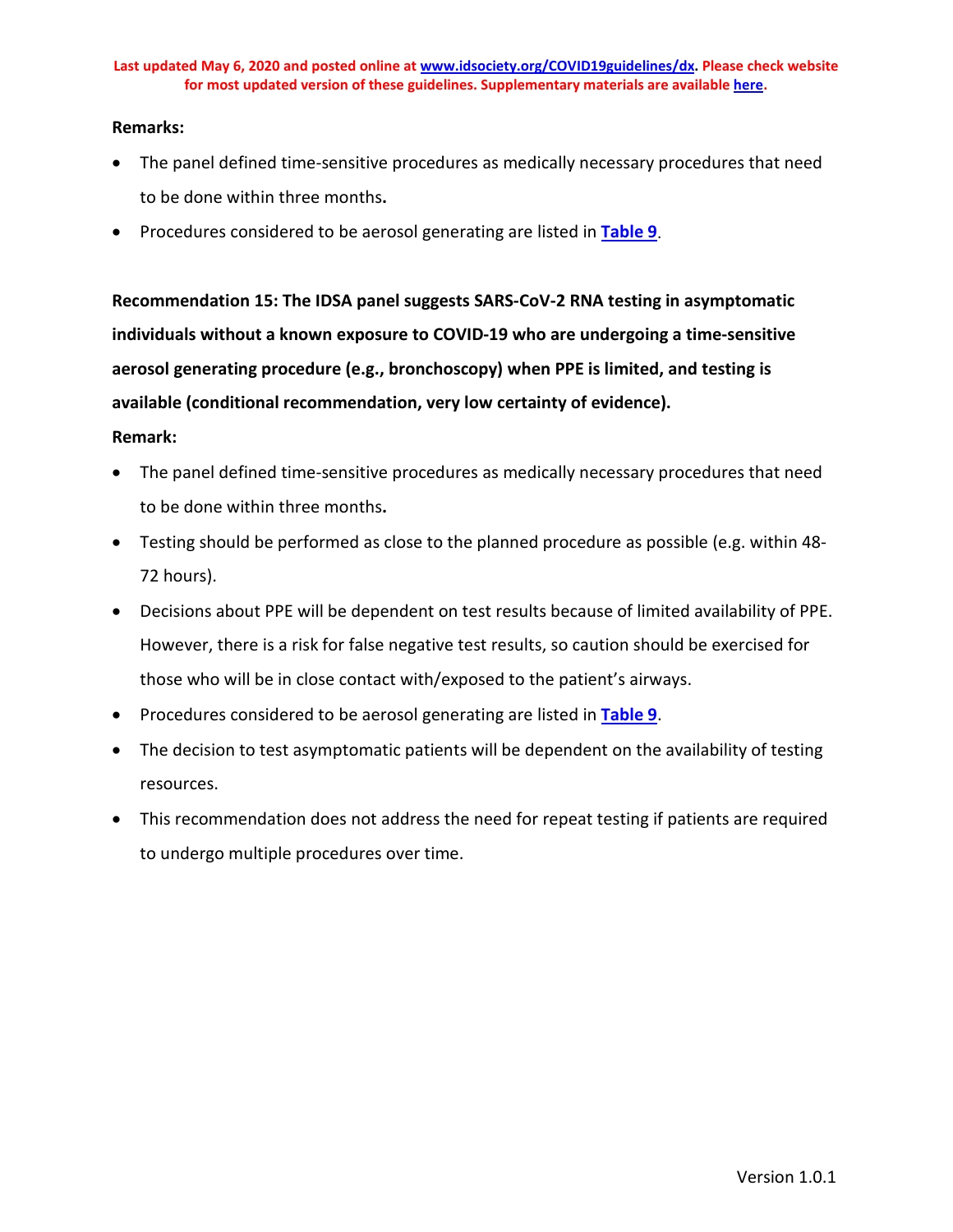## **Background**

In late December 2019, an outbreak of pneumonia cases of unclear etiology was reported in Wuhan City, Hubei Province, China [1]. Unbiased next generation sequencing (NGS) using lower respiratory tract (LRT) specimens collected from affected patients subsequently identified a novel coronavirus as the cause of illness now known as Coronavirus Disease 2019 (COVID-19). The entire viral genome was shared online within days and phylogenetic analyses established close relationship to human severe acute respiratory syndrome coronavirus (SARS-CoV) as well as several other SARS-like bat coronaviruses [1, 2]. Based on genetic similarities, the novel coronavirus was officially named SARS-CoV-2 [3]. By March 11<sup>th</sup>, 2020, the virus had spread to at least 114 countries and killed more than 4,000 people, prompting the World Health Organization (WHO) to officially declare a global pandemic [4].

Public availability of the SARS-CoV-2 genome was an essential first step enabling development of accurate molecular diagnostic assays. Nucleic acid amplification tests (NAATs) designed to detect one or more gene sequences specific to SARS-CoV-2 are essential for confirming COVID-19 diagnoses. On February 4<sup>th</sup>, 2020, the United States (U.S.) Secretary of Health and Human Services announced that circumstances existed justifying authorization of the emergency use of SARS-CoV-2 molecular tests. This declaration meant that commercial manufacturers and clinical laboratories were required to submit details about their SARS-CoV-2 assays to the U.S. Food and Drug Administration (FDA) for review and emergency use authorization (EUA).

To date, multiple commercial test manufacturers and clinical laboratories, including academic medical centers, have received EUA for a SARS-CoV-2-specific molecular diagnostic test. The first home-based test collection kit was also recently granted an EUA [5]. It is important to recognize, however, that EUA guidance differs substantially from the standard FDA approval process. In the setting of a public health emergency, the FDA only requires test developers to establish acceptable analytical accuracy. Clinical test performance (i.e., sensitivity and specificity) has yet to be determined or comprehensively compared across EUA platforms. As a result, most of the NAAT performance data used to inform this guideline was derived from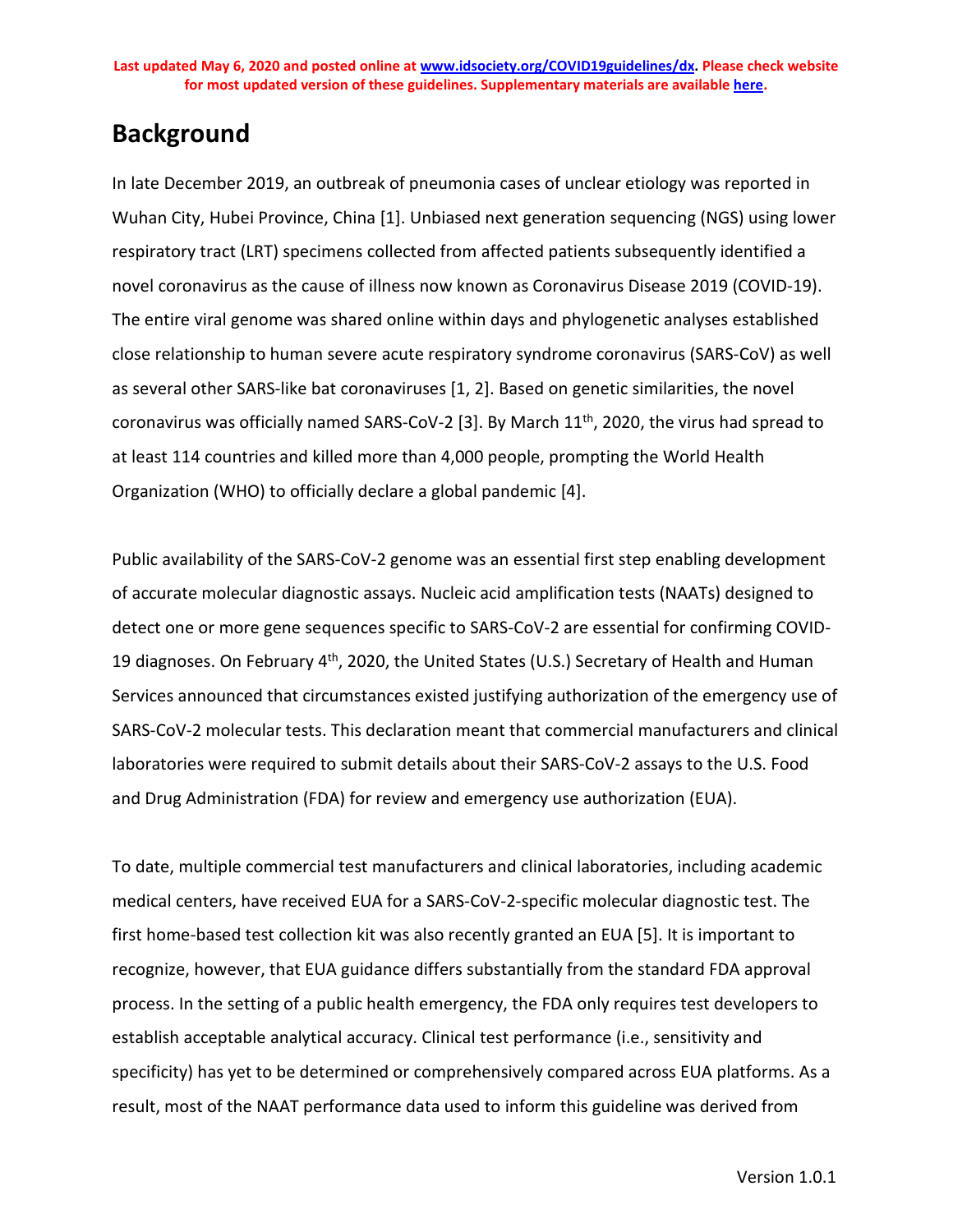studies evaluating assays not widely used in the U.S. We assumed, therefore, that performance of standard NAAT methods to be comparable across countries (which may or may not be correct).

Given increasing test availability combined with a rapidly growing number of NAAT-focused studies published online or in academic journals, the Infectious Diseases Society of America (IDSA) formed a multidisciplinary panel to critically appraise the existing literature and develop evidence-based diagnostic test recommendations. The panel identified and prioritized practical diagnostic questions pertaining to symptomatic patients and asymptomatic individuals to drive the literature review. The symptoms considered compatible with COVID-19 are listed in **[Table 1](#page-14-0)**.

At the time of this review, there was little evidence to inform use of serologic testing. Therefore, the first version of the IDSA diagnostic guideline focuses only on the use of targeted NAAT applied directly respiratory tract specimens. It is anticipated that these guidelines will be frequently updated as substantive new information becomes available; subsequent versions will also address SARS-CoV-2 serology due to the rapidly evolving information and uncertainty of the reliability of serological tests.

| Symptoms may appear 2-14      | Respiratory symptoms alone                               |
|-------------------------------|----------------------------------------------------------|
| days after exposure to the    | Cough                                                    |
| virus.                        | Shortness of breath or difficulty breathing<br>$\bullet$ |
|                               | Or at least two of these symptoms                        |
| People with these symptoms or | Fever<br>٠                                               |
| combinations of symptoms      | Chills<br>$\bullet$                                      |
| may have COVID-19*            | Repeated shaking with chills<br>$\bullet$                |
|                               | Muscle pain<br>$\bullet$                                 |
|                               | Headache<br>$\bullet$                                    |
|                               | Sore throat<br>$\bullet$                                 |
|                               | New loss of taste or smell<br>$\bullet$                  |

<span id="page-14-0"></span>

|  | Table 1. Symptoms Compatible with COVID-19 |
|--|--------------------------------------------|
|--|--------------------------------------------|

Children have similar symptoms to adults and generally have mild illness. \*This list is not all inclusive.

Centers for Disease Control and Prevention. Symptoms of Coronavirus. Available at: [https://www.cdc.gov/coronavirus/2019-ncov/symptoms-testing/symptoms.html.](https://www.cdc.gov/coronavirus/2019-ncov/symptoms-testing/symptoms.html) Accessed 3 May 2020.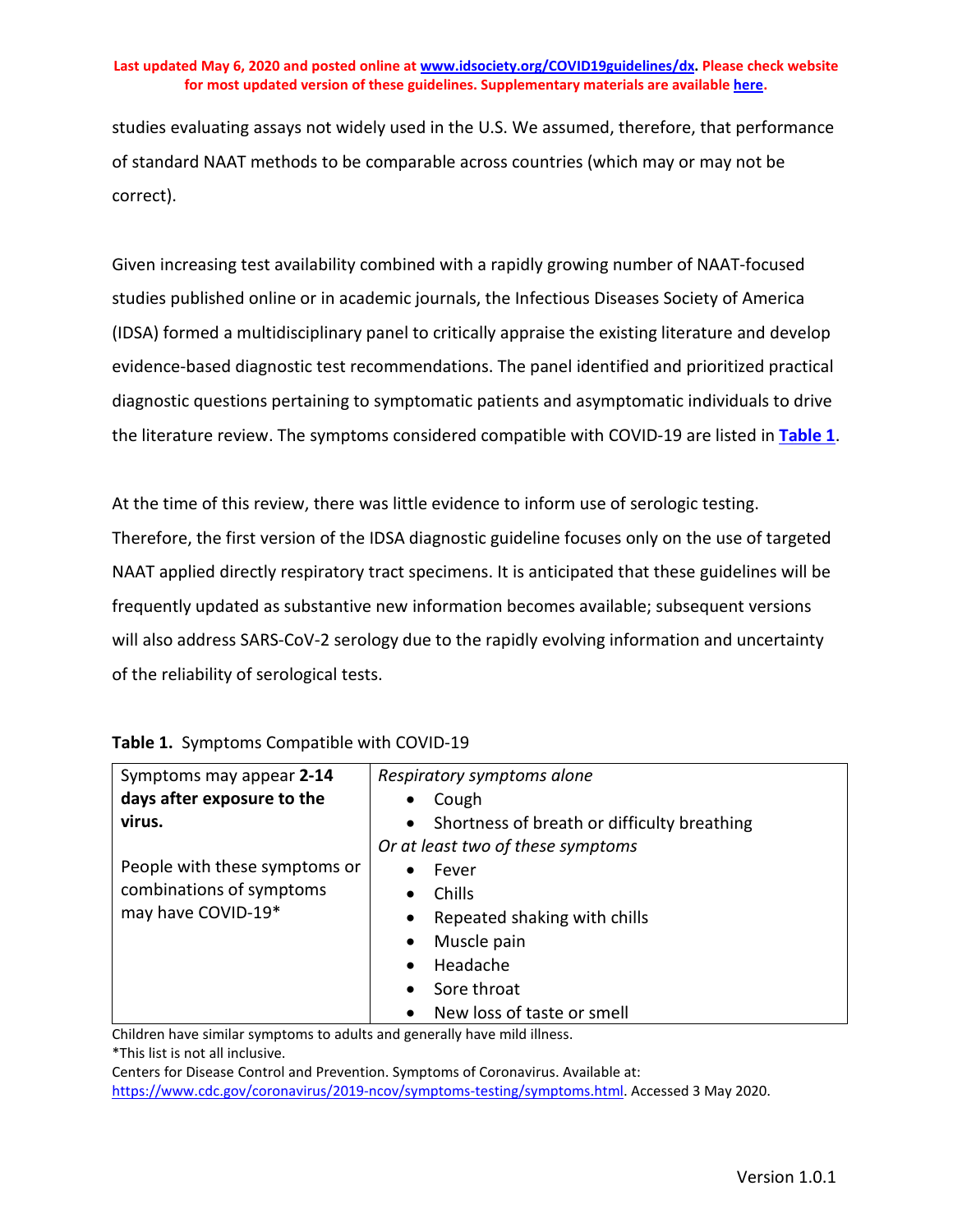## **Methods**

This guideline was developed using the Grading of Recommendations Assessment, Development and Evaluation (GRADE) approach for evidence assessment. In addition, given the need for rapid response to an urgent public health crisis, the methodological approach was modified according to the GIN/McMaster checklist for development of rapid recommendations [6].

## **Panel Composition**

The panel was composed of 8 members including frontline clinicians, infectious diseases specialists and clinical microbiologists who were members of the IDSA, American Society for Microbiology (ASM), Society for Healthcare Epidemiology of America (SHEA), and the Pediatric Infectious Diseases Society (PIDS). They represented the disciplines of adult and pediatric infectious diseases, medical microbiology, as well as nephrology and gastroenterology. The Evidence Foundation provided technical support and guideline methodologists for the development of this guideline.

## **Disclosure and Management of Potential Conflict of Interest (COI)**

The conflict of interest (COI) review group included two representatives from IDSA who were responsible for reviewing, evaluating and approving all disclosures. All members of the expert panel complied with the COI process for reviewing and managing conflicts of interest, which required disclosure of any financial, intellectual, or other interest that might be construed as constituting an actual, potential, or apparent conflict, regardless of relevancy to the guideline topic. The assessment of disclosed relationships for possible COI was based on the relative weight of the financial relationship (i.e., monetary amount) and the relevance of the relationship (i.e., the degree to which an association might reasonably be interpreted by an independent observer as related to the topic or recommendation of consideration). The COI review group ensured that the majority of the panel and chair was without potential relevant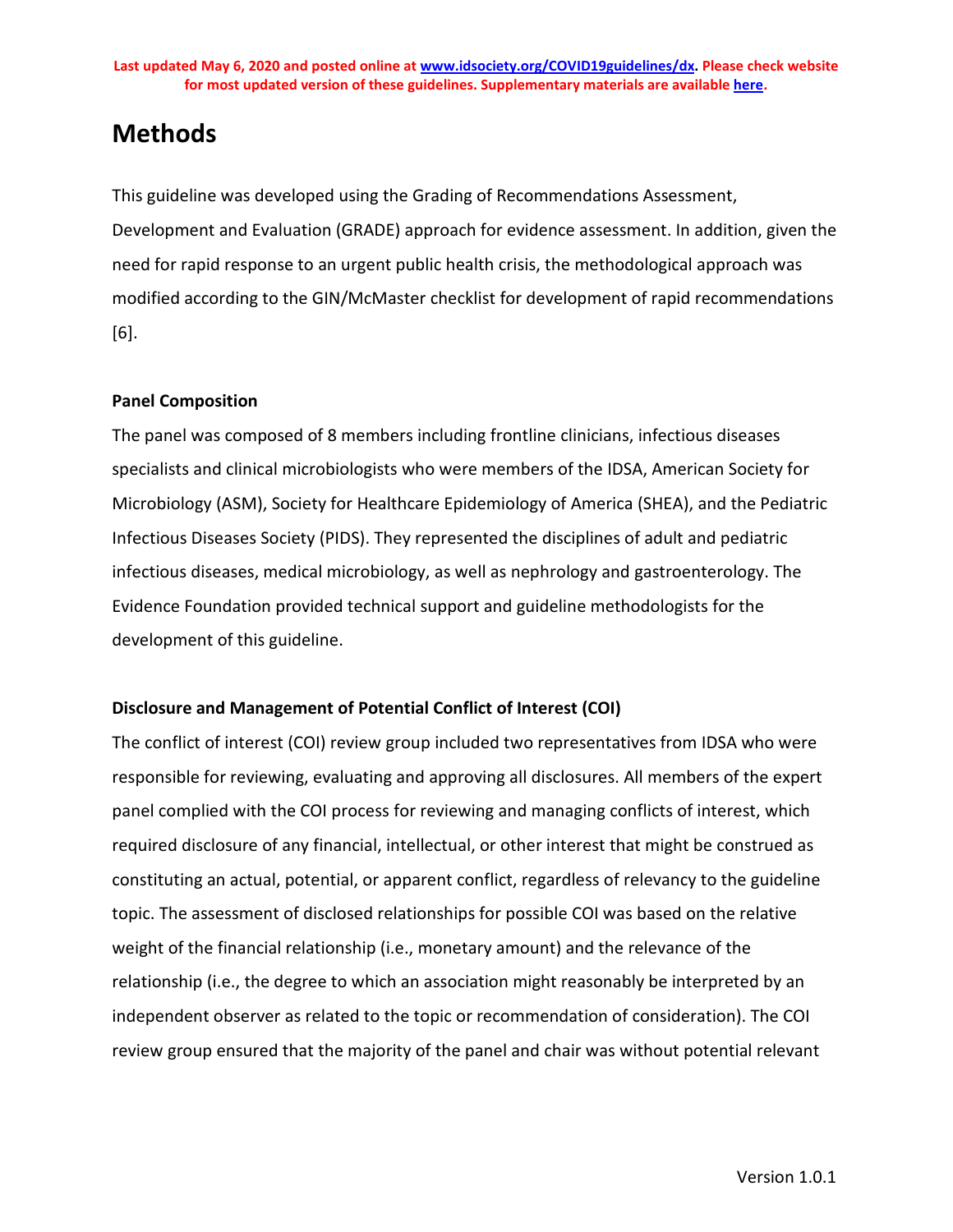(related to the topic) conflicts. The chair and all members of the technical team were determined to be unconflicted.

#### **Question Generation**

Clinical questions were developed into a Population, Intervention, Comparison, Outcomes (PICO) format [7] prior to the first panel meeting (**Table s1**). IDSA panel members prioritized questions with available evidence that met the minimum acceptable criteria (i.e., the body of evidence reported on at least test accuracy results can be applied to the population of interest). Panel members prioritized patient-oriented outcomes related to SARS-CoV-2 testing such as requirement for self-quarantine, eligibility for investigational COVID-19 treatment, timing of elective surgery or procedures, and management of immunosuppressive therapy. We also considered the impact of SARS-CoV-2 results on infection prevention and public health practices, including the use of personal protective equipment (PPE) and contact tracing.

### **Search Strategy**

The National Institute of Health and Care Excellence (NICE) and the Center of Disease Control (CDC) highly-sensitive search was reviewed by the methodologist in consultation with the technical team information specialist and was determined to have high sensitivity. An additional term, COVID, was added to the search strategy used in addition to the terms identified in the PICO questions (**Table s2**). Ovid Medline and Embase were searched from 2019 through April 20, 2020. Horizon scans were performed daily during the evidence assessment and recommendation process to locate additional grey literature and manuscript preprints from the following sources Litcovid, Medrxiv, SSRN, and Trip database. Reference lists and literature suggested by panelists were reviewed for inclusion. No restrictions were placed on language or study type.

#### **Screening and Study Selection**

Two reviewers independently screened titles and abstracts, as well as eligible full-text studies. We included studies reporting data on diagnostic test accuracy (cohort studies, cross sectional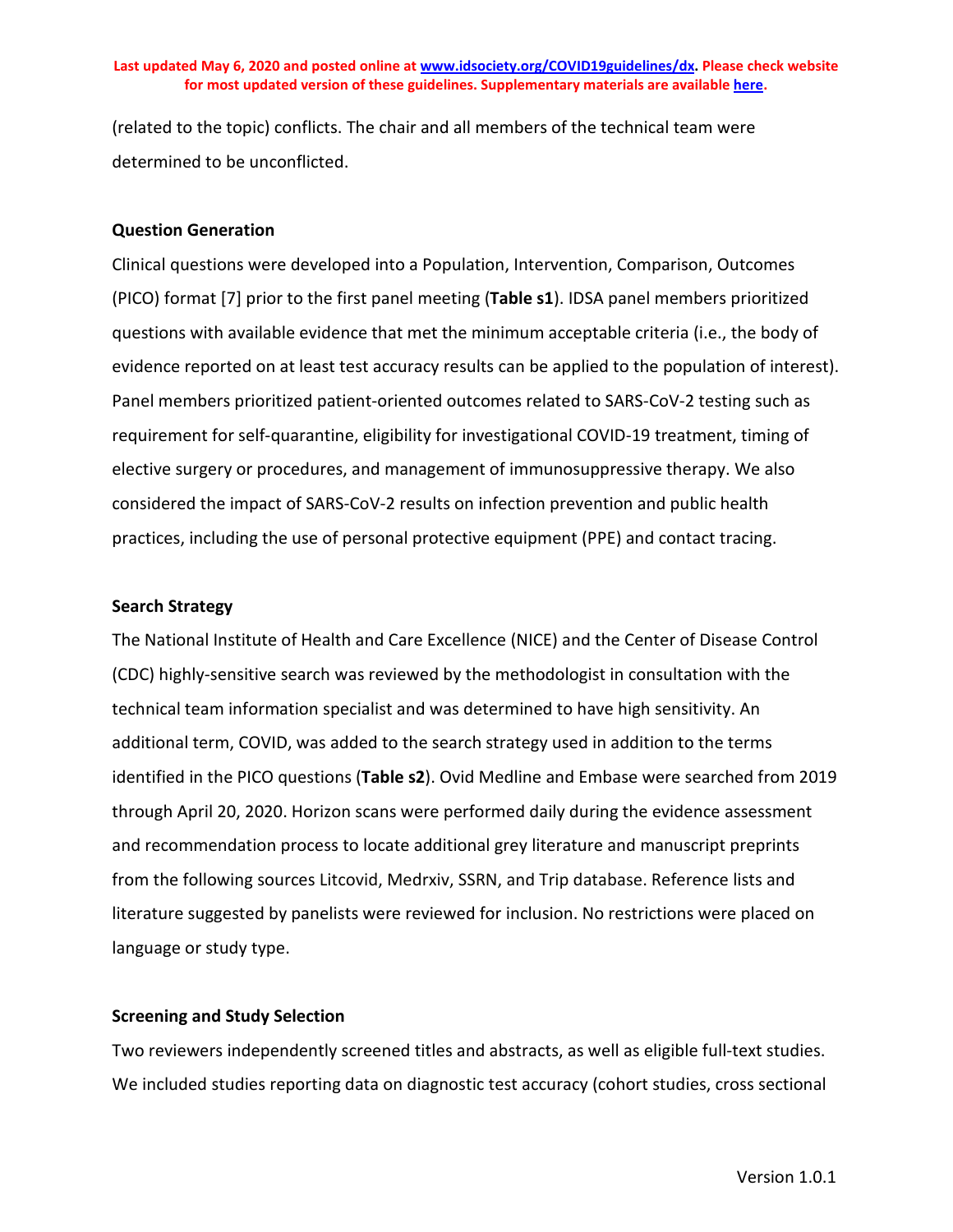studies and case-control studies). When questions compared the performance of different tests (e.g., different testing or sampling methods) or testing strategies, we included studies that provided direct test accuracy data about both tests in the same population. When these direct studies where lacking, we included studies that assessed a single test and compared its results to a reference standard. We did not limit our inclusion to a specific reference standard due to sparsity of data. We also included studies that assessed the prevalence of COVID-19 in different populations. Reviewers extracted relevant information into a standardized data extraction form.

#### **Data Collection and Analysis**

Two reviewers completed data extraction independently and in duplicate. Disagreements were resolved by discussion to reach consensus and in consultation with expert clinician scientists. Data extracted included general study characteristics (authors, publication year, country, study design), diagnostic index test and reference standard, prevalence of COVID-19, and parameters to determine test accuracy (i.e., sensitivity and specificity of the index test). Accuracy estimates from individual studies were combined quantitatively (pooled) for each test using *OpenMetaAnalyst* [\(http://www.cebm.brown.edu/openmeta/\)](http://www.cebm.brown.edu/openmeta/). We had planned to conduct a bivariate analysis for pooling sensitivity and specificity for each of the test comparisons to account for variation within and between studies. However, this was not feasible due to the sparsity of available data and lack of information on specificity in most instances, so we either presented data as a range of the extreme sensitivity and specificity presented in the studies or pooled as proportions to facilitate decision making. We had also planned to use the Breslow-Day test to measure the percentage of total variation across studies due to heterogeneity  $(I^2)$ but were not able to do that due to the sparsity of data. Forest plots were created for each comparison.

To calculate the absolute differences in effects for different testing or sampling strategies, we applied the results of the sensitivity and specificity to a range of plausible prevalence in the population. We then calculated true positives, true negatives, false positives, and false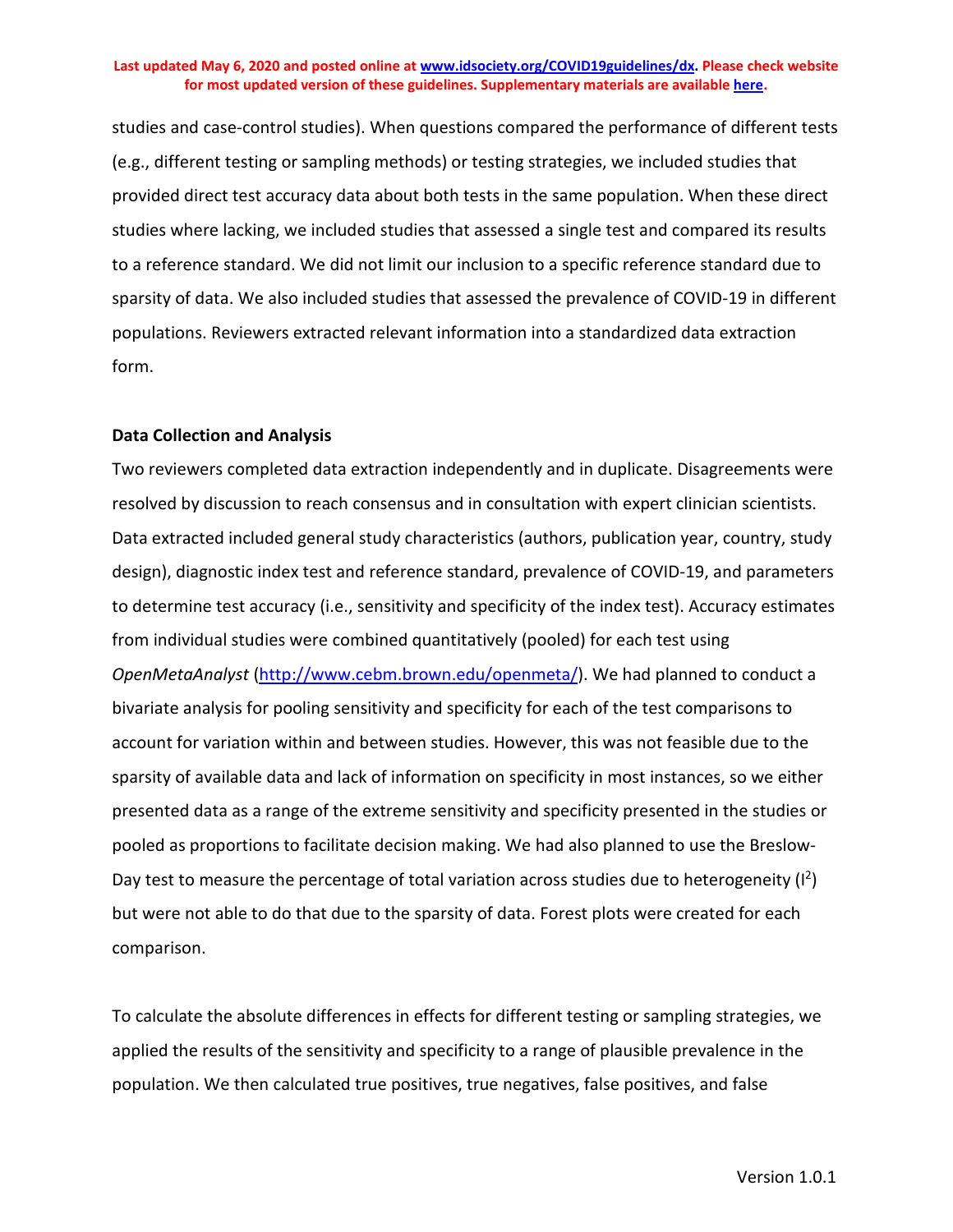negatives. To determine the prevalence for each question, we considered the published literature in consultation with the clinical experts. In general, for questions addressing symptomatic individuals we considered the following prevalence: 10% which is typically seen in symptomatic outpatients who have not reached a hospital facility [8-10]; 40% which is typically seen in patients meeting clinical definition for COVID-19 who were hospitalized [11, 12]; and 80% which is typically seen in patients meeting clinical definition for COVID-19 who were admitted to intensive care units. For questions addressing asymptomatic individuals who were exposed to COVID-19, we considered that the prevalence may range from 10% to 50% based on household clusters, nursing home outbreak, active surveillance of passengers quarantined on a cruise ship or passengers of repatriation flights, hospital employees with close contact with COVID-19 positive patients and customers and employees of a restaurant that had a COVID-19 outbreak [13-19]. For questions addressing asymptomatic individuals, we considered that the prevalence may range from <1% in general population who are not in hotspots to 10% in asymptomatic patients in hotspots [8, 20, 21].

### **Risk of Bias and Certainty of Evidence**

We conducted the risk of bias assessment for diagnostic test accuracy studies using the Quality Assessment of Diagnostic Accuracy Studies (QUADAS)-2 revised tool (**Table s3**) [22]. GRADE framework was used to assess overall certainty by evaluating the evidence for each outcome on the following domains: risk of bias, imprecision, inconsistency, indirectness, and publication bias [23, 24]. GRADE summary of findings tables were developed in GRADEpro Guideline Development Tool [25].

### **Evidence to Recommendations**

The panel considered core elements of the GRADE evidence in the decision process, including certainty of evidence and balance between desirable and undesirable effects. Additional domains were acknowledged where applicable (e.g., feasibility, resource use, acceptability). For all recommendations, the expert panelists reached consensus. Voting rules were agreed on prior to the panel meetings for situations when consensus could not be reached.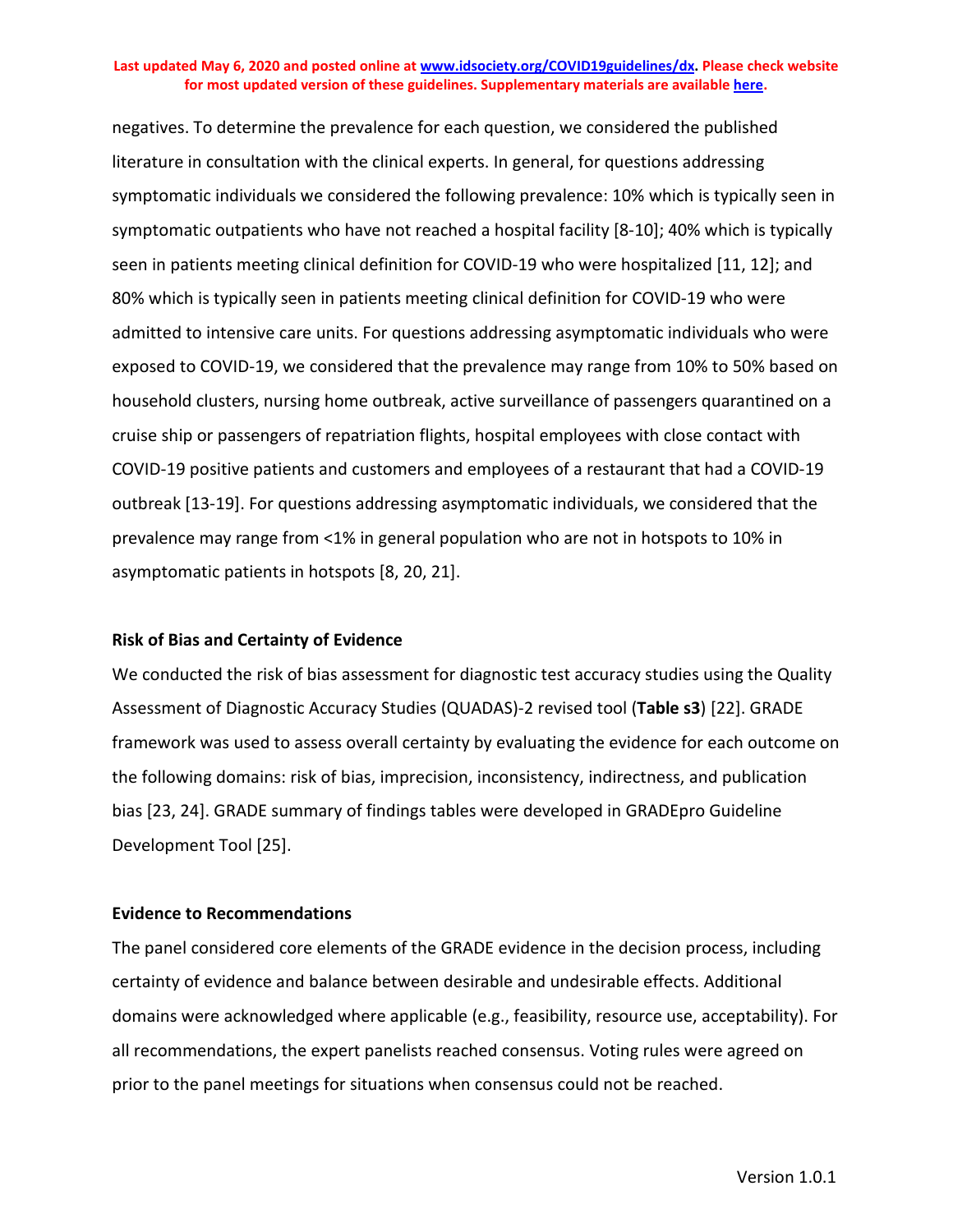As per GRADE methodology, recommendations are labeled as "strong" or "conditional". The words "we recommend" indicate strong recommendations and "we suggest" indicate conditional recommendations. **[Figure](#page-19-0) 2** provides the suggested interpretation of strong and weak recommendations for patients, clinicians, and healthcare policymakers. Rarely, low certainty evidence may lead to strong recommendations. In those instances, we followed generally recommended approaches by the GRADE working group, which are outlined in five paradigmatic situations (e.g., avoiding a catastrophic harm) [26]. For recommendations pertaining to good practice statements, appropriate identification and wording choices were followed according to the GRADE working group [27]. A "Good practice statement" represents a message perceived by the guideline panel as necessary to health care practice, that is supported by a large body of indirect evidence difficult to summarize, and indicates that implementing this recommendation would clearly result in large net positive consequences. For recommendations where the comparators are not formally stated, the comparison of interest was implicitly referred to as "not using the test". Some recommendations acknowledge the current "knowledge gap" and aim at avoiding premature favorable recommendations for test use and to avoid encouraging the rapid diffusion of potentially inaccurate tests. Detailed suggestions about the specific research questions that should be addressed are found in **[Table](#page-21-0)** 

<span id="page-19-0"></span>**[2](#page-21-0)**.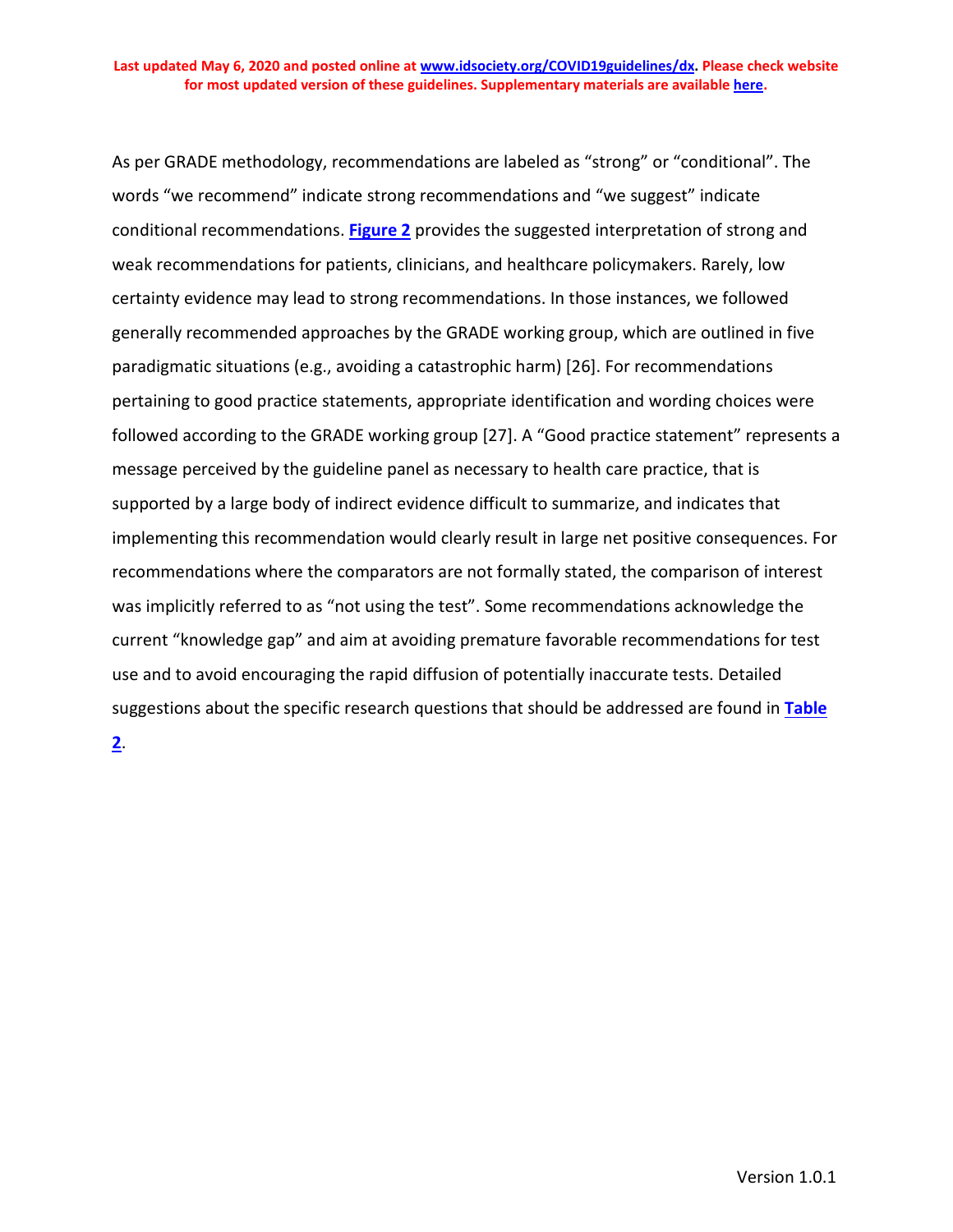**Figure 2.** Approach and implications to rating the quality of evidence and strength of recommendations using the GRADE methodology (unrestricted use of the figure granted by the U.S. GRADE Network)

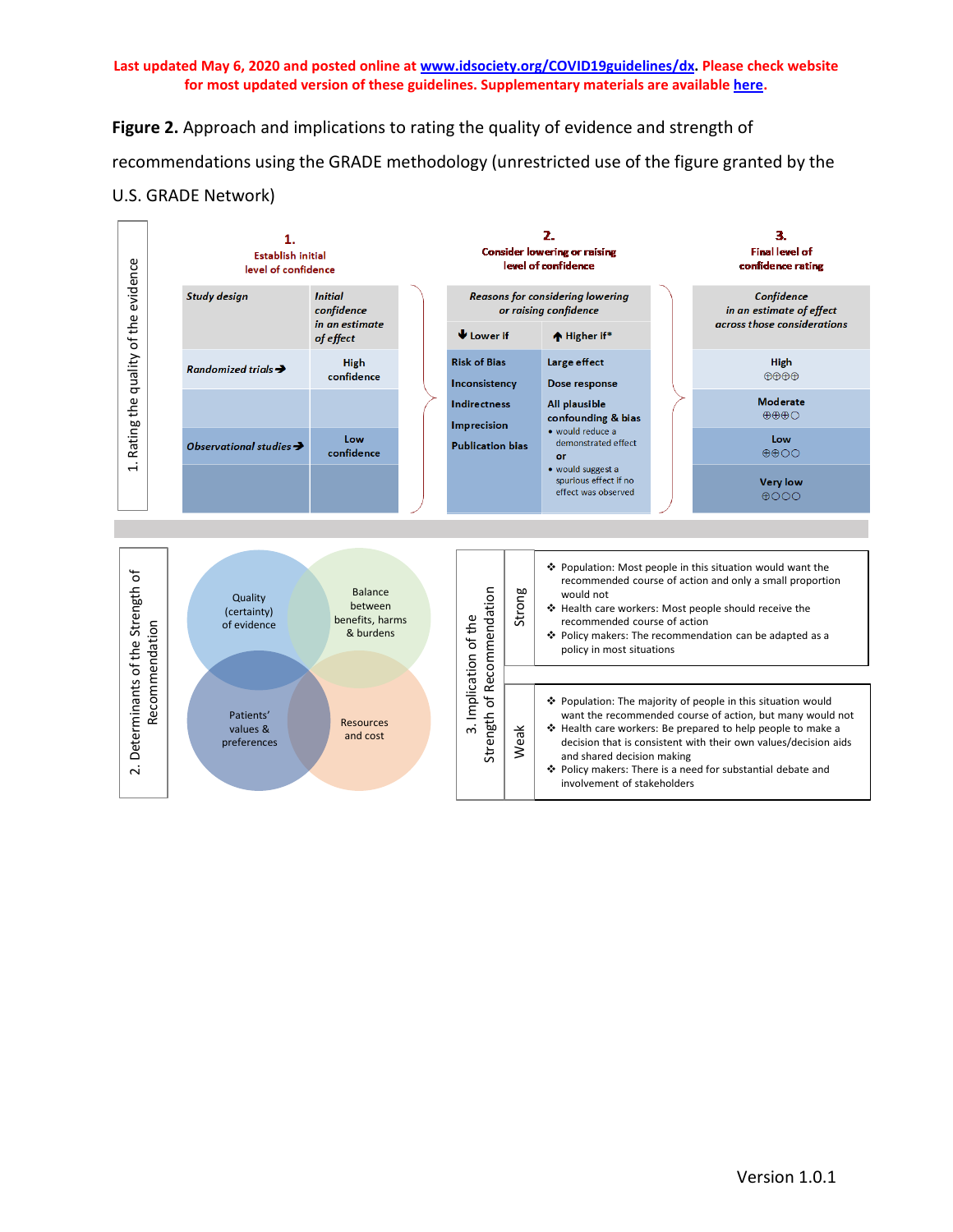### <span id="page-21-0"></span>**Table 2.** Suggested Diagnostic Studies

|                                                          | <b>Diagnostic Research Needs</b><br><b>Addressing Symptomatic Patients</b>                                                                                                                                      | <b>Diagnostic Research Needs</b><br><b>Addressing Asymptomatic</b><br><b>Individuals Known to Have Been</b><br><b>Exposed to a Laboratory-Confirmed</b><br><b>COVID-19 Case</b>                                                                |
|----------------------------------------------------------|-----------------------------------------------------------------------------------------------------------------------------------------------------------------------------------------------------------------|------------------------------------------------------------------------------------------------------------------------------------------------------------------------------------------------------------------------------------------------|
| <b>Research</b><br><b>Needs</b>                          | 1. Measurements of clinical test<br>performance (assay sensitivity<br>and specificity)<br>2. Specimen type and/or collection<br>methods comparisons                                                             | 1. Measurements of clinical test<br>performance (assay sensitivity<br>and specificity)<br>2. Percent test positive<br>3. Specimen type comparisons<br>4. Post-exposure outcomes<br>including timing of positive test<br>results after exposure |
| <b>Study Design</b>                                      | Prospective observational cohort,<br>either cross-sectional or<br>longitudinal<br>A priori defined diagnostic<br>reference standard<br>Same specimen type(s)/methods<br>collected from all enrolled<br>subjects | Prospective observational,<br>longitudinal cohort<br>A priori defined diagnostic<br>reference standard<br>Same specimen type(s)/methods<br>$\bullet$<br>collected from all enrolled<br>subjects over time                                      |
| <b>Subjects</b>                                          | Symptomatic patients suspected to<br>have COVID-19 stratified by URI, ILI<br>and/or LRTI                                                                                                                        | Asymptomatic individuals known to<br>have been exposed to a COVID-19<br>case                                                                                                                                                                   |
| <b>Required</b><br><b>Clinical</b><br><b>Information</b> | Symptomatic patients suspected<br>to have COVID-19 stratified by<br>URI, ILI and/or LRTI                                                                                                                        | <b>Exposure assessment</b><br>Details of specimen collection<br>Timing of specimen collection<br>$\bullet$<br>relative to last exposure                                                                                                        |

## **Revision Process**

The draft guideline underwent rapid review for approval by IDSA Board of Directors Executive Committee external to the guideline development panel. The guideline was reviewed by ASM, SHEA and PIDS, and endorsed by ASM and PIDS. The IDSA Board of Directors Executive Committee reviewed and approved the guideline prior to dissemination.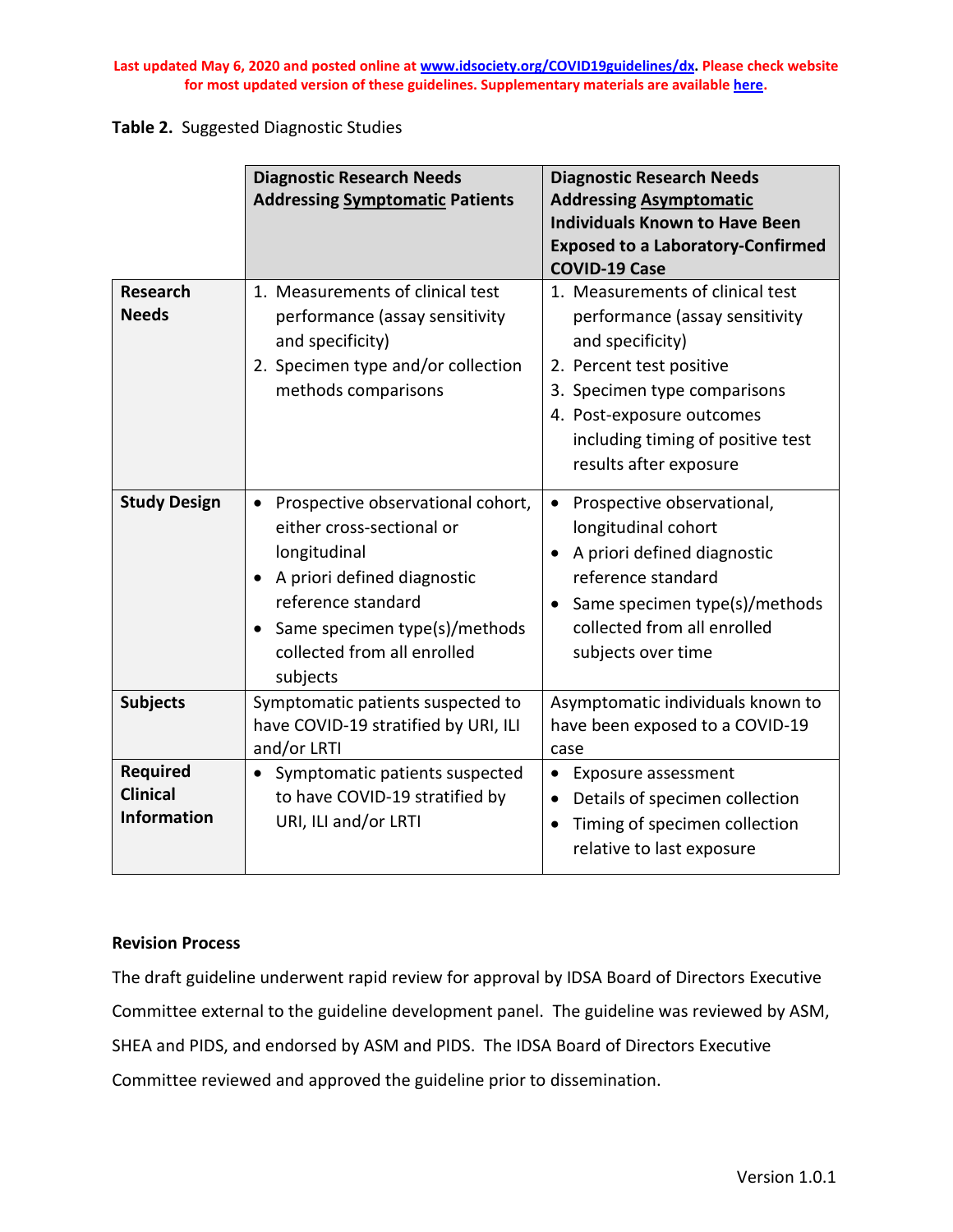### **Updating Process**

Regular, frequent screening of the literature will take place to determine the need for revisions based on the likelihood that new data will have an impact on the recommendations. If necessary, the expert panel will be reconvened to discuss potential changes. In addition, future searches will include critical appraisal of the SARS-CoV-2 serology literature.

### **Results**

Systematic review and horizon scan of the literature identified 2,909 references of which 23 informed the evidence base for these recommendations (**Figure s1**). Characteristics of the included studies can be found in **Table s4**. **[Figure 1](#page-5-0)** summarizes a testing algorithm for COVID-19 diagnosis guidelines.

**Recommendation 1. The IDSA panel recommends a SARS-CoV-2 nucleic acid amplification test (NAAT) in symptomatic individuals in the community suspected of having COVID-19, even when the clinical suspicion for COVID-19 is low (strong recommendation, very low certainty of evidence).**

### **Remarks:**

- The panel considered symptomatic patients to have at least one of the most common symptoms compatible with COVID-19 (**[Table 1](#page-14-0)**).
- Clinical assessment alone is not accurate in predicting COVID-19 diagnosis.
- The panel considered timeliness of SARS-CoV-2 NAAT results essential to impact individual care, healthcare institution, and public health decisions. In the outpatient setting, results within 48 hours of collection is preferable.

**Summary of the evidence:** Direct evidence comparing the effects of NAAT testing *versus* no testing in symptomatic individuals in the community suspected of having COVID-19 was lacking. We identified eight studies that provided indirect information about rates of false positive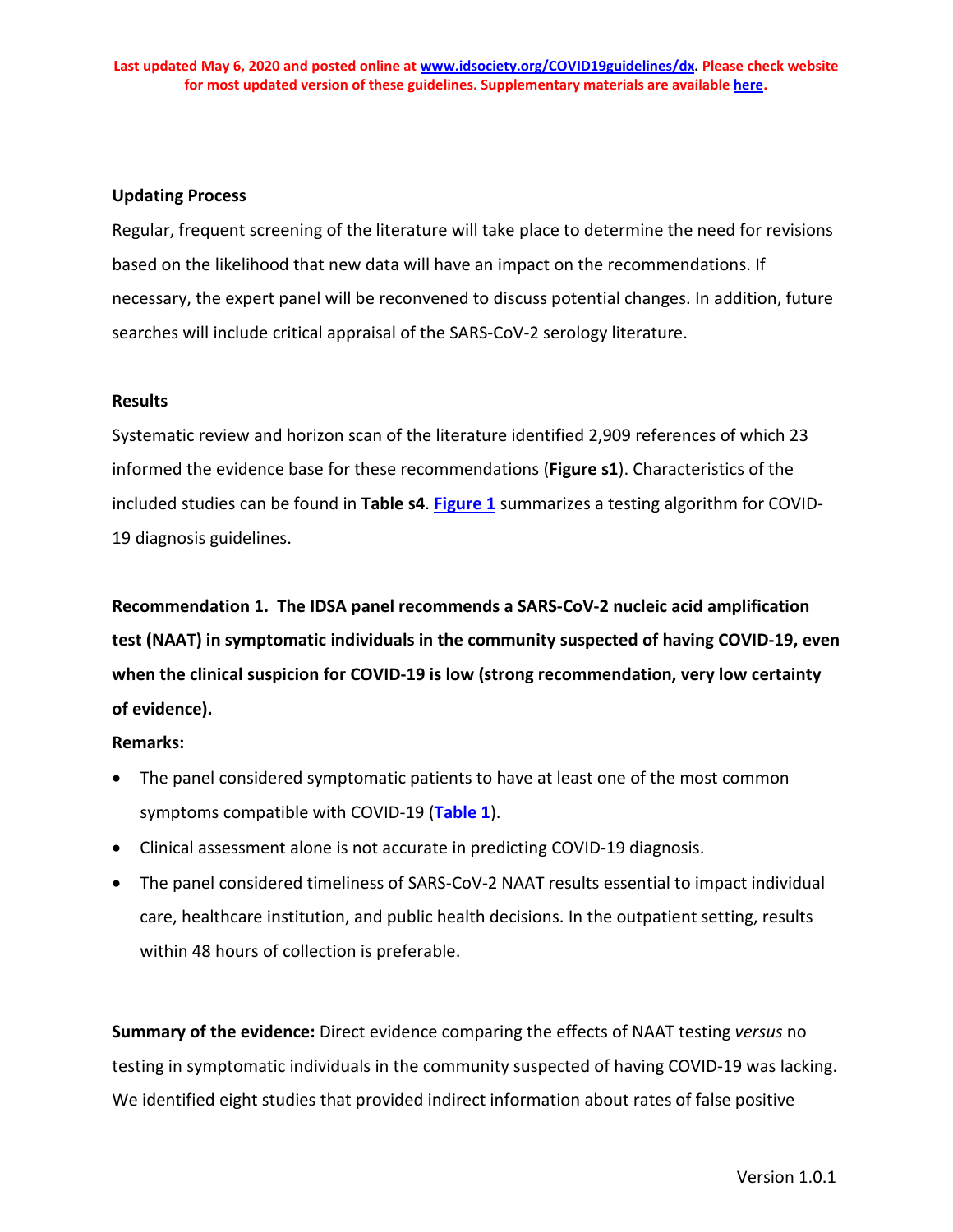results in populations identified as potentially having COVID-19 based on various clinical symptoms and signs [8-12, 28-30] (**Table s5**). Clinical diagnostic scenarios were variable and included respiratory symptoms such as cough, shortness of breath, fever, alongside radiologic and biomarker indicators of having the disease. These studies included hospitalized and nonhospitalized patients. Four of the studies included in the analysis involved patients presenting to the hospital, potentially with pneumonia, which is different from a community-based symptomatic population [10, 11, 29, 30]. Due the mentioned concerns with the studies and the inconsistency among them, the panel assessed the overall certainty of evidence as very low.

**Benefits and harms:** The panel considered minimizing the number of the false positive COVID-19 diagnoses to be a priority. Relying solely on clinical judgment to make a diagnosis of COVID-19 led to a large proportion of patients being diagnosed with COVID-19 when they did not have the disease (over diagnosis ranged between 62 and 98%). Even in hospitalized patients with pneumonia, the proportion of false positive diagnoses reached 62% in some studies. The harmful consequences of over diagnosis (i.e., false positive results) are unnecessary isolation/quarantine and possible exposure to treatment. Additionally, people may believe incorrectly that they have already been infected with SARS-CoV-2 and stop taking the appropriate precautions which could lead to additional harms of further spreading the disease in the future. Based on the available evidence, and despite its limitations, there is high certainty that testing will decrease the number of false positives considerably. The panel considered this as a critical benefit of using testing compared to no testing. One can speculate that considering the high proportion of asymptomatic individuals who have the disease, relying solely on clinical presentation is likely to also lead to a high number of false negatives. The panel also considered false negatives to be a potential harm of testing. False negative test results could cause symptomatic individuals to ignore isolation/quarantine directives. Unfortunately, data was completely lacking to directly assess the rates of false negatives in the included studies.

**Additional considerations:** SARS-CoV-2 testing is acceptable to patients and providers. However, testing is not widely available in some areas.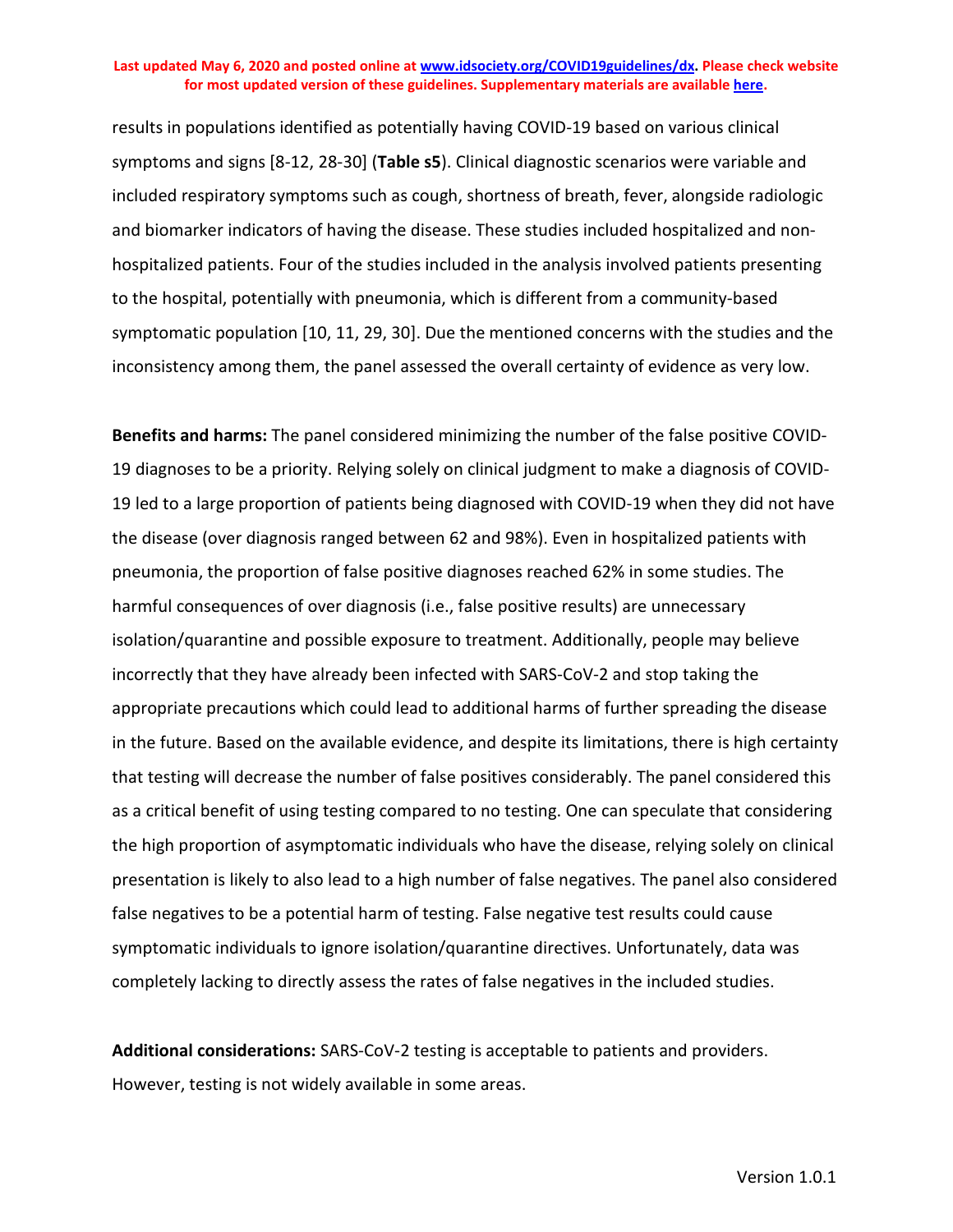#### **Conclusions and research needs for this recommendation:** SARS-CoV-2 testing is

recommended for all symptomatic patients in the community. However, the availability of test reagents, specimen collection devices, and PPE shortages may influence who can realistically be tested. When resources are limited, prioritizing testing to high-risk groups may be necessary. The CDC, IDSA, and other agencies have published priorities for testing patients with suspected COVID-19 infection [31, 32]. Future studies are needed to assess the frequency of false negative NAAT results in community-based settings, where patients are more likely to present with mild or moderate symptoms.

**Recommendation 2: The IDSA panel suggests collecting nasopharyngeal, or mid-turbinate or nasal swabs rather than oropharyngeal swabs or saliva alone for SARS-CoV-2 RNA testing in symptomatic individuals with upper respiratory tract infection (URTI) or influenza like illness (ILI) suspected of having COVID-19 (conditional recommendation, very low certainty of evidence).**

#### **Remarks:**

- This recommendation does not address testing a combination of specimen types due to lack of evidence.
- The panel considered symptomatic patients to have at least one of the most common symptoms compatible with COVID-19 (**[Table 1](#page-14-0)**).

**Summary of evidence:** Thirteen studies informed this recommendation [33-45] and they provided varying descriptions of specimen type (**Supplement C**). In an effort to maintain consistency in the analysis of evidence, reported specimen types were grouped into nasopharyngeal (NP), mid-turbinate (MT), nasal, throat, or saliva. In studies that did not define collection techniques for "nasal", we assumed it to mean anterior nasal and not deep-nasal or nasopharyngeal. Saliva collection methods were also inconsistent. Saliva studies incorporating a "coughed-up" sample were excluded from the URTI and ILI analysis under the assumption that they likely included some mixture of pure saliva and sputum. Analyses of "tongue" swabs were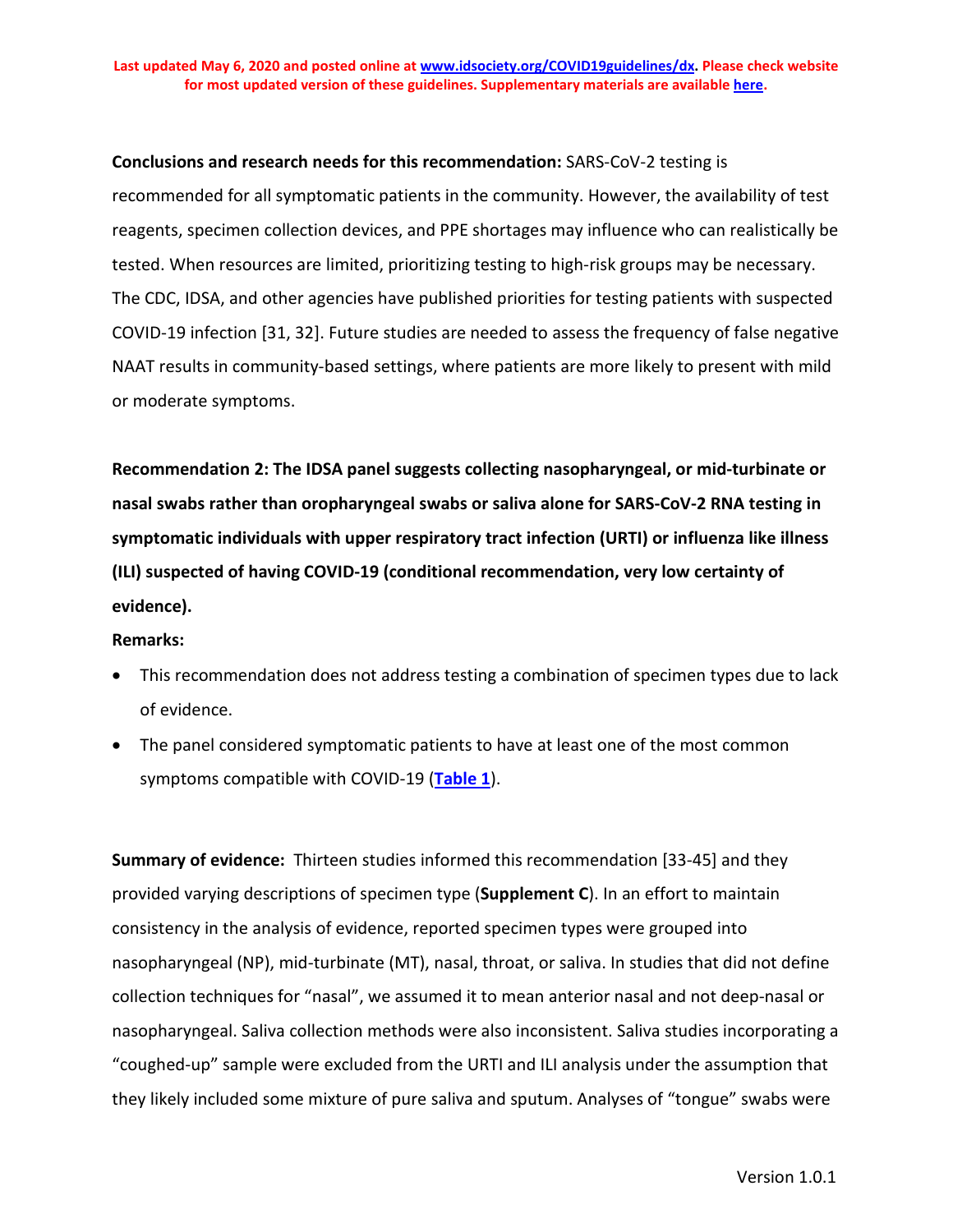also excluded. It is important to note as well, that not all specimens were collected from the same patient at the same time, the time of collection from symptom onset was not provided in all studies and various approaches for establishing SARS-CoV-2 positivity were used to define positive results (i.e., clinical evaluation, detection different gene targets *versus* nucleic acid sequencing).

A total of 11 reports presented data about test accuracy of a specific sample type(s); eight of these [35, 36, 38-41, 43, 44] provided comparative data for two or more sample collection sites; and three others [33, 37, 45] provided data for one site only. Studies with comparative data showed a lower sensitivity for oral sampling in comparison to NP, MT, or nasal sampling. Summary statistics different specimen type are shown in **[Table](#page-27-0) 3**. Two studies [38, 39] directly compared detection by nasal swab against NP swab as the reference method, showing the sensitivity of nasal to be comparable to NP sampling. Of note, the Tu et al. [39] study compared self-collected "mid-nasal" and nasal sampling and Peres et al. evaluated healthcare-collected "mid-nasal" sampling. Two additional studies provided indirect evidence without diagnostic test accuracy data. Osterdahl M. et al. [34] showed that three patients with negative throat samples taken on day 3 after symptom onset, had a positive result on throat samples taken on day 4 after symptoms onset. Zou L. et al, (2020) [42] observed higher amounts of viral RNA in nose compared to the throat swabs. We identified a single study [41] evaluating pure saliva sampling in comparison to NP swabbing; it showed saliva had 85% (95% CI (69%-94%) sensitivity with a lower viral load inferred from the PCR crossing threshold. Due the mentioned concerns with these studies, indirect comparisons between different sampling types and the inconsistency among them, the panel agreed that the overall certainty of evidence was very low.

**Benefits and harms:** NP swabs have long been considered the upper respiratory tract (URT) specimen of choice for respiratory virus NAAT. The potential harms of alternative URT specimen types are false negative results, which could promote unchecked SARS-CoV-2 transmission. One potential benefit of the alternative methods are the less-invasive nature of nasal, MT and throat swabs or saliva as compared to NP sampling. In addition, the PPE requirements for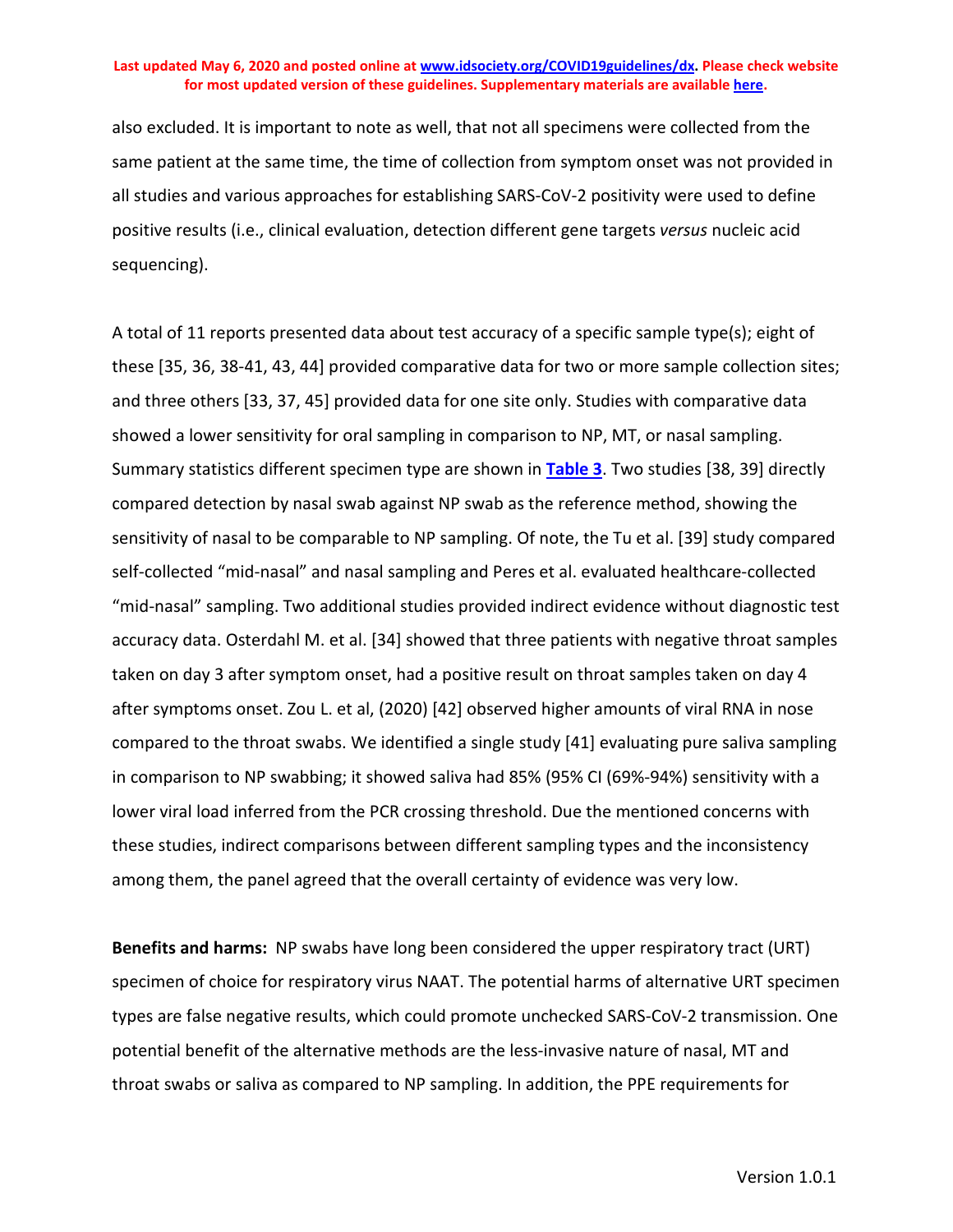healthcare providers collecting non-cough inducing specimen types may be less. Lastly, the non-NP sampling is amendable to patient self-collection, which has the potential to further reduce healthcare worker exposure to infectious droplets and possible droplet nuclei.

**Additional considerations:** Indirect evidence from influenza and respiratory syncytial virus studies suggest that alternative nasal cavity collection sampling methods such as anterior nasal and MT swabs provide comparable sensitivity to NP swabs [46]. Using NP swab collection as the reference method will bias evaluation of the comparator method by definition. Saliva is an easily obtained specimen and there is significant recent interest in its use for SARS-CoV-2 detection. At the time of this literature review we identified a single study assessing true saliva as a specimen type. This is a promising specimen type given the simplicity of collection. The panel anticipates multiple additional studies to follow, which will be included in future guideline updates. The panel considered indirect evidence for nasal swabs and MT swabs from other respiratory viruses in the decision to list these specimen types are preferred over saliva. In addition, saliva is complex matrix and clinical laboratories will need to carefully assess RNA stability during specimen transport and the efficiency of nucleic acid extraction using their own specific methods. We did not identify any studies assessing combinations of specimen types.

**Conclusions and research needs for this recommendation:** Although oropharyngeal swabs or saliva can be utilized for the diagnosis of COVID-19, the available evidence combined with indirect evidence from other respiratory viruses suggests that collection of anterior nares, MT, or NP swabs has higher sensitivity. At the current time, there is little evidence to support use of oropharyngeal swabs or saliva alone. However, future studies of saliva as a specimen type for SARS-Co-2 detection are anticipated.

Evaluation of alternative collection devices and methods are critically needed as we are facing shortages in test collection supplies such as swabs, transport media and PPE. While NP swab collection is widely used and the primary specimen type for commercial direct SARS-CoV-2 test platforms, based on current available evidence, clinical practice, and availability of testing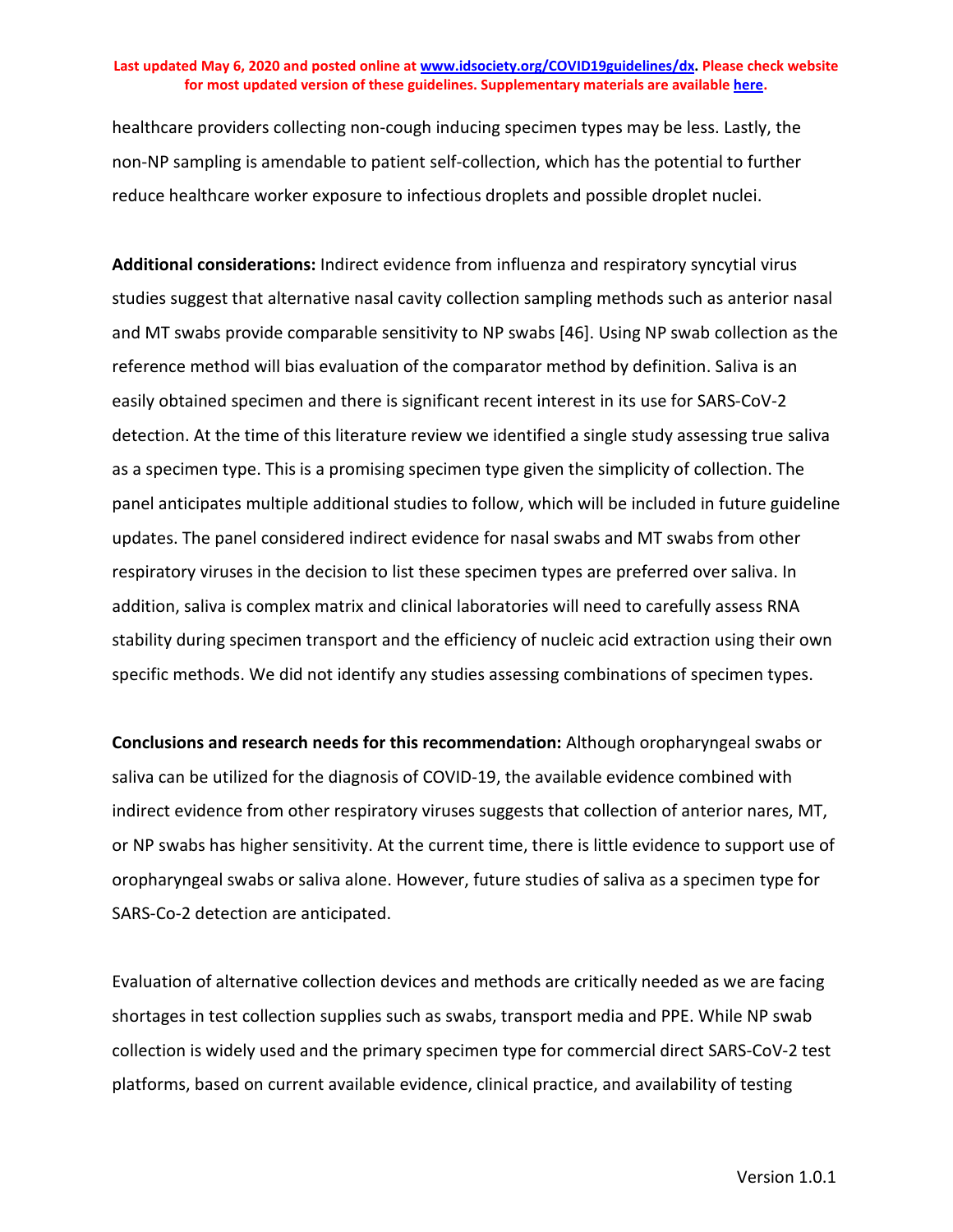resources, the panel believes there are comparable alternative methods for sampling the nasal passages. Clinical laboratories will need to validate use of individual specimen types. Future studies of saliva should clearly describe collection methods, specimen transport media and processing requirements. Moving forward, it will be critical to standardize these processes.

<span id="page-27-0"></span>**Table 3.** GRADE Summary of Findings of Test Accuracy Results for Prevalence/Pre-Test Probability of 10% for different specimen types

|                                                                                          | Oral                 | <b>Nasal</b>                   |                      | Nasopharyngeal<br>(NP)                   | <b>Nasal</b><br>(2 studies NP as<br>comparator) |                     |                                                                         | <b>Saliva</b>                                                        | Mid-turbinate                   |  |
|------------------------------------------------------------------------------------------|----------------------|--------------------------------|----------------------|------------------------------------------|-------------------------------------------------|---------------------|-------------------------------------------------------------------------|----------------------------------------------------------------------|---------------------------------|--|
| Sensitivity<br>%(95% CI)                                                                 | 56 (35 to 77)        | 76 (59 to 94)                  | 97 (92 to 100)       |                                          | 95 (87 to 100)                                  |                     | 85 (69 to 94)                                                           | 100 (93 to<br>100)                                                   |                                 |  |
| <b>Specificity</b><br>%(95% CI)                                                          |                      | 99 (99 to 100) 100 (99 to 100) |                      | 100 (99 to 100)                          |                                                 | 100 (99 to 100)     |                                                                         | 100 (99 to 100)                                                      | 100 (99 to<br>100)              |  |
|                                                                                          |                      |                                |                      |                                          |                                                 |                     |                                                                         |                                                                      |                                 |  |
|                                                                                          |                      |                                |                      | Effect per 1,000 patients tested         |                                                 |                     |                                                                         |                                                                      |                                 |  |
| <b>Outcome</b>                                                                           |                      |                                |                      | pre-test probability of 10% <sup>e</sup> |                                                 |                     | Nº of patients<br><b>Test accuracy</b><br>CoE <sup>f</sup><br>(studies) |                                                                      |                                 |  |
|                                                                                          | Oral                 | Nasal                          | Nasopharyng<br>eal   | <b>Nasal</b><br>(2 studies)              | Saliva                                          | <b>MT</b>           |                                                                         |                                                                      |                                 |  |
| <b>True positives</b><br>(patients with<br>COVID-19)                                     | 56 (35 to<br>77)     | 76 (59 to<br>94)               | 97 (92 to 100)       | 95 (87 to 100)                           | 85 (69 to<br>94)                                | 100 (93 to<br>100)  |                                                                         | Oral: 645 (4)<br>Nasal: 412 (7)<br>NP: 185 (4)<br>Nasal (2 studies): | $\bigoplus$<br><b>VERY LOW</b>  |  |
| <b>False negatives</b><br>(patients incorrectly<br>classified as not<br>having COVID-19) | 44 (23 to<br>65)     | 24 (6 to 41)                   | $3(0 \text{ to } 8)$ | $5(0 \text{ to } 13)$                    | $15(6 \text{ to } 31)$                          | 0(0 to 7)           |                                                                         | 85(2)<br>Saliva: 39 (1)<br>MT: 50(1)                                 | a,b,c,d                         |  |
| True negatives<br>(patients without<br>COVID-19)                                         | 891 (891 to<br>900)  | 900 (891 to<br>900)            | 900 (891 to<br>900)  | 900 (891 to<br>900)                      | 882 (684 to<br>900                              | 900 (882 to<br>900) |                                                                         | Nasal 457 (2)<br>Saliva: 489 (1)                                     | $\oplus$ OOO<br><b>VERY LOW</b> |  |
| <b>False positives</b><br>(patients incorrectly<br>classified as having<br>COVID-19)     | $9(0 \text{ to } 9)$ | 0(0 to 9)                      | 0(0 to 9)            | 0(0 to 9)                                | 18(0 <sub>to</sub> )<br>216)                    | 0(0 to 18)          |                                                                         | MT: 452 (1)*                                                         | a,b,c,d                         |  |

**Explanations:** This table is based on applying the sensitivity and specificity estimates to calculate True and false positives and negatives in a hypothetical population of 1000 individuals.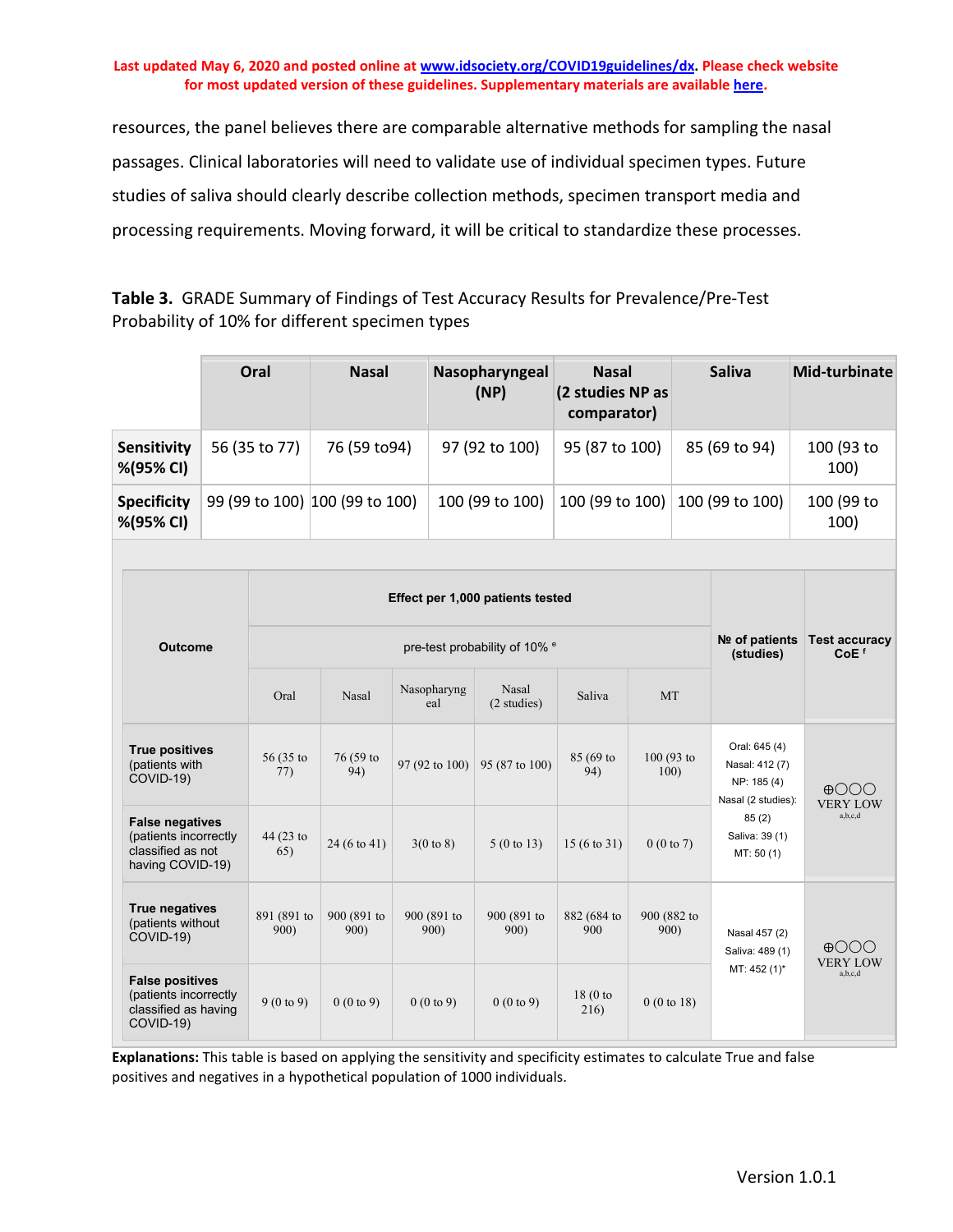\*No studies reported on the specificity of oral and NP

- a. The case-control design leads to a serious study population bias.
- b. Some studies compared two or more of the specimen types, but no studies compared all specimen types in the same patient population. Studies reported test accuracy results but did not report on patient-important and population-important outcomes based on the results.
- c. There is serious unexplained heterogeneity.
- d.Considering the upper vs lower limits of the sensitivity's confidence interval would lead to different clinical decisions.
- e. Typically seen in symptomatic outpatients who have not reached a hospital facility.
- f. Certainty of evidence (CoE)

**Recommendation 3. The IDSA panel suggests that nasal and mid-turbinate (MT) swab specimens may be collected for SARS-CoV-2 RNA testing by either patients or healthcare providers, in symptomatic individuals with upper respiratory tract infection (URTI) or influenza like illness (ILI) suspected of having COVID-19 (conditional recommendation, low certainty of evidence).**

#### **Remarks:**

- Appropriate specimen collection and transport to the laboratory is critical. General instructions for swab-based SARS-CoV2 testing are shown in **[Table 4](#page-30-0)**. Additional resources are available on the **IDSA** website.
- A clear, step-by-step protocol needs to be presented to patients attempting self-collection. This could be in the form of a short video or printed pamphlet with illustrations.
- The majority of self-collection studies were performed in the presence of a healthcare worker.
- The available evidence for nasal and MT swabs as alternatives to healthcare personnel collection is based on assessment of symptomatic patients. Data on self-collection in asymptomatic individuals is currently unavailable.
- The panel considered symptomatic patients to have at least one of the most common symptoms compatible with COVID-19 (**[Table 1](#page-14-0)**).

**Summary of the evidence:** This recommendation is based on three cohort studies (**Supplement D**). In the first study, test accuracy results were provided for self-collected non-invasive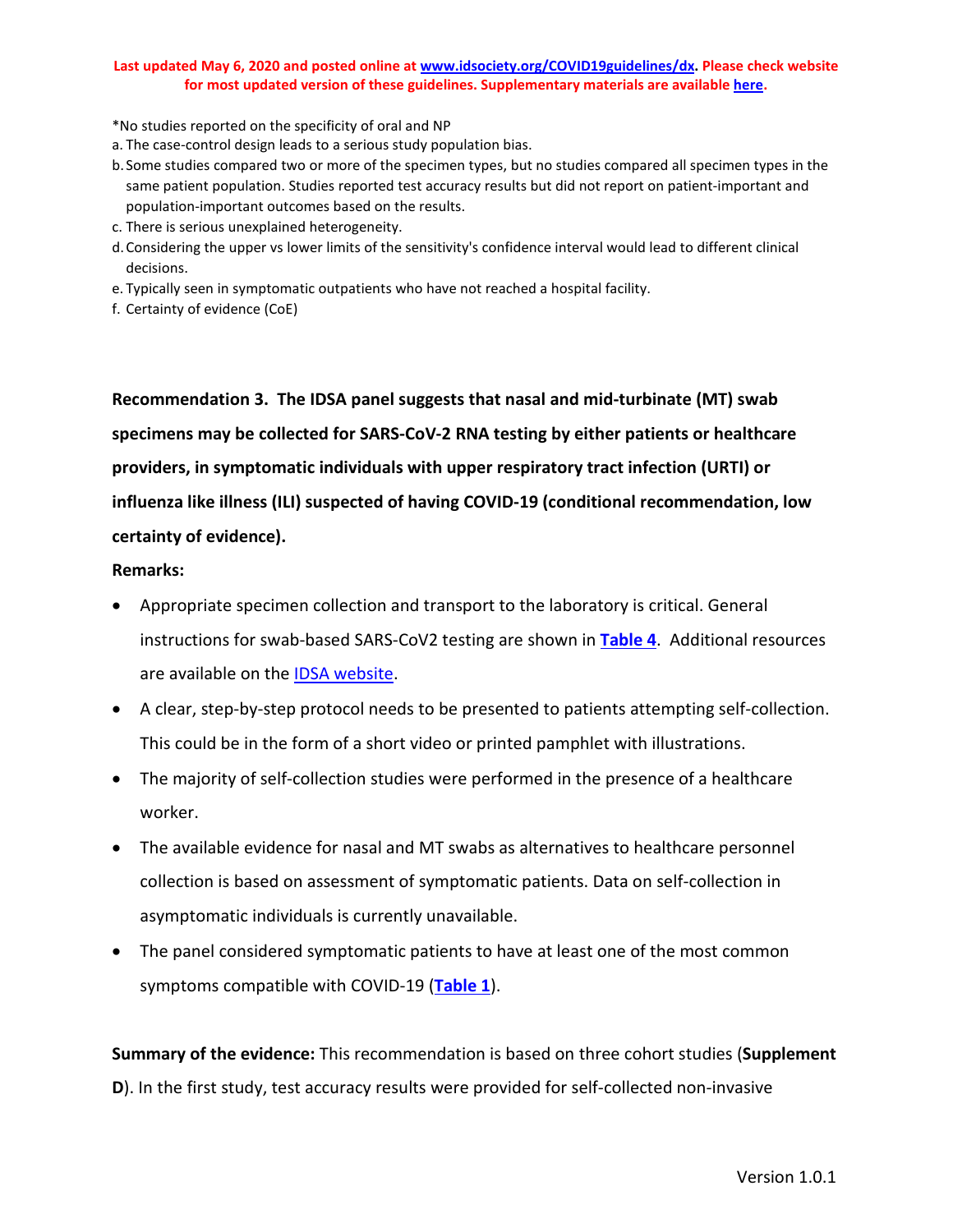specimens compared to healthcare-collected NP swabs as the standard [39]. For self-collection, participants were provided with instructions and asked to self-collect tongue, nasal, and MT swabs, in that order. Tongue samples were collected with a nylon flocked swab. Nasal samples were collected with a foam swab bilaterally. Mid-turbinate samples were collected with a nylon flocked swab bilaterally. After patient sampling was completed, NP samples were collected by a healthcare worker using a polyester tipped swab on a skinny wire. In the second study, patients attending dedicated COVID-19 collection clinics were offered the option to first self-collect nasal and throat swabs followed by healthcare provider collection of nasal, throat or oropharyngeal swabs [44]; concordance of results were presented. The third study compared positivity for supervised oral fluid sampling, supervised self-collected deep nasal swabs, unsupervised oral fluid sampling and provider collected NP swabs [43]. In this analysis, any positive test, obtained from any of the reported sampling methods including the index test, was considered to be a true positive. Although the study reported the results for "oral fluid", it is likely these samples were mixed with sputum. Lastly, the panel considered unpublished data submitted to the FDA on home collection, which demonstrated good stability of specimens stored in universal transport media (UTM) during transport from homes to laboratories and comparable quantities of virus in self-collected compared to healthcare provider collected swabs. Summary statistics for self-collected versus health-care worker collected nasal swabs are shown in **[Table 5](#page-32-0)**.

The studies used to inform the recommendation were small and heterogeneous. Sources of heterogeneity included variable swab and transport media types as well as use of unilateral *versus* bilateral nares self-collection. The timing of collection relative to symptom onset is also important but was not well documented in available data. Due to the mentioned concerns with the studies and the lack of direct comparisons between different specimen types in the same patient population, the panel agreed that overall certainty of evidence was low.

**Benefits and harms:** The panel placed a high value on avoiding the close exposure of healthcare providers to patient droplets and possible droplet nuclei generated during specimen collection.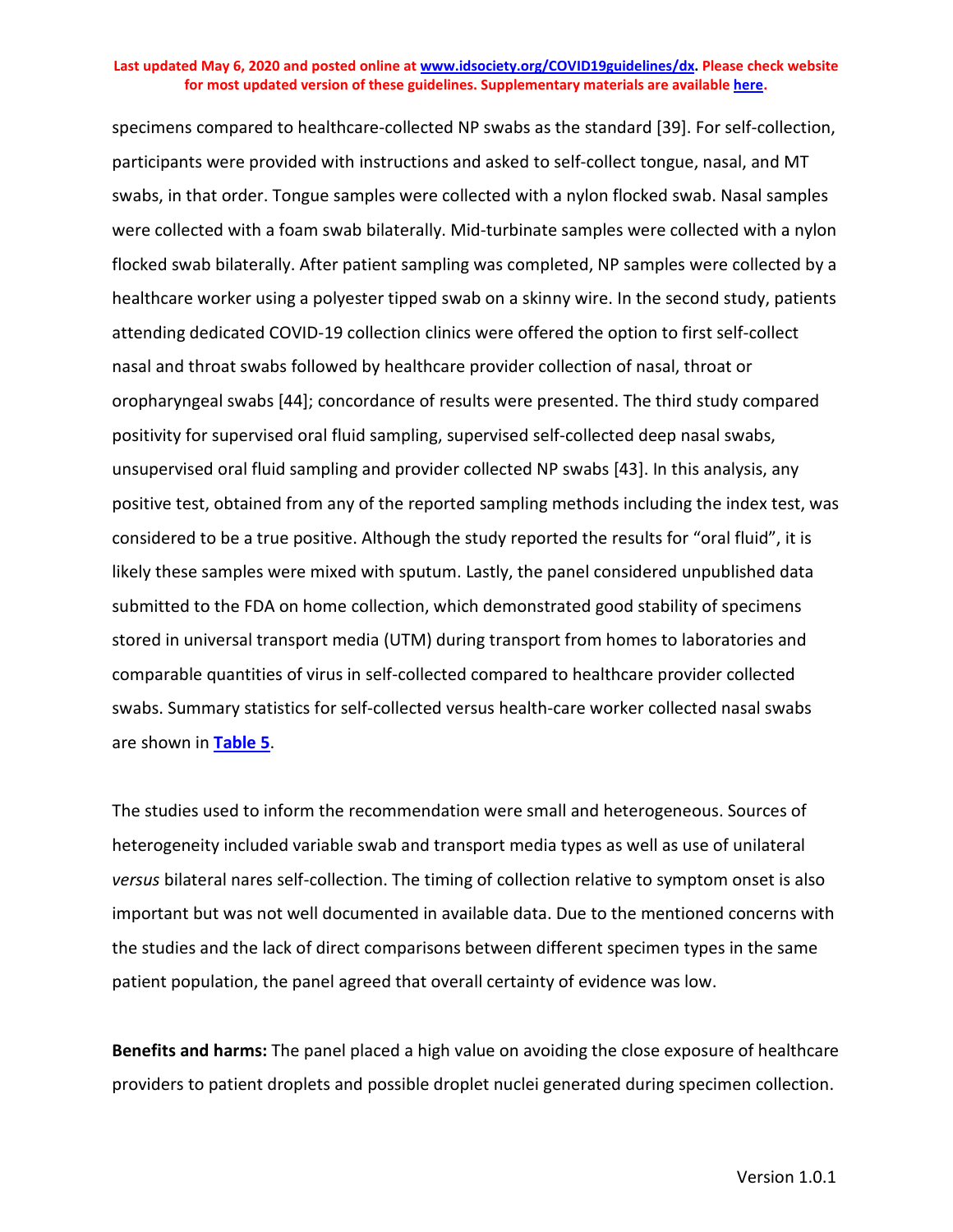We assumed that self-collected specimens including anterior nasal swabs, MT swabs and saliva (without cough) would reduce provider exposure and could reduce mask or respirator use. The overall sensitivity of testing when samples were collected by patients was comparable to those collected by healthcare providers.

**Additional considerations**: Other potential benefits of self-collection include increasing the availability of testing outside the healthcare system and increased patient satisfaction with selfcollection. Concerns with self-collection include lack of experience or documentation for actual collection methods by patients; inappropriate sample collection and/or handling could then lead to inaccurate results.

<span id="page-30-0"></span>**Conclusions and research needs for this recommendation**: Although data is limited, both healthcare provider collected, and self-collected nasal or MT swabs appear to result in similar rates of detection of SARS-CoV-2. Self-collection of NP swabs is unlikely to be an option as a self-collection method. There are advantages of having multiple strategies to collect clinical specimens, particularly in times of PPE shortages when limiting exposure to healthcare personnel or other patients is important, or when testing in specific populations without access to the healthcare system is required. Further comparative studies of self-collected non-invasive specimens (i.e., nasal, mid-turbinate, and throat swabs, as well as saliva) compared with healthcare provider-collected NP swabs is warranted. Research is needed comparing sample collection at various intervals from time of onset of symptoms, evaluation of single *versus* twosided sampling, and quantitation of virus recovery from samples obtained via different collection methods. Studies comparing collection methods in symptomatic and asymptomatic individuals are also needed. Lastly, studies of home-collection in asymptomatic individuals and parental swab collection in children with COVID-19 are needed.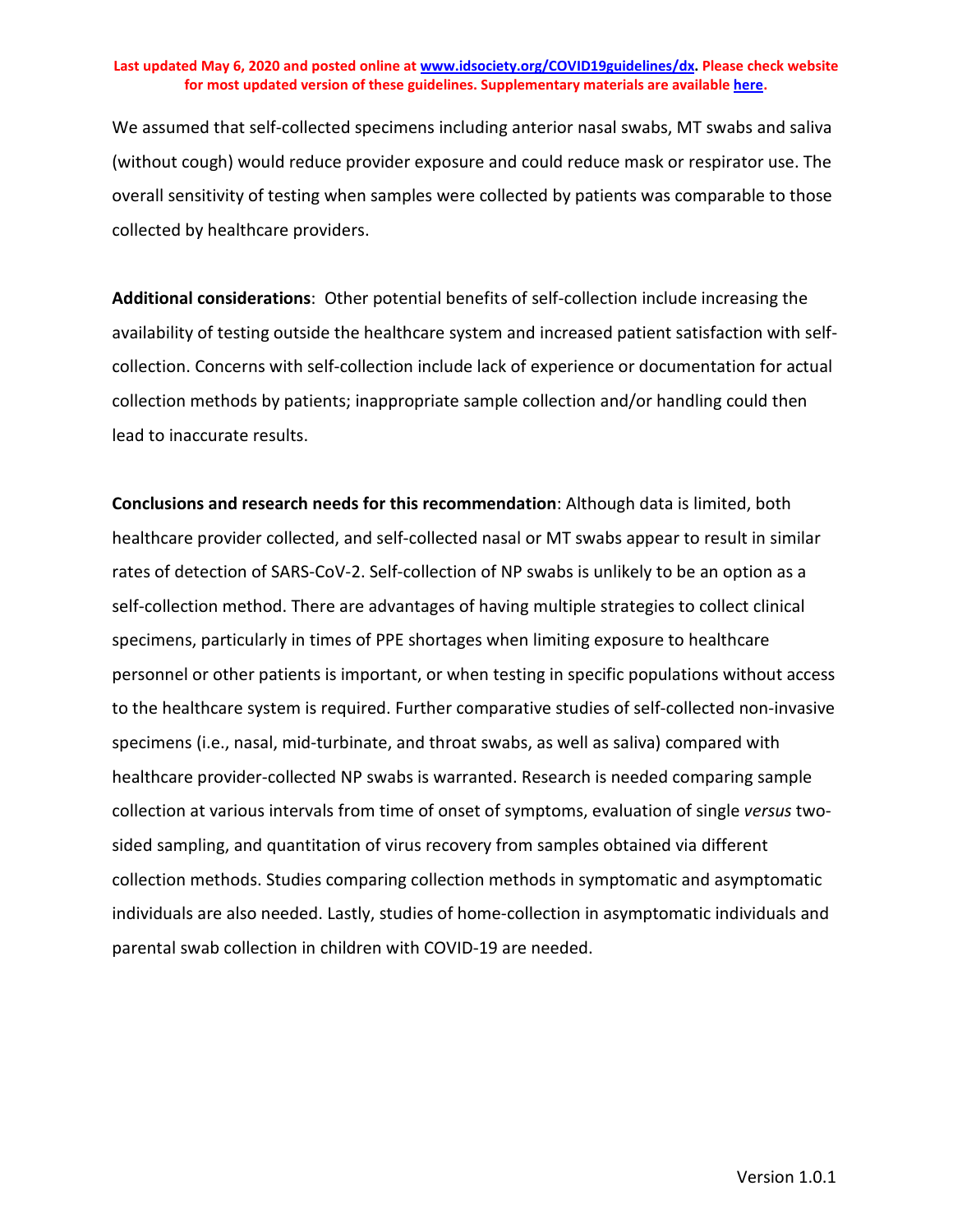|                                                  | Nasopharyngeal*                                                                                                                                                                                                                                                                                                                                                                                                                                                                                                                                                                                                                                                     | Oropharyngeal                                                                                                                                                                                                                                                                                                                                                          | <b>Mid-Turbinate</b>                                                                                                                                                                                                                                                                                                                                                                                                                                                                                                                                 | <b>Nasal/Anterior Nares</b>                                                                                                                                                                                                                                        |
|--------------------------------------------------|---------------------------------------------------------------------------------------------------------------------------------------------------------------------------------------------------------------------------------------------------------------------------------------------------------------------------------------------------------------------------------------------------------------------------------------------------------------------------------------------------------------------------------------------------------------------------------------------------------------------------------------------------------------------|------------------------------------------------------------------------------------------------------------------------------------------------------------------------------------------------------------------------------------------------------------------------------------------------------------------------------------------------------------------------|------------------------------------------------------------------------------------------------------------------------------------------------------------------------------------------------------------------------------------------------------------------------------------------------------------------------------------------------------------------------------------------------------------------------------------------------------------------------------------------------------------------------------------------------------|--------------------------------------------------------------------------------------------------------------------------------------------------------------------------------------------------------------------------------------------------------------------|
| Who Collects<br>Tools/<br>Equipment <sup>^</sup> | Healthcare professional<br>Flocked, synthetic fiber<br>mini-tip swabs with<br>plastic or wire shafts                                                                                                                                                                                                                                                                                                                                                                                                                                                                                                                                                                | Healthcare<br>$\bullet$<br>professional<br>Medical-supervised<br>$\bullet$<br>on-site self-<br>collection<br>Synthetic fiber swabs<br>with plastic shafts only                                                                                                                                                                                                         | Healthcare<br>$\bullet$<br>professional<br>Medical-supervised<br>$\bullet$<br>on-site self-collection<br>Flocked tapered swab                                                                                                                                                                                                                                                                                                                                                                                                                        | Healthcare<br>$\bullet$<br>professional<br>Medical-supervised<br>on-site self-collection<br>Flocked, synthetic fiber<br>or foam swab with<br>plastic shaft                                                                                                         |
| How to<br>Collect                                | 1. Tilt patient's head<br>back 70°<br>Insert flexible shaft<br>2.<br>mini-tip swab<br>through nares<br>parallel to palate<br>(not upwards) until:<br>Resistance is<br>а.<br>met, OR<br>b <sub>1</sub><br>Distance is<br>equivalent to<br>the distance<br>from the<br>patient's ear to<br>their nostril<br>Gently rub and roll<br>3.<br>swab<br>4. Leave swab in place<br>for several seconds<br>to absorb<br>secretions<br>5. Slowly remove<br>swab while rotating<br>it<br>Immediately place<br>6.<br>swab in sterile<br>tubes containing<br>transport media<br>If collected with OP,<br>combine in single tube<br>$\rightarrow$ limit use of testing<br>resources | 1. Insert swab in<br>posterior pharynx<br>and tonsillar areas<br>2. Rub swab over<br>posterior pharynx<br>and bilateral tonsillar<br>pillars; avoid tongue,<br>teeth, and gums<br>3. Immediately place<br>swab in sterile tubes<br>containing transport<br>media<br>If collected with NP,<br>combine in single tube<br>$\rightarrow$ limit use of testing<br>resources | Tilt patient's head<br>1.<br>back 70°<br>While gently<br>2.<br>rotating swab,<br>insert swab about<br>2.5 cm $(≥1 in.)$ <sup>#</sup><br>straight back (not<br>up) into nostril until<br>the collar/safety<br>stopping point<br>touches the outside<br>of the nose<br>3.<br>Rotate swab several<br>times against wall<br>Leave swab in place<br>4.<br>for several seconds<br>to absorb secretions<br>Repeat for both<br>5.<br>nostrils using same<br>swab <sup>#</sup><br>Immediately place<br>6.<br>in sterile tube<br>containing transport<br>media | 1. Insert swab about 1<br>cm (0.5 in) inside<br>nares <sup>#</sup><br>2. Rotate swab and<br>leave in place for 10-<br>15 seconds<br>3. Using same swab,<br>repeat for other<br>nostril<br>4. Immediately place in<br>sterile tube<br>containing transport<br>media |

**Table 4.** General Instructions for Swab-based SARS-CoV2 Testing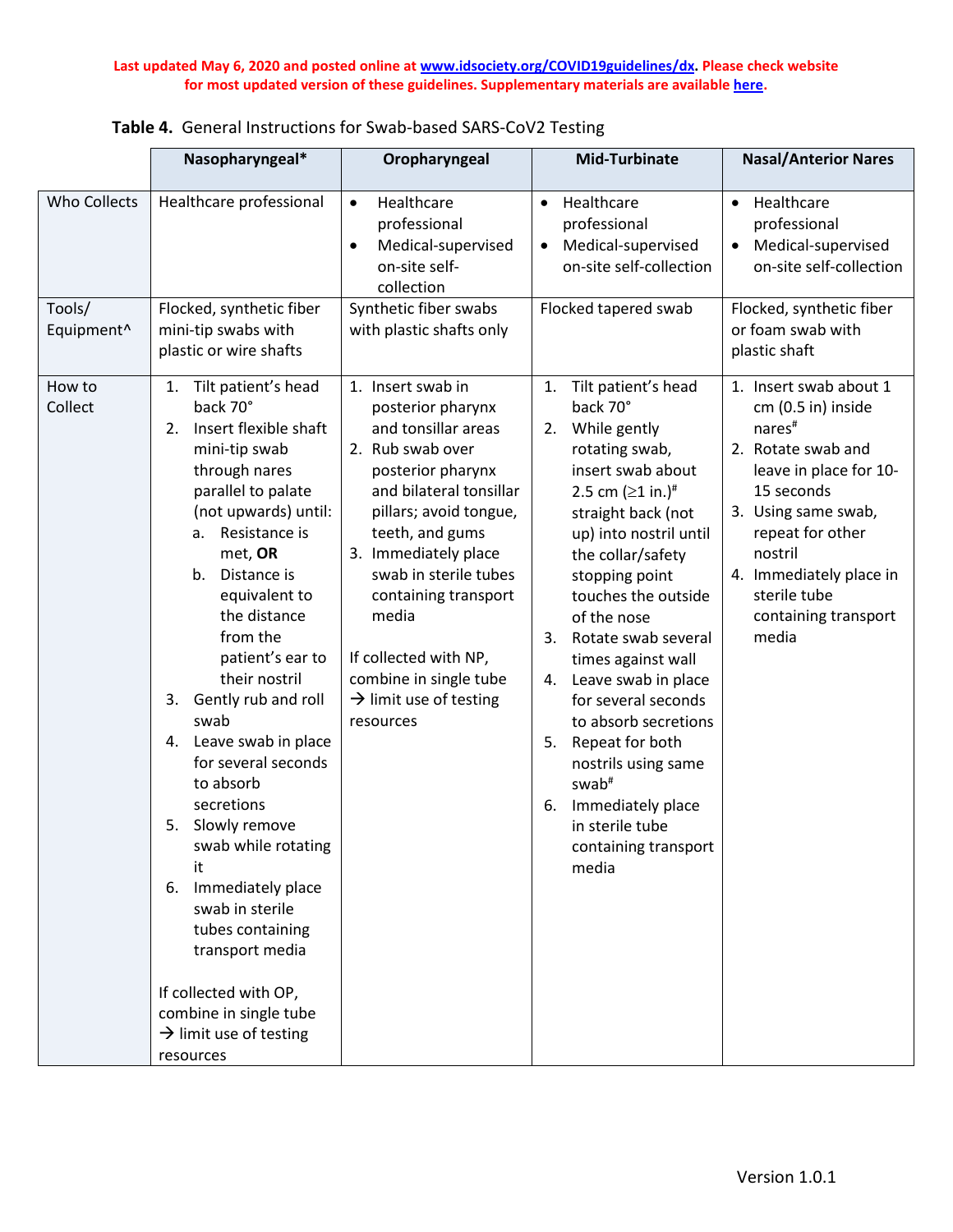#### **Sources:**

Centers for Disease Control and Prevention. Guidelines for Clinical Specimens. Available at: [https://www.cdc.gov/coronavirus/2019-ncov/lab/guidelines-clinical-specimens.html. Accessed 22 April 2020.](https://www.cdc.gov/coronavirus/2019-ncov/lab/guidelines-clinical-specimens.html.%20Accessed%2022%20April%202020)

Food and Drug Administration. Specimen Collection FAQs. Available at[: https://www.fda.gov/medical](https://www.fda.gov/medical-devices/emergency-situations-medical-devices/faqs-diagnostic-testing-sars-cov-2)[devices/emergency-situations-medical-devices/faqs-diagnostic-testing-sars-cov-2.](https://www.fda.gov/medical-devices/emergency-situations-medical-devices/faqs-diagnostic-testing-sars-cov-2) Accessed 29 April 2020.

**Abbreviations:** NP = nasopharyngeal; OP = oropharyngeal; MT = nasal mid-turbinate; NS = anterior nares swab.

**^ Cautions:** Do NOT use calcium alginate swabs or swabs with wooden shafts, which may contain substances that interfere with nucleic acid amplification. Rayon swabs may not be compatible with all molecular platforms. Clinical laboratories should confirm compatibility of collection devices during assay validation.

<span id="page-32-0"></span># **Pediatrics**: Swab insertion distance will differ for pediatric patients. Swabs with stoppers make estimating distance easier for MT self-collection. Two-sided MT sampling not always performed.

## **Table 5.** GRADE Summary of Findings of Test Accuracy Results for Prevalence/Pre-Test Probability of 10% for Self-Collected versus Healthcare Collected samples

| Self-collected<br>nasal                                                              | Sensitivity: 0.95 (95% CI: 0.88 to 1.00)<br>Specificity: 1.00 (95% CI: 0.99 to 1.00) |                                                                                      |                     |                                                 |  |  |
|--------------------------------------------------------------------------------------|--------------------------------------------------------------------------------------|--------------------------------------------------------------------------------------|---------------------|-------------------------------------------------|--|--|
| <b>Health care</b><br>worker collected                                               |                                                                                      | Sensitivity: 0.94 (95% CI: 0.86 to 1.00)<br>Specificity: 1.00 (95% CI: 0.99 to 1.00) |                     |                                                 |  |  |
|                                                                                      |                                                                                      | Effect per 1,000 patients tested                                                     |                     |                                                 |  |  |
| <b>Outcome</b>                                                                       |                                                                                      | pre-test probability of 10% °                                                        | $Ne$ of<br>patients | Test accuracy CoE <sup>d</sup>                  |  |  |
|                                                                                      | Self-collected nasal                                                                 | Health care worker<br>collected                                                      | (studies)           |                                                 |  |  |
| <b>True positives</b>                                                                | 95 (88 to 100)                                                                       | 94 (86 to 100)                                                                       |                     |                                                 |  |  |
| (patients with COVID-<br>19)                                                         |                                                                                      | 1 more TP in Self-collected Nasal                                                    | 200                 | $\oplus \oplus \bigcirc \bigcirc$               |  |  |
| <b>False negatives</b>                                                               | 5(0 to 12)                                                                           | 6 (0 to 14)                                                                          | (3)                 | $1$ OW $a,b$                                    |  |  |
| (patients incorrectly<br>classified as not having<br>COVID-19)                       | 1 fewer FN in Self-collected Nasal                                                   |                                                                                      |                     |                                                 |  |  |
| <b>True negatives</b>                                                                | 900 (891 to 900)<br>900 (891 to 900)                                                 |                                                                                      |                     |                                                 |  |  |
| (patients without<br>COVID-19)                                                       | 0 fewer TN in Self-collected Nasal                                                   |                                                                                      |                     |                                                 |  |  |
| <b>False positives</b><br>(patients incorrectly<br>classified as having<br>COVID-19) | 0(0 to 9)                                                                            | 0(0 to 9)                                                                            | 600<br>(3)          | $\oplus$ $\oplus$ $\odot$<br>LOW <sup>a,b</sup> |  |  |
|                                                                                      | 0 fewer FP in Self-collected Nasal                                                   |                                                                                      |                     |                                                 |  |  |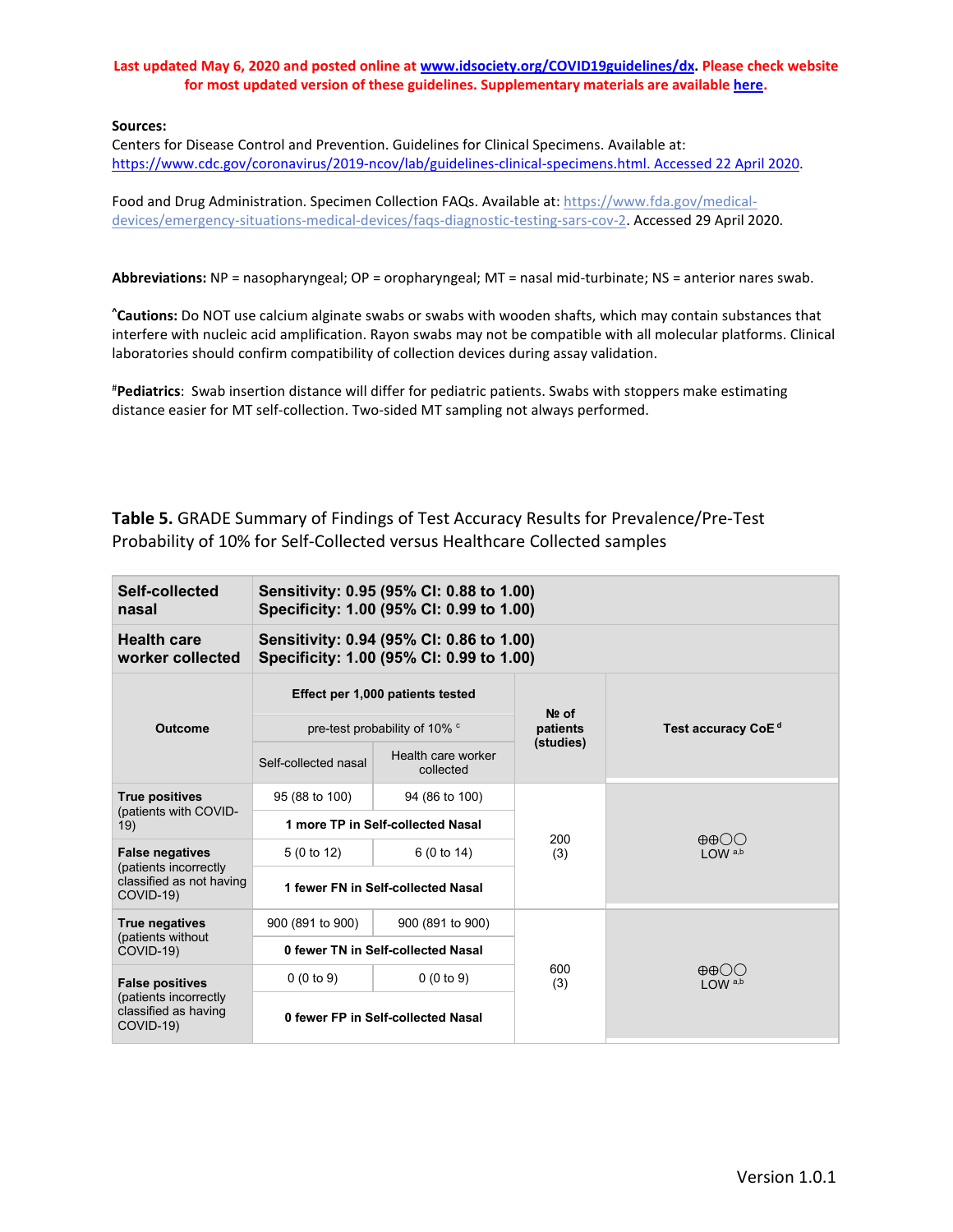**Explanations:** This table is based on applying the sensitivity and specificity estimates to calculate True and false positives and negatives in a hypothetical population of 1000 individuals

- **a.** There is a high risk of bias in regard to the reference test that is considered to be the healthcare provider collected swab result.
- **b.** The studies provide test accuracy results or concordance results but do not provide patientimportant outcomes based on those results.
- **c.** Typically seen in symptomatic outpatients who have not reached a hospital facility
- **d.** Certainty of evidence (CoE)

**Recommendation 4: The IDSA panel suggests a strategy of initially obtaining an upper respiratory tract sample (e.g., nasopharyngeal swab) rather than a lower respiratory sample for SARS-CoV-2 RNA testing in hospitalized patients with suspected COVID-19 lower respiratory tract infection. If the initial upper respiratory sample result is negative, and the suspicion for disease remains high, the IDSA panel suggests collecting a lower respiratory tract sample (e.g., sputum, bronchoalveolar lavage fluid, tracheal aspirate) rather than collecting another upper respiratory sample (conditional recommendations, very low certainty of evidence).**

**Remark:** The panel considered timeliness of SARS-CoV-2 NAAT results essential to impact individual care and isolation decisions. In the hospital setting, results within 24 hours of collection is preferable.

**Summary of the Evidence:** We identified nine studies that performed both an upper respiratory tract (URT) swab and lower respiratory tract (LRT) sample collection consecutively on the same patient (**Supplement E**). Two reported on viral load and did not report on sensitivity [47, 48]. Seven studies reported on sensitivity, of which three had a case control design [35, 49, 50] and one reported results per sample and not per patient [51]. The three cohort studies [43, 52, 53] were used to inform the panel's decision-making process. The sample type varied by study and included throat and nasal swabs for URT sampling and sputum and bronchoalveolar lavage (BAL) fluid specimens for LRT sampling. Summary statistics for URT versus LRT sampling in 3 cohort studies are shown in **[Table 6](#page-35-0)**. The timing of specimen collection with regards to clinical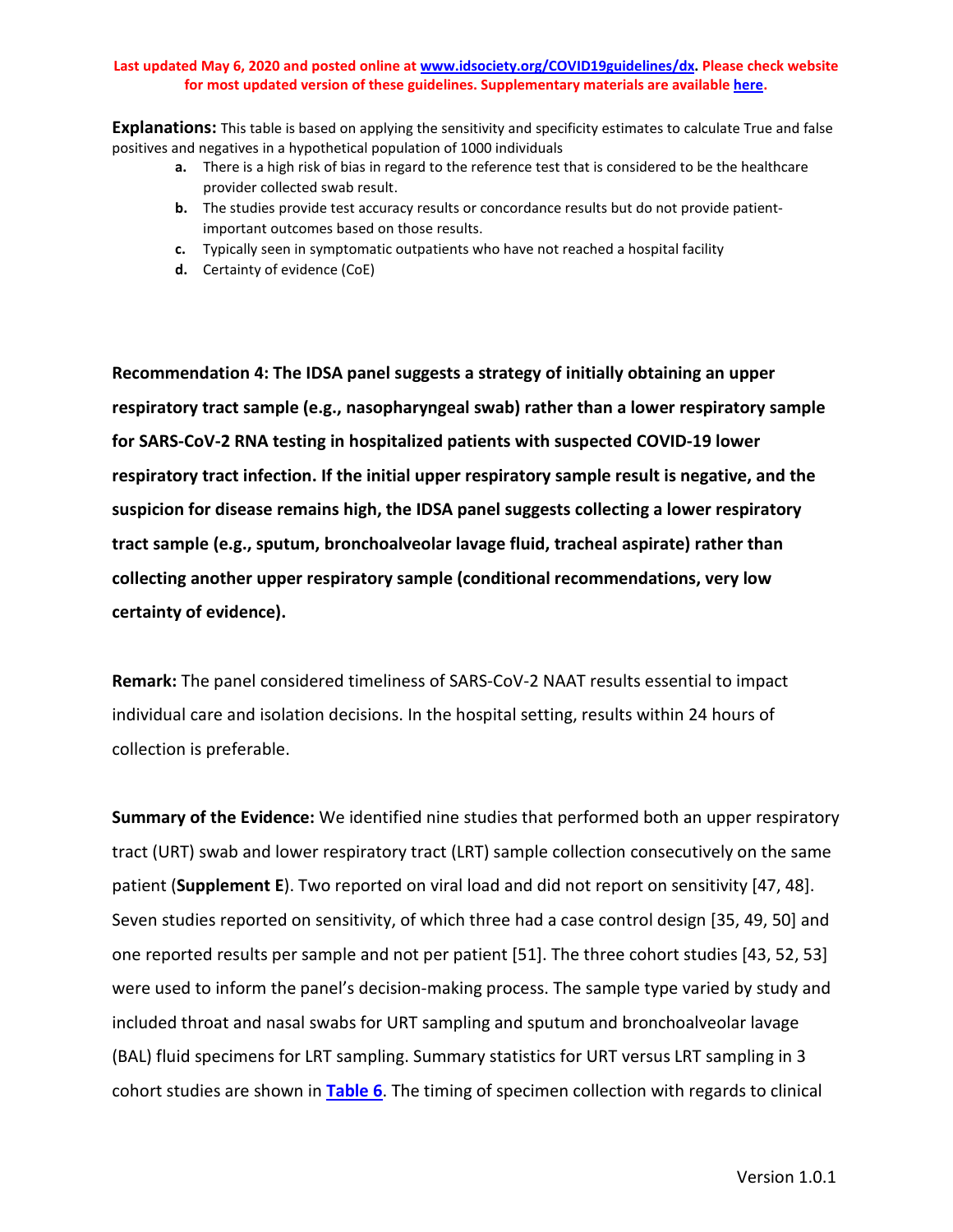course was not reported for all these studies and different diagnostic reference standards were used. These issues led to very low certainty about test accuracy results comparing URT *versus* LRT samples.

**Benefits and harms:** The evidence suggests that testing LRT specimens increases sensitivity of testing for SARS-CoV-2 RNA, reducing the number of false negative results. The panel considered minimizing the number of false negatives to be the most important priority when analyzing the data. This approach was taken to strengthen both the individual and population impact of the tests evaluated. The obvious benefit of LRT testing is to reduce the numbers of patients whose infection is missed and pose a risk to others. There are also risks to collecting LRT samples in infected patients, including the possibility of aerosolization and increased PPE requirement, which may be in short supply.

**Additional considerations:** It was assumed that patients fulfilling clinical criteria for COVID-19 pneumonia, in a hospital setting, would exhibit a high or very high likelihood of true infection. The use of a LRT sample would therefore only apply to patients ill enough to be hospitalized including those likely to be in intensive care units. The panel also considered the feasibility concerns with suggesting lower sampling for all patients with signs/symptoms of lower respiratory tract infection (LRTI). These included that not all patients may be able to produce sputum, PPE shortages may impact the availability of more invasive sampling, and not all laboratories may have validated testing using LRT samples. The panel agreed that a tracheal aspirate, as opposed to BAL, may be the most feasible specimen in intubated patients. In some situations, obtaining a lower sample first may be easier such that an NP sample is not required. Induced sputum should be avoided due to risk for aerosol generation. Regardless of the LRT sample used, assay validation for these specimen types might remain an issue. Additionally, it is important to note that confirmation of infection is also typically required for enrollment in clinical trials of investigational agents.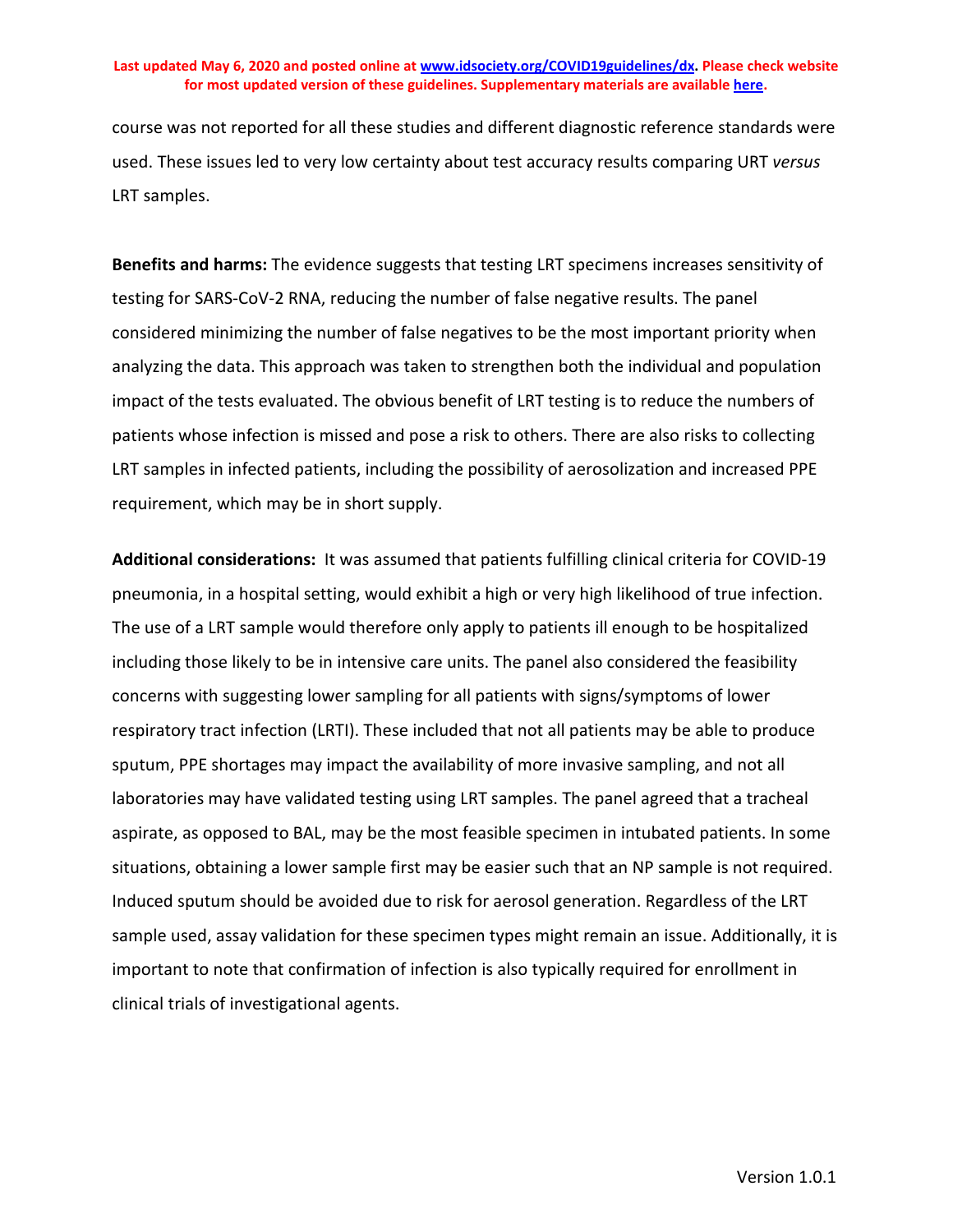<span id="page-35-0"></span>**Conclusions and research needs for this recommendation**: Considering the upper and lower limits of the confidence intervals in the sensitivity value, the panel believes the increased sensitivity of the LRT sample would lead to more appropriate clinical and infection control decisions. However, feasibility concerns with LRT sampling prompted the panel to suggest a diagnostic strategy that incorporated both upper and lower sampling to minimize the amount of lower sampling needed. Large (multicenter) comparative studies are needed to assess the accuracy of upper and lower respiratory tract samples collected from the same patient for the diagnosis of COVID-19 pneumonia. Simultaneous collection of NP swabs and sputum are of particular interest. Studies should include assessment of the timing of specimen collection in relationship to the onset of symptoms and use widely available, validated tests in combination with a standardized definition of COVID-19 LRTI.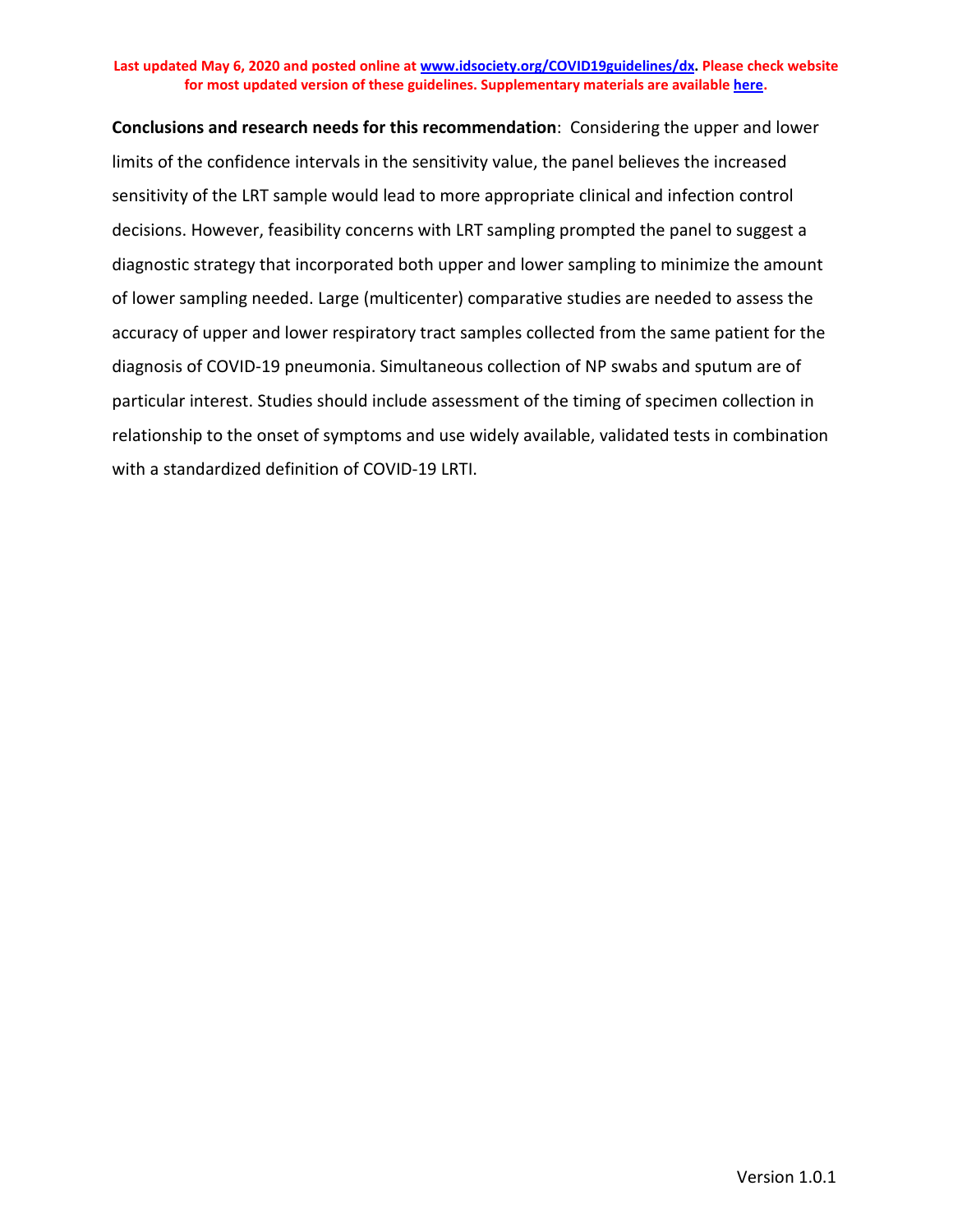**Table 6.** GRADE Summary of Findings of Test Accuracy Results for Prevalence/Pre-Test Probability of 40% and 80% for upper respiratory tract (URT) vs lower respiratory tract (LRT) Sampling (3 studies)

| <b>URT</b> sampling                                                                     | Sensitivity: 0.76 (95% CI: 0.51 to 1.00<br>Specificity: 1.00 (95% CI: 0.99 to 1.00) |                                                                                      |                                          |                     |                |                                |  |
|-----------------------------------------------------------------------------------------|-------------------------------------------------------------------------------------|--------------------------------------------------------------------------------------|------------------------------------------|---------------------|----------------|--------------------------------|--|
| <b>LRT</b> sampling                                                                     |                                                                                     | Sensitivity: 0.89 (95% CI: 0.84 to 0.94)<br>Specificity: 1.00 (95% CI: 0.99 to 1.00) |                                          |                     |                |                                |  |
|                                                                                         |                                                                                     |                                                                                      | Effect per 1,000 patients tested         |                     |                |                                |  |
| <b>Outcome</b>                                                                          |                                                                                     | pre-test probability of 40% d                                                        | pre-test probability of 80% <sup>e</sup> |                     | No<br>patients | Test accuracy CoE <sup>T</sup> |  |
|                                                                                         | <b>URT</b> sampling                                                                 | LRT sampling                                                                         | <b>URT</b> sampling                      | LRT sampling        | (studies)      |                                |  |
| <b>True positives</b><br>(patients with                                                 | 304 (204 to<br>400)                                                                 | 356 (336 to 376)                                                                     | 608 (408 to 800)                         | 712 (672 to<br>752) |                |                                |  |
| COVID-19)                                                                               | 52 fewer TP in URT sampling                                                         |                                                                                      | 104 fewer TP in URT sampling             |                     | 280            | $\oplus$                       |  |
| <b>False negatives</b><br>(patients<br>incorrectly                                      | 96 (0 to 196)                                                                       | 44 (24 to 64)                                                                        | 192 (0 to 392)                           | 88 (48 to 128)      | (3)            | VERY LOW a,b,c                 |  |
| classified as not<br>having COVID-19)                                                   | 52 more FN in URT sampling                                                          |                                                                                      | 104 more FN in URT sampling              |                     |                |                                |  |
| <b>True negatives</b><br>(patients without<br>COVID-19)                                 | 600 (594 to<br>600)                                                                 | 600 (594 to 600)                                                                     | 200 (198 to 200)                         | 200 (198 to<br>200) |                |                                |  |
|                                                                                         | 0 fewer TN in URT sampling                                                          |                                                                                      | 0 fewer TN in URT sampling               |                     | 8              | H٣                             |  |
| <b>False positives</b><br>(patients<br>incorrectly<br>classified as<br>having COVID-19) | 0(0 to 6)                                                                           | 0(0 to 6)                                                                            | 0(0 to 2)                                | 0(0 to 2)           | (1)            | VERY LOW <sup>a,c</sup>        |  |
|                                                                                         | 0 fewer FP in URT sampling                                                          |                                                                                      | 0 fewer FP in URT sampling               |                     |                |                                |  |

**Explanations:** This table is based on applying the sensitivity and specificity estimates to calculate True and false positives and negatives in a hypothetical population of 1000 individuals

a. There was no direct evidence comparing the accuracy of a strategy with starting with upper sample and then conducting a lower sample if the upper sample is negative. Additionally, studies reported test accuracy results but did not report on patient-important and population-important outcomes based on the results.

b. There is serious unexplained heterogeneity.

c. Considering the upper vs lower limits of the sensitivity's confidence interval would lead to different clinical decisions. Also, only one study informed specificity with only 8 patients.

d. Typically seen in patients meeting clinical definition for COVID-19 who were hospitalized.

e. Typically seen in patients meeting clinical definition for COVID-19 who were admitted to intensive care units. f. Certainty of evidence (CoE)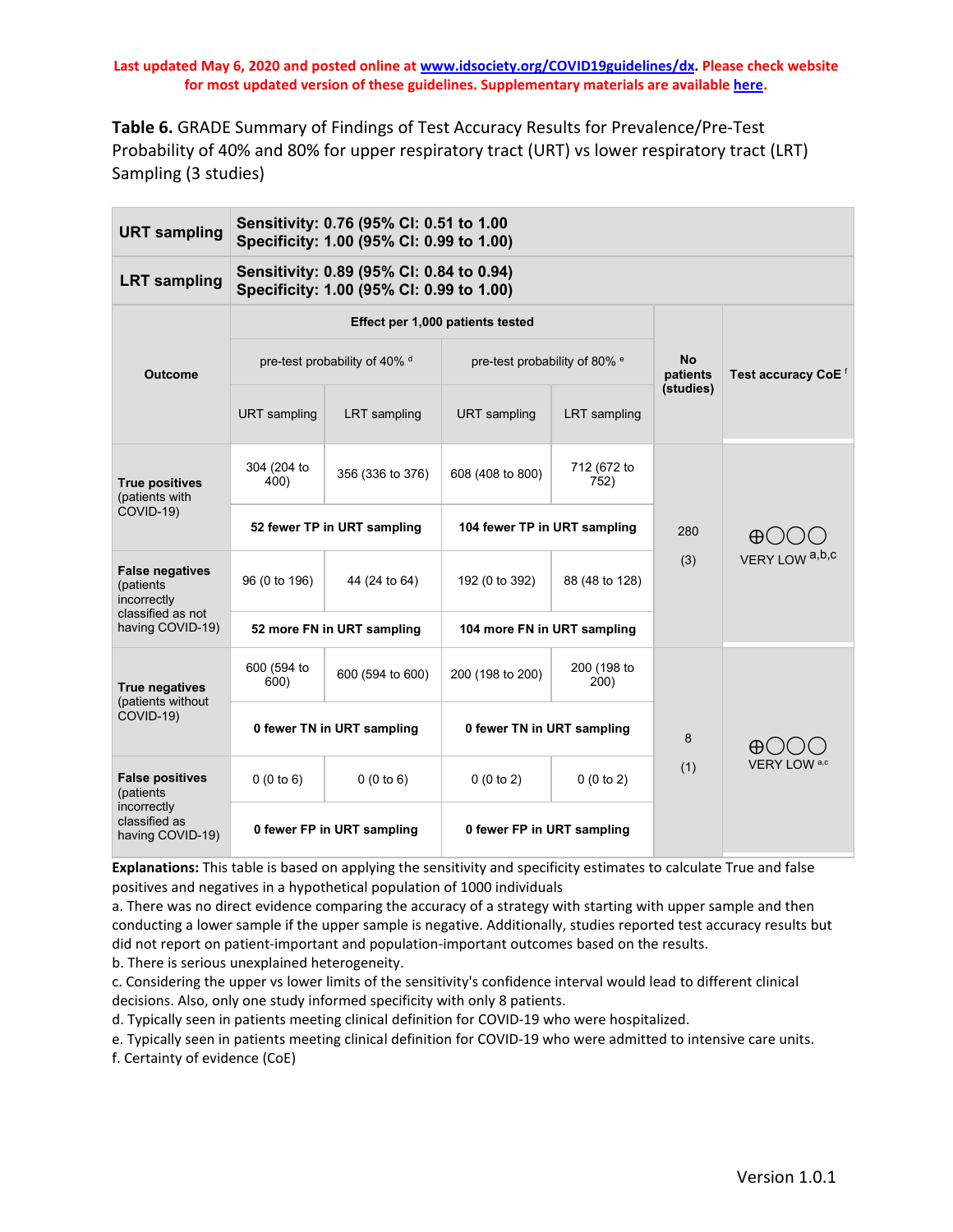**Recommendation 5: The IDSA panel suggests performing a single viral RNA test and not repeating testing in symptomatic individuals with a low clinical suspicion of COVID-19 (conditional recommendation, low certainty of evidence).**

## **Remarks:**

- A low clinical suspicion should be informed by epidemiological information available for the region coupled with clinical judgment.
- The panel considered symptomatic patients to have at least one of the most common symptoms compatible with COVID-19 (**[Table 1](#page-14-0)**).

**Recommendation 6: The IDSA panel suggests repeating viral RNA testing when the initial test is negative (***versus* **performing a single test) in symptomatic individuals with an intermediate or high clinical suspicion of COVID-19 (conditional recommendation, low certainty of evidence).**

## **Remarks:**

- Intermediate/high clinical suspicion typically applies to the hospital setting and is based on the severity, numbers and timing of compatible clinical signs/symptoms.
- Repeat testing should generally occur 24-48 hours after initial testing and once the initial NAAT result has returned as negative.
- Another specimen type, preferably a lower respiratory tract specimen if the patient has signs/symptoms of LRTI, should be considered for repeat testing.
- The panel considered symptomatic patients to have at least one of the most common symptoms compatible with COVID-19 (**[Table 1](#page-14-0)**).

**Summary of the evidence:** These recommendations are based on a three cohort studies [11, 54, 55] (**Supplement F**). In these reports, targeted NAAT testing was performed using a NP swab collected from symptomatic patients with signs of LRTI. The diagnostic reference standard was detection of SARS-CoV-2 by metagenomics sequencing. If the first NAAT result was negative, a second NP sample was collected 2 or 3 days later for repeat testing. Summary statistics for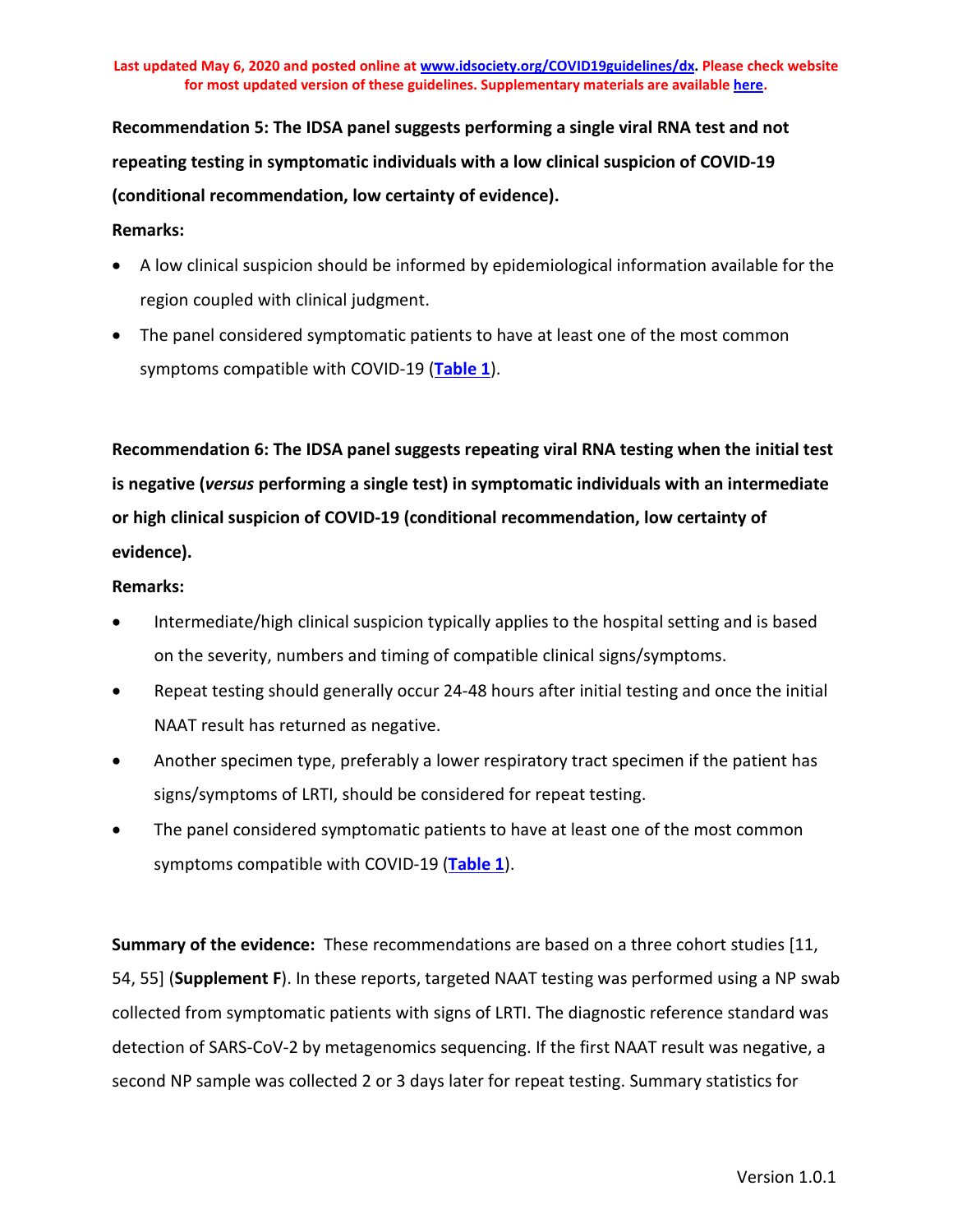single versus repeated testing are shown in **[Table 7](#page-39-0)**. We did not identify any studies that assessed the benefits and harms of repeat testing on patient or population outcomes. Given the lack of direct assessment of the implications of single *versus* repeat testing and the small number of patients included in the identified studies, the panel agreed that the overall certainty of evidence was low.

**Benefits and harms:** The panel placed a high value on avoiding a missed diagnosis in patients who have COVID-19 (i.e., false negatives) in the inpatient setting. Patients who are inappropriately labeled as not having COVID-19 pose a risk of transmitting the virus to others in the community, to healthcare providers and staff as well as other patients in the hospital. The panel determined that a false negative (FN) rate of <2% would be acceptable. Single testing compared to repeat testing will lead to a FN rate of about 10-20 cases out of 1000 in the low clinical suspicion group and to higher rates (FN of >60 cases out of 1000) in the intermediate and high clinical suspicion groups.

**Additional considerations:** Multiple factors affect the generalizability of available evidence for or against repeat testing. First, the selected studies included subjects with a high likelihood of COVID-19 based on epidemiology and clinical symptoms. Consideration of disease prevalence is important given that the negative predictive value (NPV) of a diagnostic test increases as the disease prevalence decreases. Thus, a single negative COVID-19 test result in areas of low disease prevalence is more predictive than in areas of high disease prevalence. We also assumed that the performance of the assays studied was comparable to commercial NAAT platforms currently available in the United States. Other studies evaluating repeat testing have utilized different gold standards, such as chest CT findings, and relied on throat swabs, which may not be as sensitive as NP specimens. In addition, the diagnostic yield of a second test may be impacted by the duration of symptoms and the clinical site sampled. Depending on the clinical situation (e.g., whether pneumonia is present or not) and disease progression, alternative specimen types such as a lower respiratory collection should be considered. Evidence suggests that viral distribution in different anatomical sites can impact detection and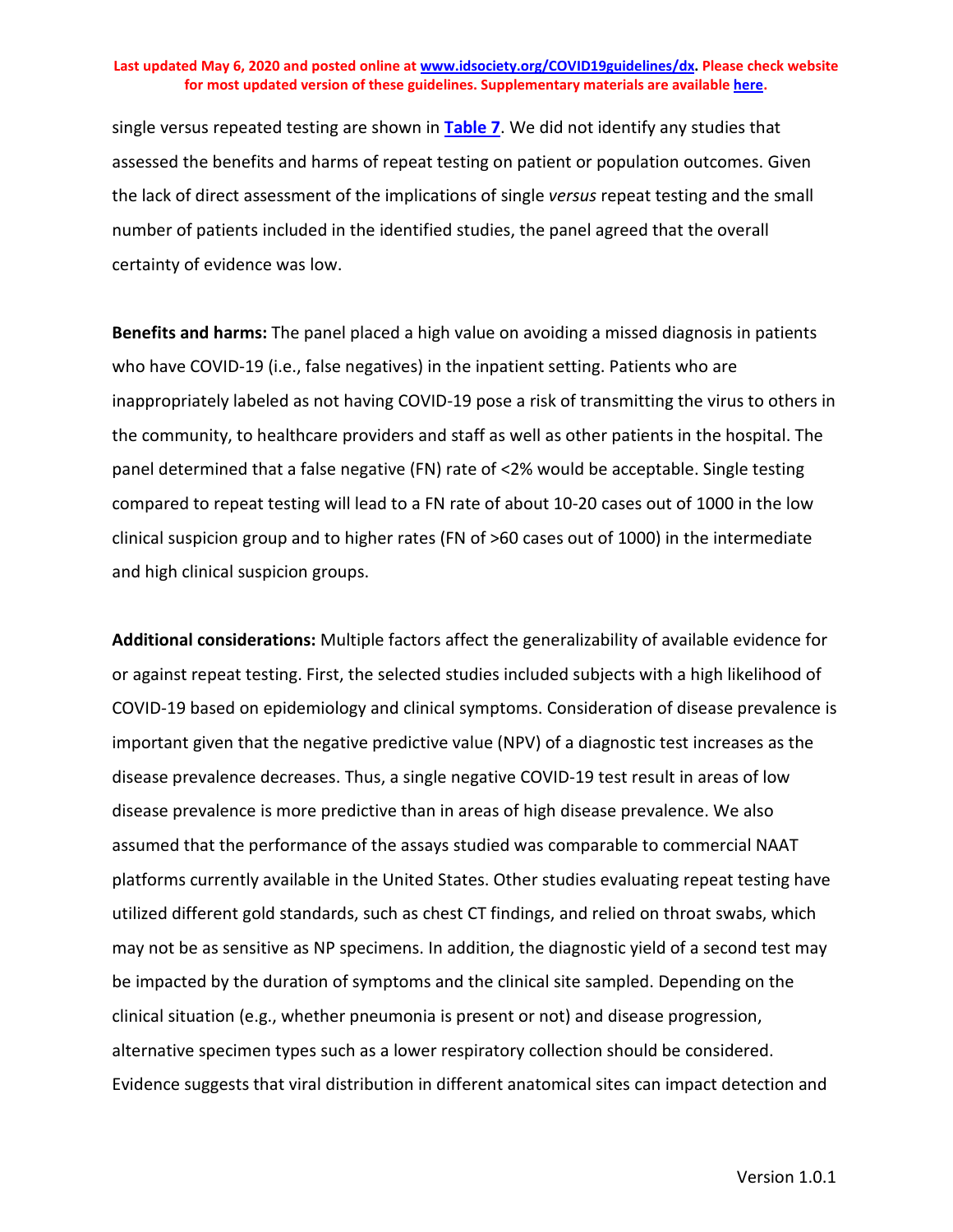virus loads may be higher in lower respiratory tract symptoms. Clinicians are advised to contact their local laboratory to determine locally acceptable specimen types for SARS-CoV-2 RNA testing.

<span id="page-39-0"></span>**Conclusions and research needs for this recommendation:** High-quality evidence addressing the predictive value of a single negative SARS-CoV-2 test result compared to repeat testing for clinical diagnosis is lacking. Based on current available evidence, clinical practice, and availability of testing resources, the panel recommends use of clinical judgment combined with knowledge of local epidemiology in considering repeat molecular testing of respiratory tract samples. In settings with lower rates of SARS-CoV-2 circulation in the community, or in persons with symptoms not typical of COVID-19, benefits of repeat testing may be lower. When repeat testing is warranted, the site of specimen collection should be carefully assessed. Further studies evaluating the potential benefit and timing of repeat testing relative to symptom onset in both inpatient and outpatient settings are warranted.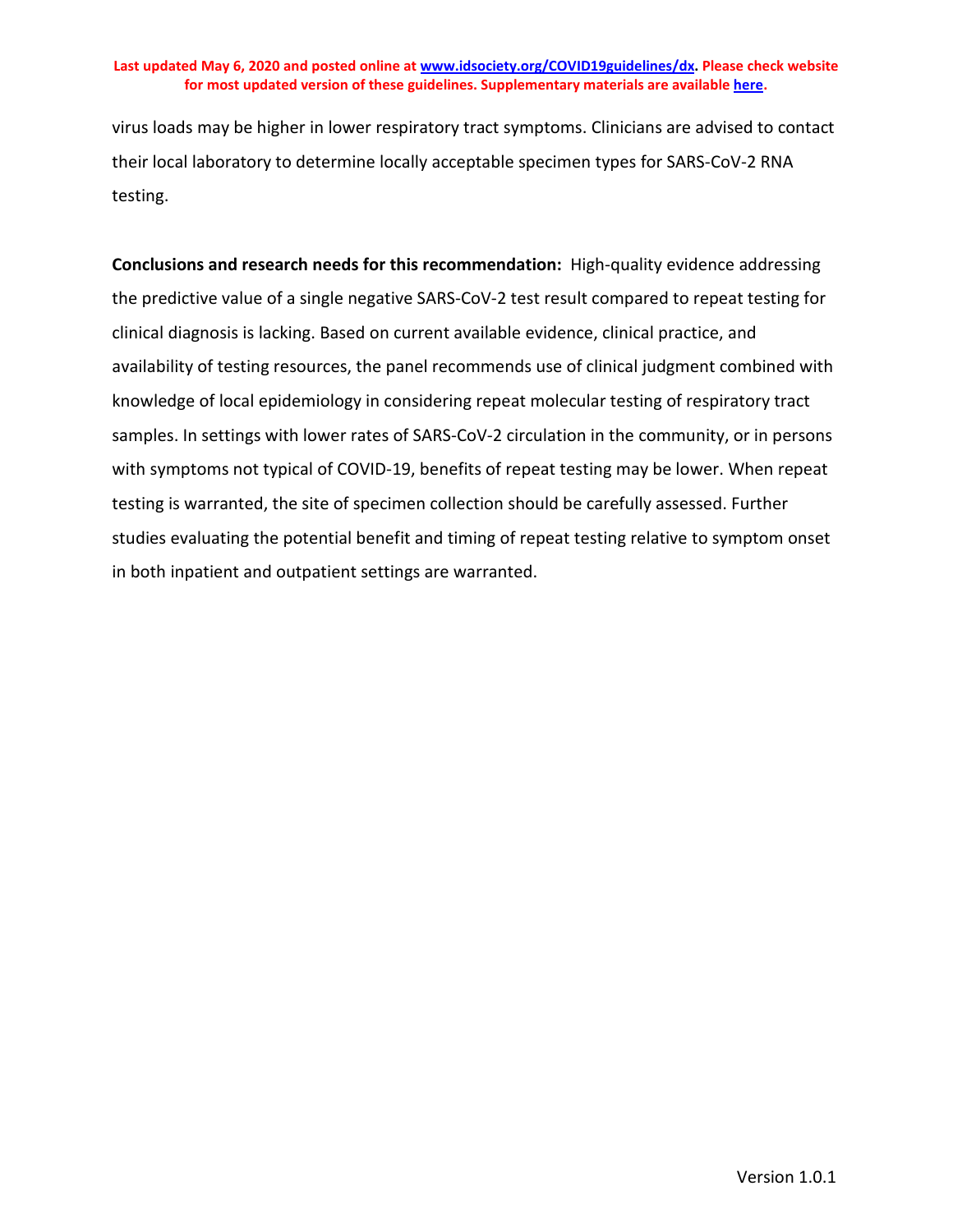**Table 7.** GRADE Summary of Findings of Test Accuracy Results for Prevalence/Pre-Test Probability of 10% and 40% for single versus repeat PCR testing

| <b>Single testing</b>                                                                     |                                                                                | Sensitivity: 0.71 (95% CI: 0.65 to 0.77)<br>Specificity: 1.00 (95% CI: 0.99 to 1.00) |                                        |                                 |                   |                                          |  |  |
|-------------------------------------------------------------------------------------------|--------------------------------------------------------------------------------|--------------------------------------------------------------------------------------|----------------------------------------|---------------------------------|-------------------|------------------------------------------|--|--|
| <b>Repeat testing</b>                                                                     |                                                                                | Sensitivity: 0.88 (95% CI: 0.80 to 0.96)<br>Specificity: 1.00 (95% CI: 0.99 to 1.00) |                                        |                                 |                   |                                          |  |  |
|                                                                                           |                                                                                | Effect per 1,000 patients tested                                                     |                                        |                                 |                   |                                          |  |  |
| <b>Outcome</b>                                                                            | pre-test probability of 10% c                                                  |                                                                                      | pre-test probability of 40% d          |                                 | Nº of<br>patients | <b>Test accuracy</b><br>CoE <sup>e</sup> |  |  |
|                                                                                           | <b>RT-PCR Single</b><br>testing                                                | <b>RT-PCR Repeat</b><br>testing                                                      | RT-PCR<br>single testing               | <b>RT-PCR Repeat</b><br>testing | (studies)         |                                          |  |  |
| True positives (TP)<br>(patients with COVID<br>19)                                        | 71 (65 to 77)                                                                  | 88 (80 to 96)                                                                        | 284 (260 to<br>308)                    | 352 (320 to<br>384)             |                   |                                          |  |  |
|                                                                                           | 17 fewer TP in RT-PCR rapid<br>testing                                         |                                                                                      | 68 fewer TP in RT-PCR rapid<br>testing |                                 | 253               | $\oplus$ $\oplus$                        |  |  |
| <b>False negatives (FN)</b><br>(patients incorrectly                                      | 29 (23 to 35)                                                                  | 12 (4 to 20)                                                                         | 116 (92 to<br>140)                     | 48 (16 to 80)                   | (3)               | LOW <sup>a,b</sup>                       |  |  |
| classified as not having<br>COVID <sub>19</sub> )                                         | 17 more FN in RT-PCR rapid<br>testing                                          |                                                                                      | 68 more FN in RT-PCR rapid<br>testing  |                                 |                   |                                          |  |  |
| True negatives (TN)<br>(patients without COVID<br>19)                                     | 900 (891 to<br>900)                                                            | 900 (891 to<br>900)                                                                  | 600 (594 to<br>600)                    | 600 (594 to<br>600)             |                   |                                          |  |  |
|                                                                                           | 0 fewer TN in RT-PCR rapid<br>testing                                          |                                                                                      | 0 fewer TN in RT-PCR rapid<br>testing  |                                 | 105               | $\oplus$ $\oplus$<br>LOW <sup>a,b</sup>  |  |  |
| <b>False positives (FP)</b><br>(patients incorrectly<br>classified as having<br>COVID 19) | 0(0 to 9)                                                                      | 0(0 to 9)                                                                            | 0(0 to 6)                              | 0(0 to 6)                       | (2)               |                                          |  |  |
|                                                                                           | 0 fewer FP in RT-PCR rapid<br>0 fewer FP in RT-PCR rapid<br>testing<br>testing |                                                                                      |                                        |                                 |                   |                                          |  |  |

**Explanations:** This table is based on applying the sensitivity and specificity estimates to calculate True and false positives and negatives in a hypothetical population of 1000 individuals

a. Studies reported test accuracy results but did not report on patient-important and population-important outcomes based on the results.

b. Considering the lower vs upper limit of the sensitivity confidence interval may lead to different clinical decision, and the low number of patients lead to very serious imprecision

c. Typically seen in symptomatic outpatients who have not reached a hospital facility

d. Typically seen in patients meeting clinical definition for COVID-19 who were hospitalized

e. Certainty of evidence (CoE)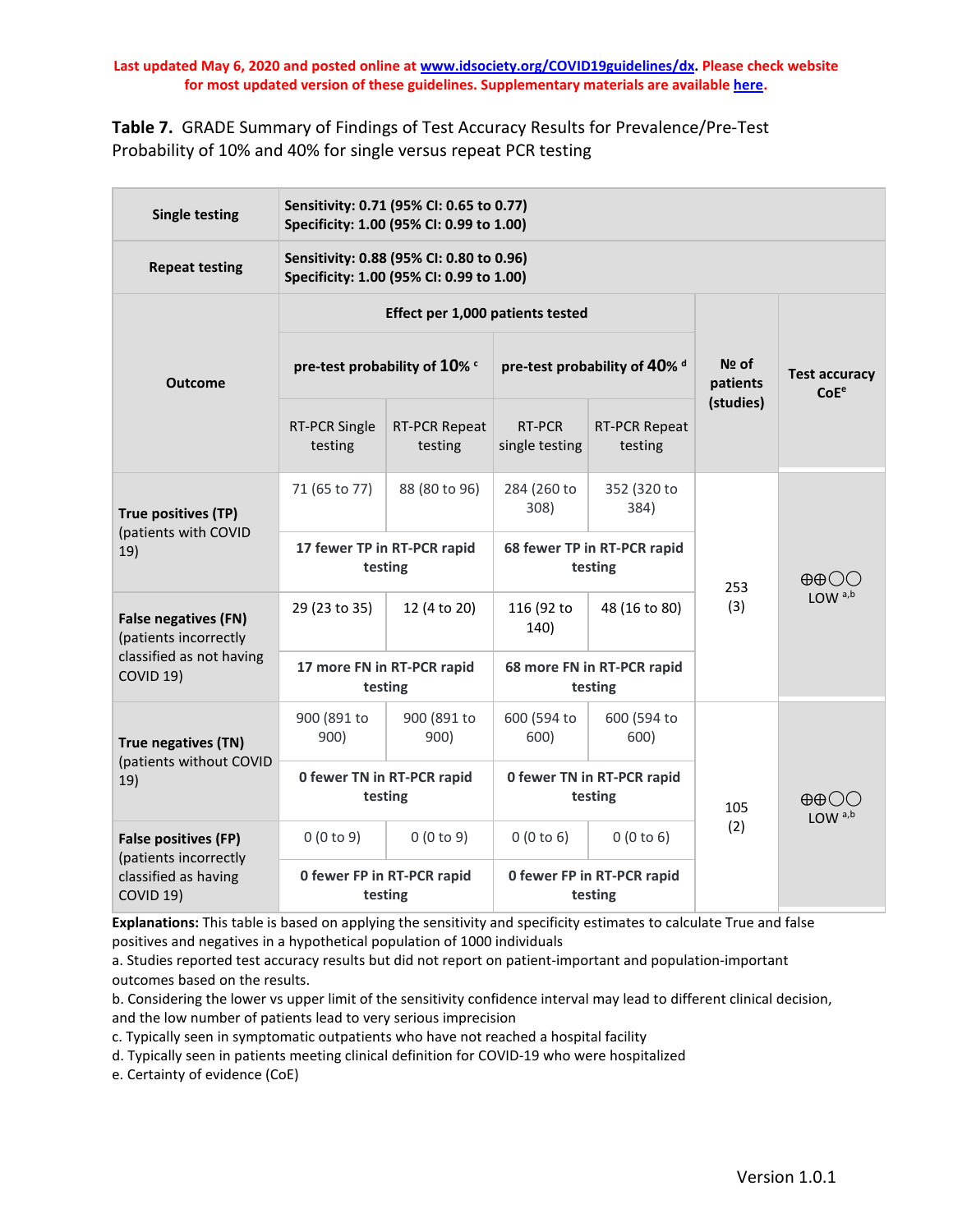**Recommendation 7: The IDSA panel makes no recommendations for or against using rapid (i.e., test time ≤ 1hour) versus standard RNA testing in symptomatic individuals suspected of having COVID-19 (knowledge gap).**

**Evidence summary:** We identified seven studies describing the use of a rapid NAAT [34, 56-59], with only two reporting on EUA tests [60, 61] (**Supplement G**). The sensitivity and specificity of the rapid isothermal EUA compared to standard laboratory-based assays ranged between 75- 94% and 99-100%, respectively.

The overall body of evidence was limited by small numbers of infected patients, poorly defined reference standards, and studies based on numbers of samples in different patient groups rather than comparisons in the same patients. None of the available studies compared the two testing techniques (rapid *versus* standard) with a third diagnostic gold standard. In addition, multiple studies were case controlled which artificially inflates test accuracy [34, 56-59, 61]. Missing data in the studies included timing of specimen collection in relationship to onset of clinical symptoms and specimen type used for testing. Additionally, the performance and accuracy of different rapid tests was very inconsistent. Given all these issues, the overall certainty of the effect of using rapid tests on patients was very low.

**Benefits and harms:** The major benefit of a rapid result is the ability to make clinical decisions while the patient is present in a timely manner and implement interventions to protect others. A possible harm of rapid tests is the potential for increased numbers of false negative results, which could lead to missed diagnoses and patients not being isolated when they are indeed infected, if sensitivity is lower than non-rapid tests.

**Additional considerations:** Defining "rapid" NAAT requires consideration of several factors including time required to actually perform the test, the location of the testing facility (i.e., near the patient *versus* in a clinical laboratory and therefore how long it takes from specimen collection to initiation of testing), how often a particular test is performed by a laboratory and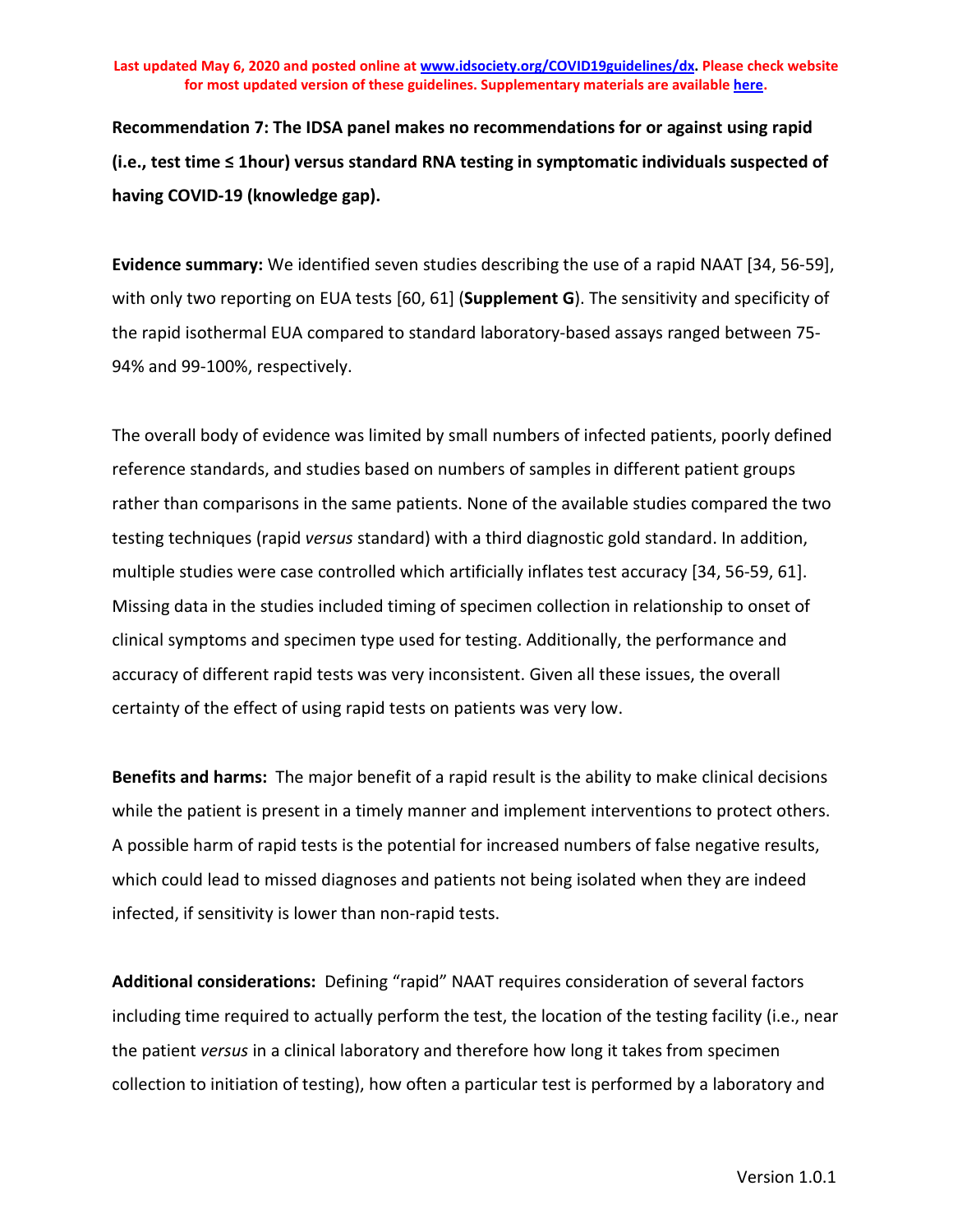whether tests are batched. For EUA approved tests, the time required to perform the test varies from as little as 15 minutes to several hours. There are CLIA-waived EUA tests that are very easy to use and can be performed by non-laboratory personal near patients and high complexity tests that must be performed by trained professionals in clinical laboratories. The laboratory-based tests are designed with either a batch format (combining many tests in a single run) or an on-demand format (running tests as they come into the laboratory). The turnaround time for on-demand tests should be faster than the batch approach, if there is adequate staffing in the laboratory to perform testing as specimens arrive in the laboratory, including day, evening and night shifts. Likewise, the turnaround time of batch tests can vary depending on whether the laboratory performs testing once per day versus once per shift, and whether the laboratory is open 24/7. Given these complexities, the panel defined a "rapid" test as one with a test time of an hour or less, with all others referred to as "standard" tests.

Most of the rapid tests evaluated in the identified studies used laboratory-developed reverse transcription-loop mediated isothermal amplification (RT-LAMP) technology. These RT-LAMP tests are not available for clinical use in the US and conversely none of the EUA approved rapid tests use RT-LAMP technology. There was no reason to believe that all rapid tests (whether EUA and non-EUA) had the same performance characteristics. Therefore, it was not possible to extrapolate data from a specific rapid test to all rapid tests. Recent studies have shown one rapid EUA test to be less sensitive than some laboratory-based tests [60, 61].

The quality of the available studies assessing rapid tests is poor, so it was not possible to make any meaningful recommendation on their use in clinical practice. If the rapid NAATs have equivalent performance to the standard NAATs, then there is potential to have results present in a time frame that impacts clinical decisions. If they are less sensitive than standard NAATs, then the benefit of the rapid NAATs needs to be weighed against the number of false negative results, which will lead to incorrect clinical decisions. It is unclear if the decreased accuracy of the rapid tests in the studies that were evaluated is due to performance characteristics of the test or other external factors such as specimen type (NP *versus* OP swabs), poor specimen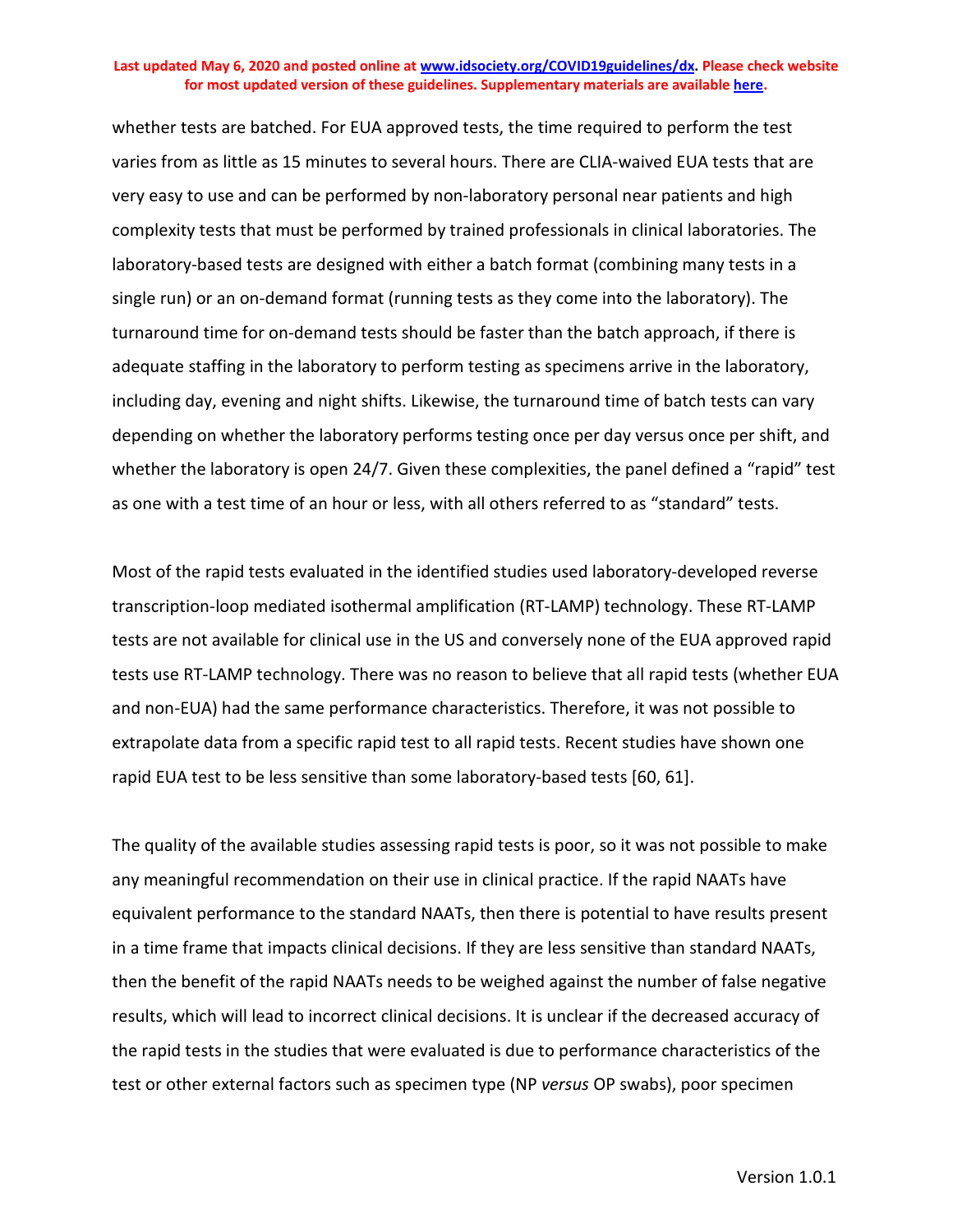collection, testing directly from swabs versus from transport media (important for near patient testing) or timing of the collection of the specimen in relation to disease course.

**Conclusions and research needs for this recommendation:** Overall, there was inadequate information to compare the performance characteristics of the rapid and standard nucleic acid amplification tests in any symptomatic patient population, including outpatients and hospitalized patients. The panel does not recommend for or against rapid NAATs in symptomatic individuals suspected of having COVID-19 at this time due to the lack of quality evidence. More studies are needed to determine the appropriate role of rapid SARS-CoV-2 testing and the impact that rapid results have on clinical outcomes. Studies should be designed with a robust number of patients to define the clinical sensitivity and specificity of rapid and standard tests on the same patients. The same specimen would be used for both tests, but when this is not possible due to test design, sequentially collected specimens could be used. Diagnostic accuracy should be stratified by duration of symptoms and severity of disease. Furthermore, the diagnostic reference standard must be clearly defined. Performance characteristics of EUA rapid tests, especially those that are CLIA-waived, should be collected in the field and performed by the non-laboratory staff running the test (which is how they are used in real life). Ideally, studies should assess the impact of rapid results on clinical outcomes, such as time to appropriate treatment or therapeutic intervention.

## **Recommendation 8: The IDSA panel suggests SARS-CoV-2 RNA testing in asymptomatic individuals who are either known or suspected to have been exposed to COVID-19 (conditional recommendation, very low certainty of evidence). Remarks:**

- Known exposure was defined as direct contact with a laboratory confirmed case of COVID-19.
- Suspected exposure was defined as working or residing in a congregate setting (e.g., longterm care, correctional facility, cruise ship, factory, among others) experiencing a COVID-19 outbreak.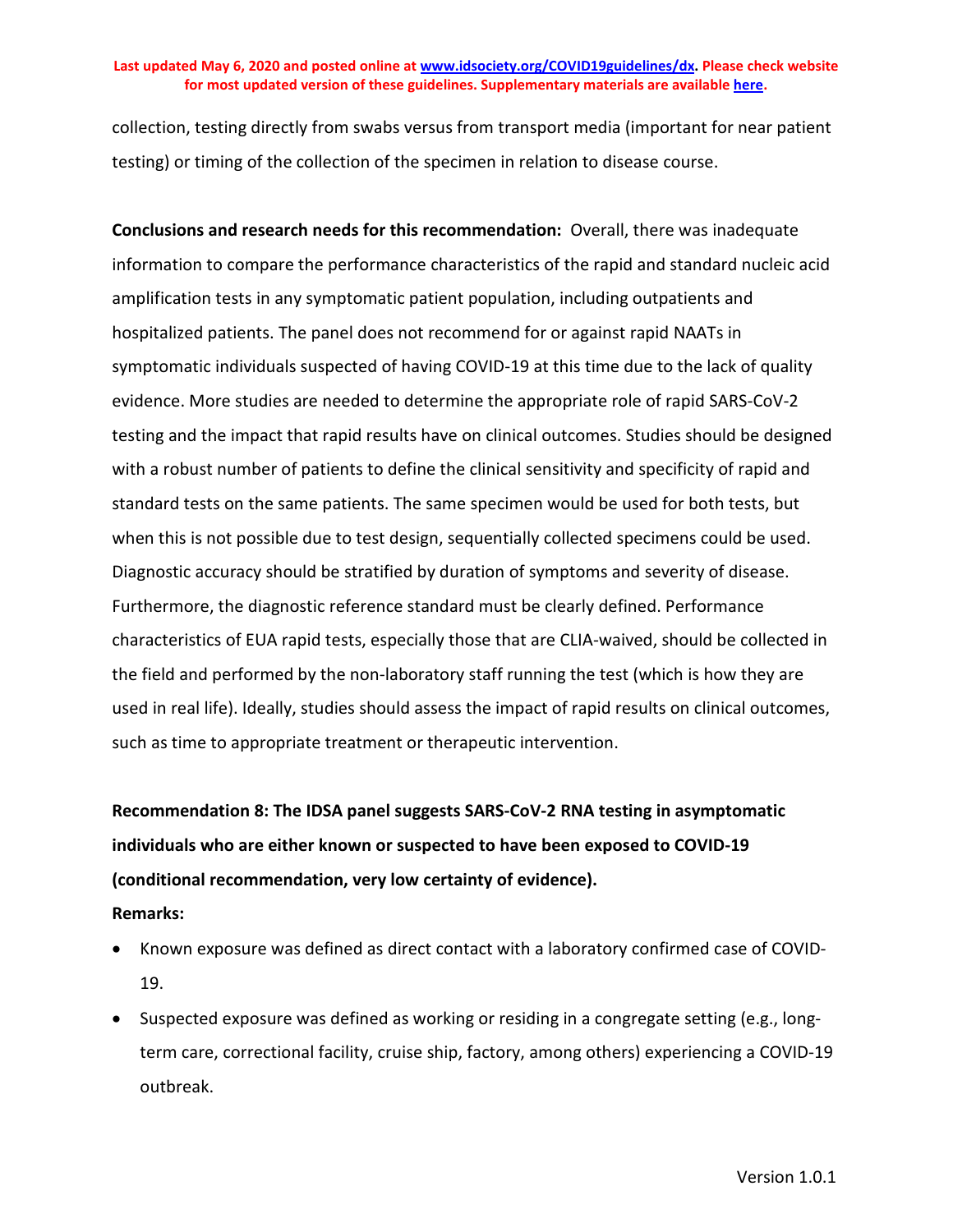- The risk of contracting SARS-CoV-2 may vary under different exposure conditions.
- This recommendation assumes the exposed individual was not wearing appropriate PPE.
- The decision to test asymptomatic patients will be dependent on the availability of testing resources.

**Summary of the evidence:** We did not identify any studies that directly assessed a strategy of testing *versus* no testing of asymptomatic individuals exposed to SARS-CoV-2. Therefore, the effect of testing on the pre-specified outcomes could not be directly assessed. We also did not identify test accuracy studies directly assessing the performance of SARS-CoV-2 NAATs in asymptomatic individuals. However, based on evidence that asymptomatic or pre-symptomatic patients may have similar viral loads and shedding compared to those who are symptomatic [15, 62, 63], the panel agreed that it is reasonable to apply test accuracy data based on symptomatic patients to the asymptomatic populations. Hence, it was essential to determine the pre-test probability or prevalence of COVID-19 in the asymptomatic groups.

We assessed studies that reported the prevalence of COVID-19 among asymptomatic individuals in household clusters [15, 17, 19], a nursing home outbreak [14], active surveillance of passengers quarantined on a cruise ship or passengers of repatriation flights [18], hospital employees with close contact to COVID-19 positive patients [13], and customers and employees of a restaurant that had a COVID-19 outbreak [16]. Overall, prevalence ranged from 10 to 50% in settings where substantial transmission was suspected prior to testing. Summary statistics for single versus repeated testing are shown in **[Table 8](#page-46-0)** and **Supplement H**. We acknowledge that information on individual exposure was limited in the evidence base. All these limitations led to very low certainty in the evidence overall.

**Benefits and harms:** Testing asymptomatic individuals who have been exposed, or suspected to have been exposed, allows for isolation for those who are positive. Whether in an institutional cluster or a wider community outbreak, isolation will help reduce further transmission. There is potential harm in a false negative NAAT result collected from an exposed individual who is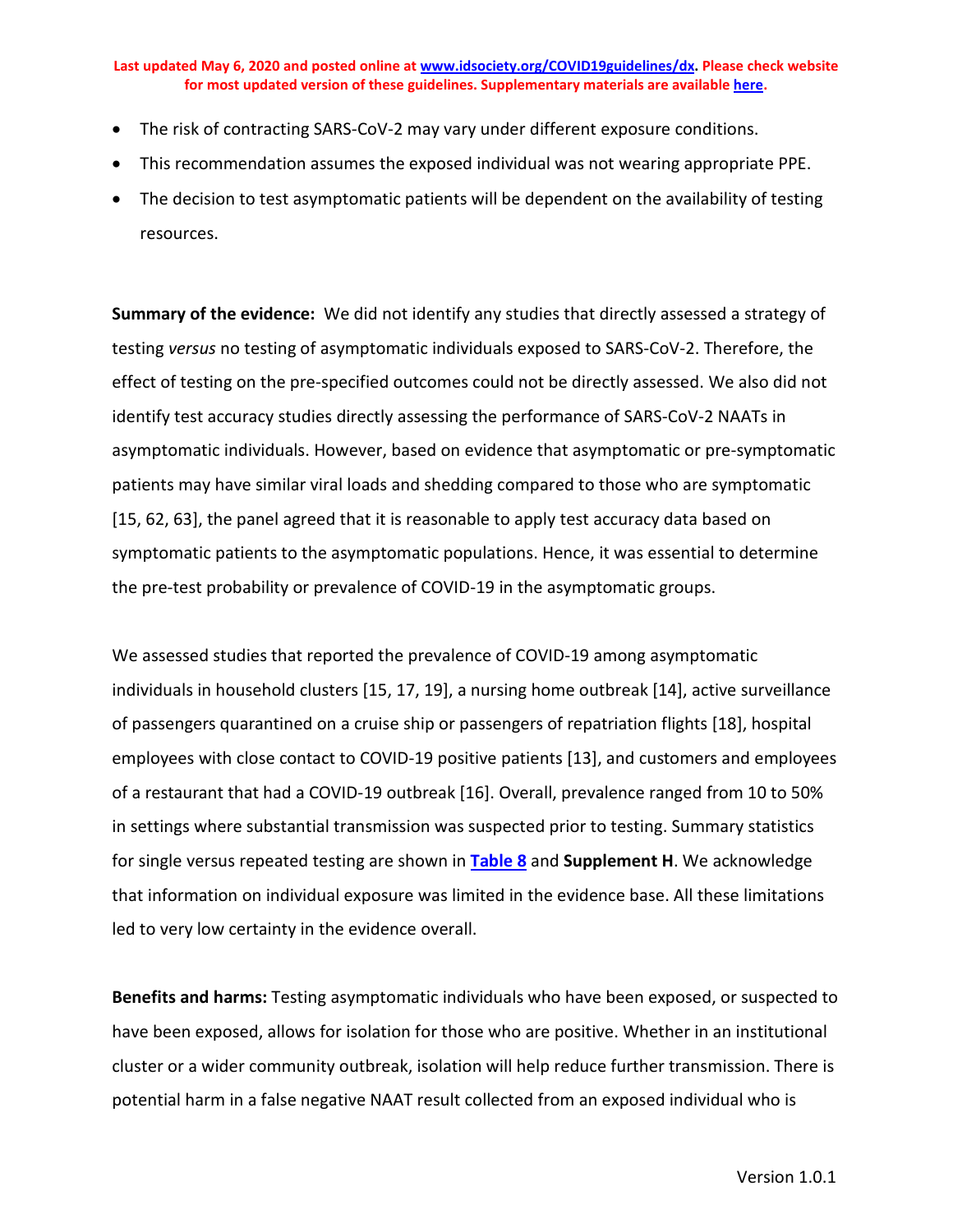actually infected; these individuals may incorrectly consider themselves non-infected, and unknowingly expose others to SARS-CoV-2 as a result. Given the lack of evidence, a negative test post-exposure does not mean quarantine can be discontinued. Some individuals may still be in the incubation phase, subsequently develop active viral shedding, and incorrectly consider themselves non-infected. As a result, a negative post-exposure test cannot necessarily be used to avoid quarantine. A positive result, however, would reinforce the importance of isolation as well as inform contact tracing, cohorting, or other mitigation strategies.

**Additional considerations:** Diagnostic test performance in asymptomatic individuals has not been established. Assuming an overall test sensitivity between 75%-95% [35, 36, 38-40, 44], false negative test results are expected. There is also cost to testing asymptomatic exposed individuals; since quarantine may still be indicated regardless of test results, such testing may add cost without changing practice. Data are limited to define definitions of close contact. Risk stratification of a given exposure can be made in consultation with public health authorities. In addition, the CDC has published guidance on defining healthcare exposures and categorizing exposure risks [64].The ideal time to test an asymptomatic contact of a known or suspected COVID-19 case is also unknown. Timing also becomes complicated for household contacts with ongoing exposure. The average incubation period for SARS-CoV2 has been determined to be five days [65]. Thus, 5-7 days following exposure may be a reasonable time frame to consider post-exposure testing. In addition, data to inform the definition of a significant exposure or close contact are limited. Considerations when assessing the risk of a known contact include the duration of exposure and the clinical symptoms (e.g., cough) of the person with COVID-19.

**Conclusions and research needs for this recommendation:** Testing in asymptomatic subjects with known or suspected exposures should be coordinated with local public health officials. This indication for testing is especially important in situations where knowledge of asymptomatic or pre-symptomatic infection is essential for determining medical follow-up, defining risks for other vulnerable individuals in the household, congregate setting or hospital. Special consideration should also be given to healthcare personnel exposed without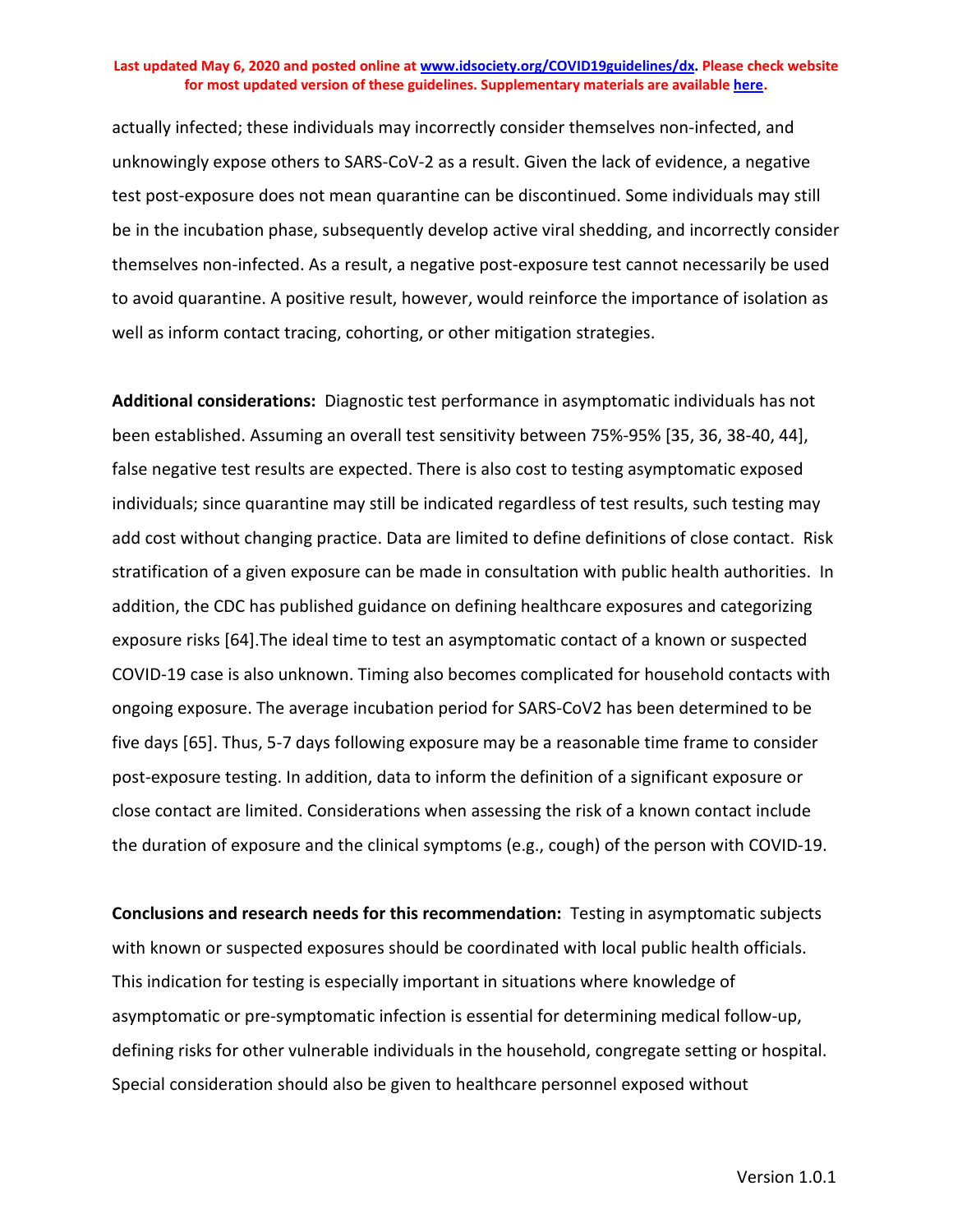appropriate PPE in healthcare settings. Definitions of appropriate PPE can be found on the CDC website [66].

Comparative studies (preferably randomized controlled trials) along with cost-effectiveness analyses of testing strategies in asymptomatic populations are needed. Studies on the ideal time and collection method to test asymptomatic individuals who have been exposed to COVID-19 should be performed. In addition, what constitutes an exposure that would justify testing requires further research. Whether early diagnosis of COVID-19 might provide an opportunity to intervene therapeutically and change the ultimate course of infection (i.e., prevent severe pneumonia) is unknown. If this is shown to be the case, the opportunity for therapeutic intervention might justify screening exposed individuals.

<span id="page-46-0"></span>**Table 8.** GRADE Summary of Findings Table of Test Accuracy Results for Prevalence/Pre-Test Probability of 10% 25% and 50% for SARS CoV-2 PCR

| <b>Sensitivity</b>                                                                       | 0.75 (95% CI: 0.55 to 0.95)    |                                    |                                |                                  |                                          |  |  |
|------------------------------------------------------------------------------------------|--------------------------------|------------------------------------|--------------------------------|----------------------------------|------------------------------------------|--|--|
| <b>Specificity</b>                                                                       |                                | 0.99 (95% CI: 0.99 to 1.00)        |                                |                                  |                                          |  |  |
|                                                                                          |                                | Effect per 1,000 patients tested d |                                |                                  | <b>Test accuracy</b><br>CoE <sup>e</sup> |  |  |
| <b>Outcome</b>                                                                           | pre-test probability of<br>10% | pre-test probability of<br>25%     | pre-test probability of<br>50% | $Ne$ of<br>patients<br>(studies) |                                          |  |  |
| <b>True positives</b><br>(patients with COVID-19)                                        | 75 (55 to 95)                  | 188 (138 to 238)                   | 375 (275 to 475)               | 385                              | $\oplus$ OOO<br>VERY LOW a.b,c           |  |  |
| <b>False negatives</b><br>(patients incorrectly<br>classified as not having<br>COVID-19) | $25(5 \text{ to } 45)$         | 62 (12 to 112)                     | 125 (25 to 225)                | (6)                              |                                          |  |  |
| True negatives<br>(patients without COVID-<br>19)                                        | 900 (891 to 900)               | 750 (742 to 750)                   | 500 (495 to 500)               | 457                              | $\oplus$ OOO                             |  |  |
| <b>False positives</b><br>(patients incorrectly<br>classified as having<br>COVID-19)     | 0(0 to 9)                      | 0(0 to 8)                          | 0(0 to 5)                      | (2)                              | VERY LOW <sup>a,b,c</sup>                |  |  |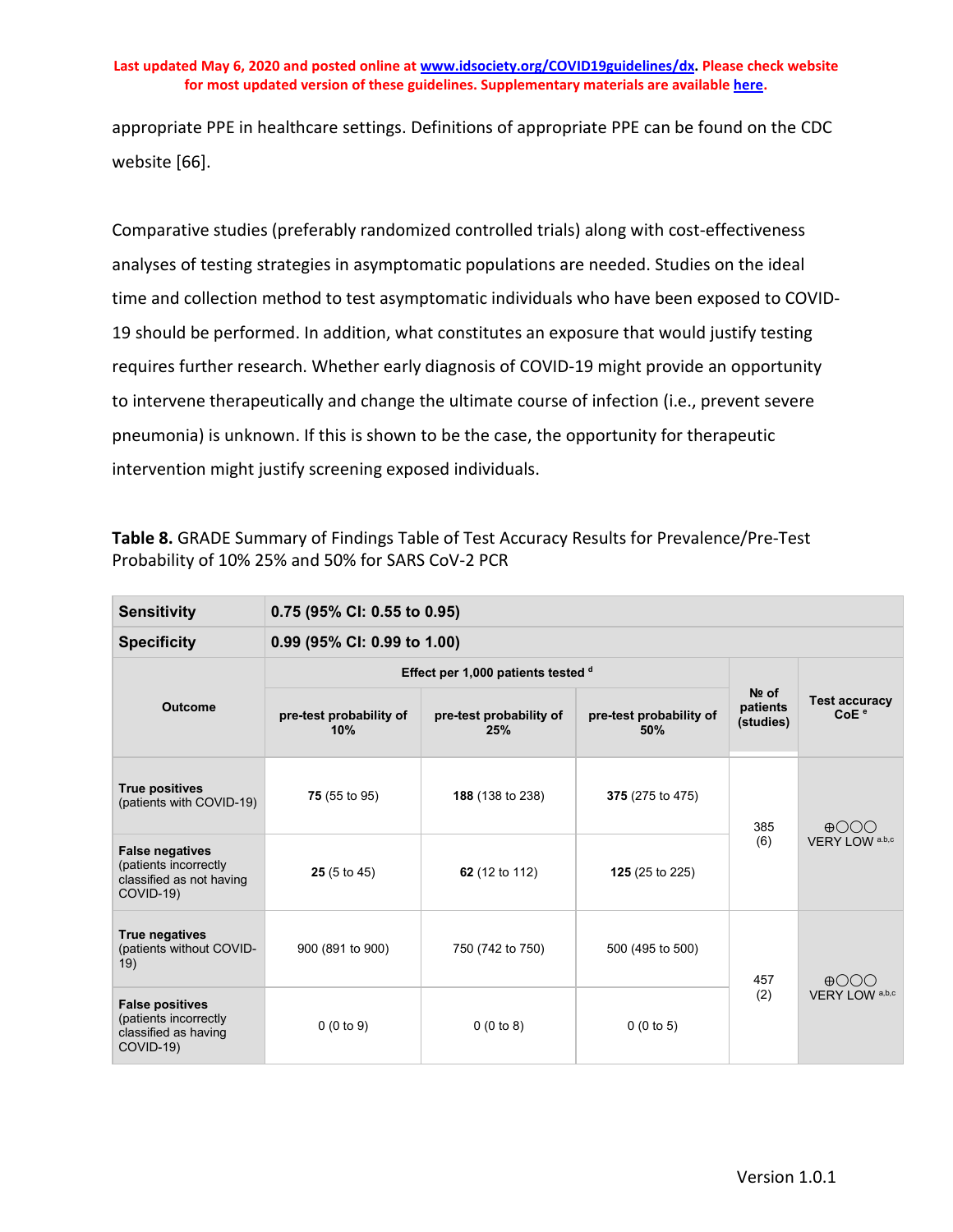**Explanations:** This table is based on applying the sensitivity and specificity estimates to calculate True and false positives and negatives in a hypothetical population of 1000 individuals

a. Reference standard considered to be nasopharyngeal specimen RT-PCR.

b. Studies report test accuracy results but do not report on patient-important outcomes based on these results. c. A small number of patients included.

d. We assessed studies that reported the prevalence of COVID-19 among asymptomatic individuals who were exposed to COVID-19 and determined that the prevalence may range from 10% to 50% based on household clusters, nursing home outbreak, active surveillance of passengers quarantined on a cruise ship or passengers of repatriation flights, hospital employees with close contact with COVID-19 positive patients and customers and employees of a restaurant that had a COVID-19 outbreak.

e. Certainty of evidence (CoE)

**Recommendation 9: The IDSA panel suggests against SARS-CoV-2 RNA testing in** 

**asymptomatic individuals with no known contact with COVID-19 who are being hospitalized** 

**in areas with a low prevalence of COVID-19 in the community (conditional recommendation,**

### **very low certainty of evidence).**

#### **Remarks:**

- Asymptomatic individuals are defined as those with no symptoms or signs of COVID-19.
- A low prevalence of COVID-19 in the community was considered communities with a prevalence of <2%.
- This recommendation does not apply to immunocompromised individuals.
- This recommendation does not apply to individuals undergoing time-sensitive major surgery or aerosol generating procedures.

**Recommendation 10: The IDSA panel recommends direct SARS-CoV-2 RNA testing in asymptomatic individuals with no known contact with COVID-19 who are being hospitalized in areas with a high prevalence of COVID-19 in the community (i.e., hotspots) (conditional recommendation, very low certainty of evidence).**

### **Remarks:**

- Asymptomatic individuals are defined as those with no symptoms or signs of COVID-19.
- A high prevalence of COVID-19 in the community was considered communities with a prevalence of ≥10%.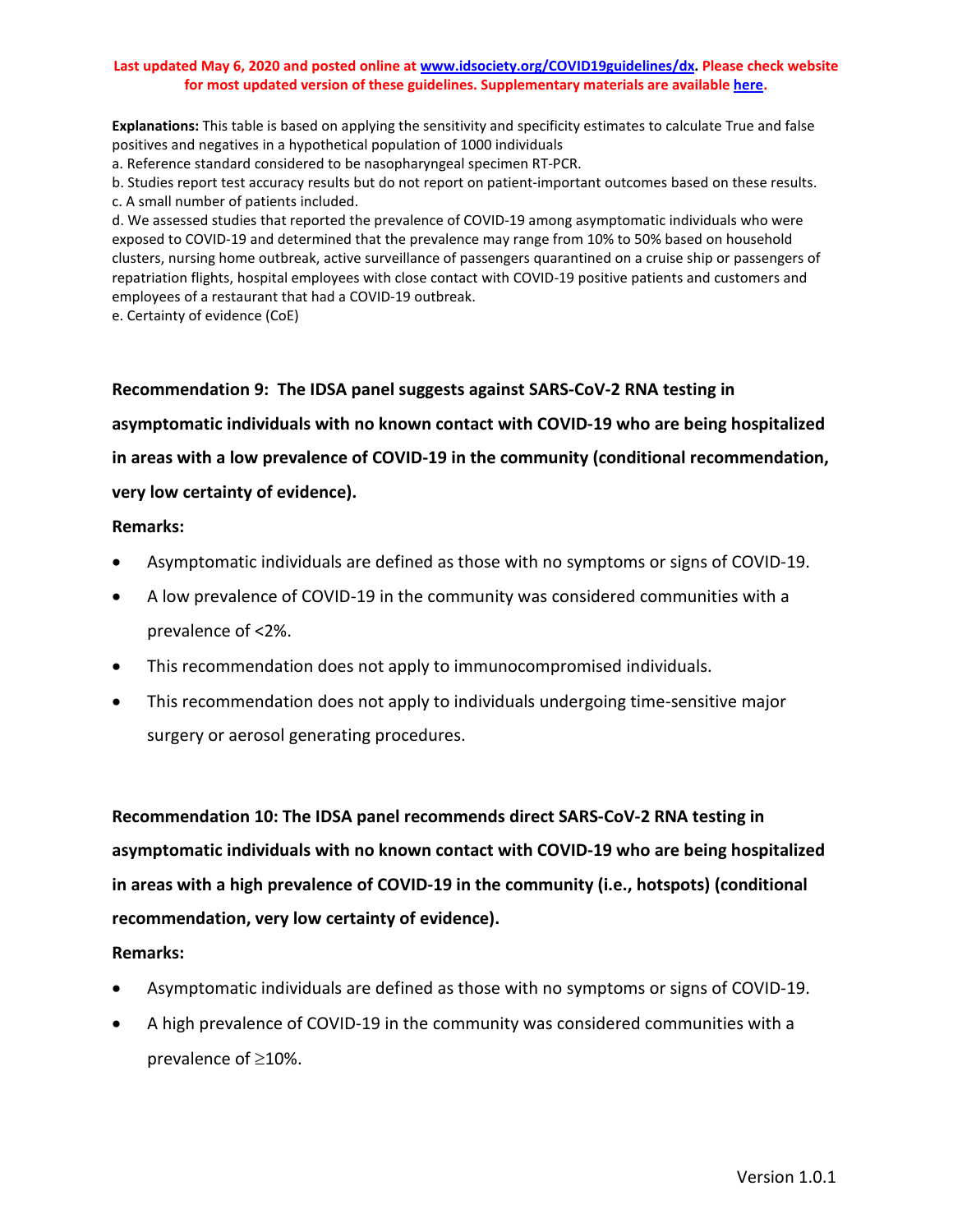The decision to test asymptomatic patients (including when the prevalence is between 2 and 9%) will be dependent on the availability of testing resources.

**Summary of evidence:** We did not identify any studies that directly assessed a strategy of nucleic acid testing for SARS-CoV-2 *versus* no testing before hospitalization for non-COVID-19 related reasons. We also did not identify test accuracy studies directly assessing the performance of SARS-CoV-2 viral RNA tests in asymptomatic individuals. However, based on existing evidence suggesting that asymptomatic or pre-symptomatic patients may have similar virus loads and shedding as those who are symptomatic [62, 63], the panel agreed to infer test accuracy for asymptomatic populations before being hospitalized.

It was also essential to determine the pre-test probability or prevalence of the disease in asymptomatic patients admitted to the hospital. We assessed studies that reported prevalence of COVID-19 among asymptomatic individuals in the community and determined that the prevalence may range from <1 to 10% [8, 20, 21] (**Supplement I**). This range pertains to communities where there is low levels or high levels (i.e., "hot spots") of transmission of COVID-19. Significant limitations with the available evidence led to very low certainty in the effect of testing overall.

After considering consequences of missing a diagnosis of COVID-19 both on the individual- and population-level, and considering the sensitivity of the available tests, the panel determined that a maximum threshold of <10-20 missed cases per 1000 would be acceptable. Not testing individuals in low prevalence areas (<2%) met that threshold. However, in intermediate to high prevalence areas (>2%), not testing would lead to higher numbers of missed cases which the panel considered to exceed the acceptable threshold.

**Benefits and harms:** The panel considered the benefit of screening asymptomatic patients on admission to hospital in those areas where SARS-CoV-2 transmission is widespread ("hotspots"). The ability to identify positive patients and isolate them would help reduce the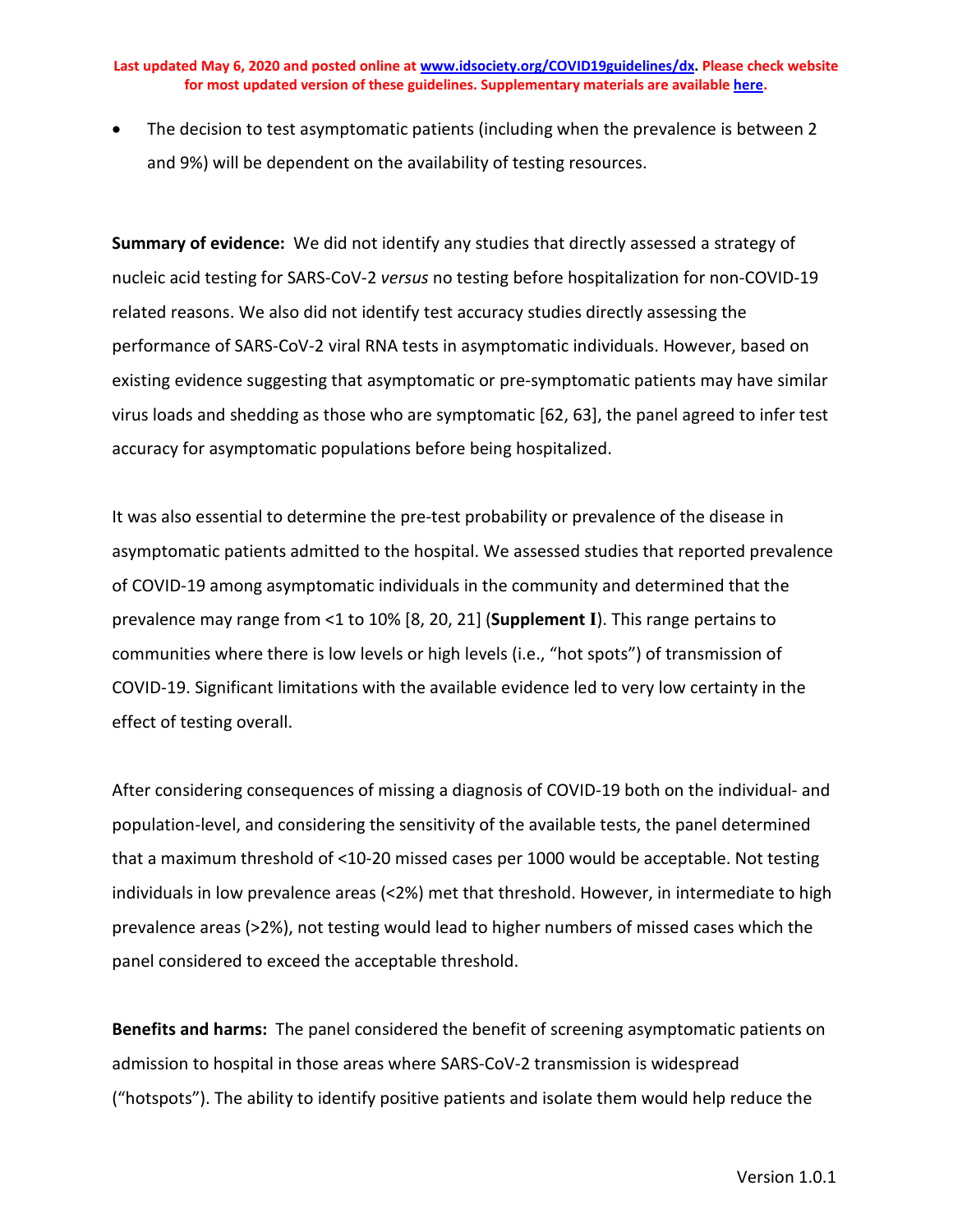risk of nosocomial outbreaks. However, there is potential harm in missing infected individuals (i.e., false negative NAAT results). False negatives could ultimately result in transmission to healthcare workers or other patients. Assuming an overall test sensitivity between 75% - 95% [35, 36, 38-40, 44], false negative test results are expected, and repeat testing may be necessary. Alternatively, false positive results would lead to unnecessary isolation, PPE usage and potentially cohorting with other positive patients.

**Additional considerations:** Determining the true prevalence of COVID-19 in the community is difficult and may be underestimated especially when test availability is limited. In addition, the panel's acceptable threshold for missed cases is expert opinion only and not based on costeffectiveness data. There are costs and logistical challenges involved SARS-CoV-2 screening on admission. Ideally, test results should be available rapidly (i.e., results in an hour) to optimally inform bed management and need for isolation. However, not all hospitals may have access to rapid tests. In addition, when testing supplies are limited, prioritization of symptomatic patients may be required.

**Conclusions and research needs for this recommendation:** The panel's recommendations for testing asymptomatic patients on admission to the hospital do not address areas with intermediate prevalence (i.e., 2-9%). Individual institutions should base their testing strategies on available resources. Comparative studies (preferably randomized controlled trials) along with cost-effectiveness analyses of testing strategies in asymptomatic populations are needed. Well-designed point prevalence studies are also needed to better inform local and regional prevalence estimates. Shortages of PPE and/or testing for SARS-CoV-2 in some healthcare facilities may affect practicality of following the recommendation. Definitions as to what constitutes a hotspot or "high"-prevalence are needed. This recommendation may also need to be revisited over the course of the pandemic as rates of previously infected patients and healthcare workers, who may have protective immunity, change.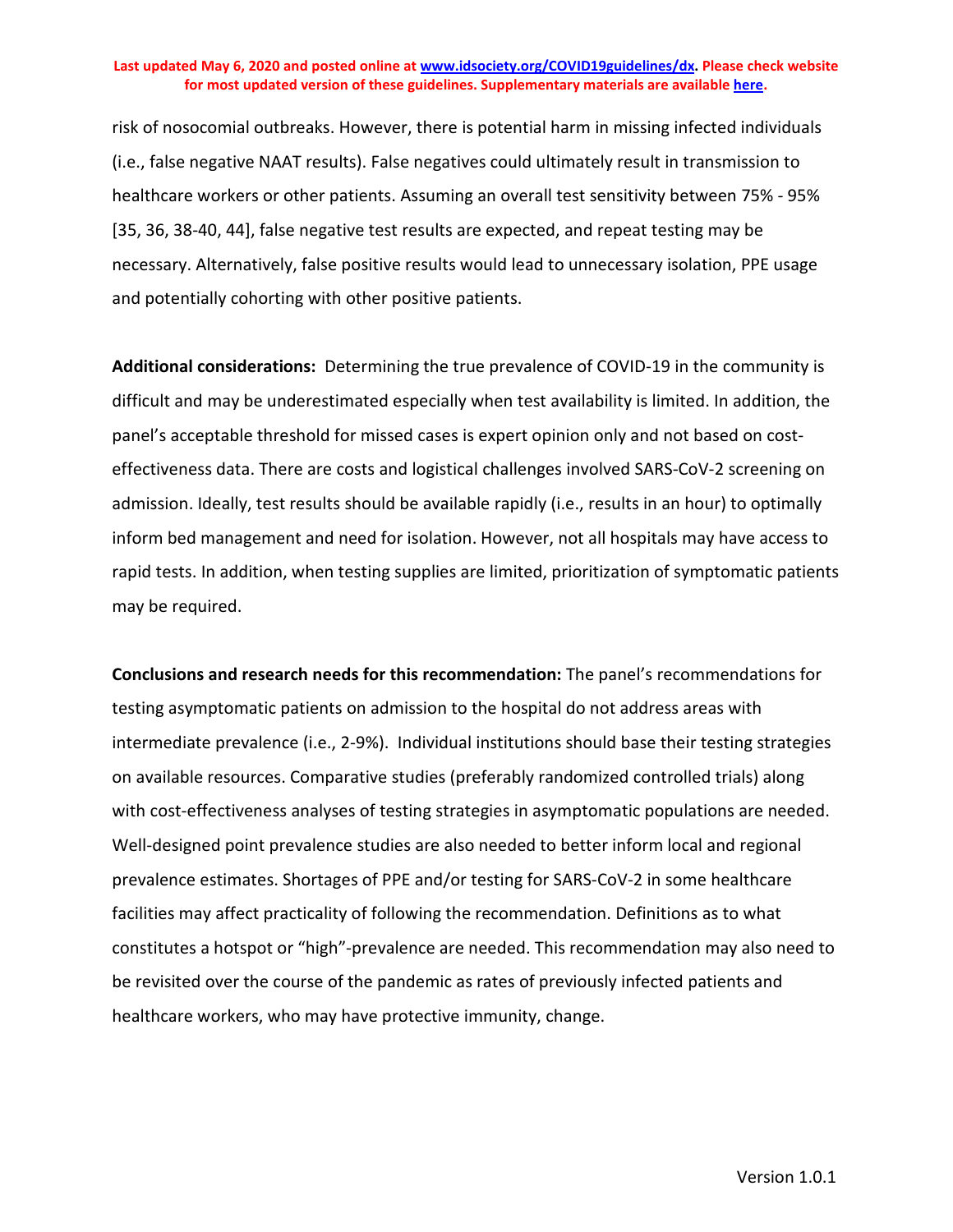**Recommendation 11: The IDSA panel recommends for SARS-CoV-2 RNA testing in immunocompromised asymptomatic individuals who are being admitted to the hospital regardless of exposure to COVID-19 (strong recommendation, very low certainty of evidence). Remarks**:

• This recommendation defines immunosuppressive procedures as cytotoxic chemotherapy, solid organ or stem cell transplantation, long acting biologic therapy, cellular immunotherapy, or high-dose corticosteroids.

**Recommendation 12: The IDSA panel recommends SARS-CoV-2 RNA testing (***versus* **no testing) in asymptomatic individuals before immunosuppressive procedures regardless of a known exposure to COVID-19 (strong recommendation, very low certainty of evidence). Remarks:** 

- This recommendation defines immunosuppressive procedures as cytotoxic chemotherapy, solid organ or stem cell transplantation, long acting biologic therapy, cellular immunotherapy, or high-dose corticosteroids.
- Testing should ideally be performed as close to the planned treatment/procedure as possible (e.g. within 48-72 hours).
- Many of these patients require frequent, repeated or prolonged visits to receive treatment.
- This recommendation does not address risks or strategies to deal with SARS-CoV-2 transmission in outpatient settings such as infusion centers.

**Summary of evidence:** We did not identify any studies that directly assessed a strategy of testing for SARS-CoV-2 *versus* no testing of asymptomatic individuals before receiving chemotherapy or transplantation. In addition, we were unable to evaluate the risks of delaying necessary treatments or transplants if testing was not available and quarantine/delay of treatment was then required. We also did not identify any test accuracy studies directly assessing the performance of NAAT in asymptomatic individuals. Based on existing evidence supporting that asymptomatic or pre-symptomatic patients may have similar virus loads and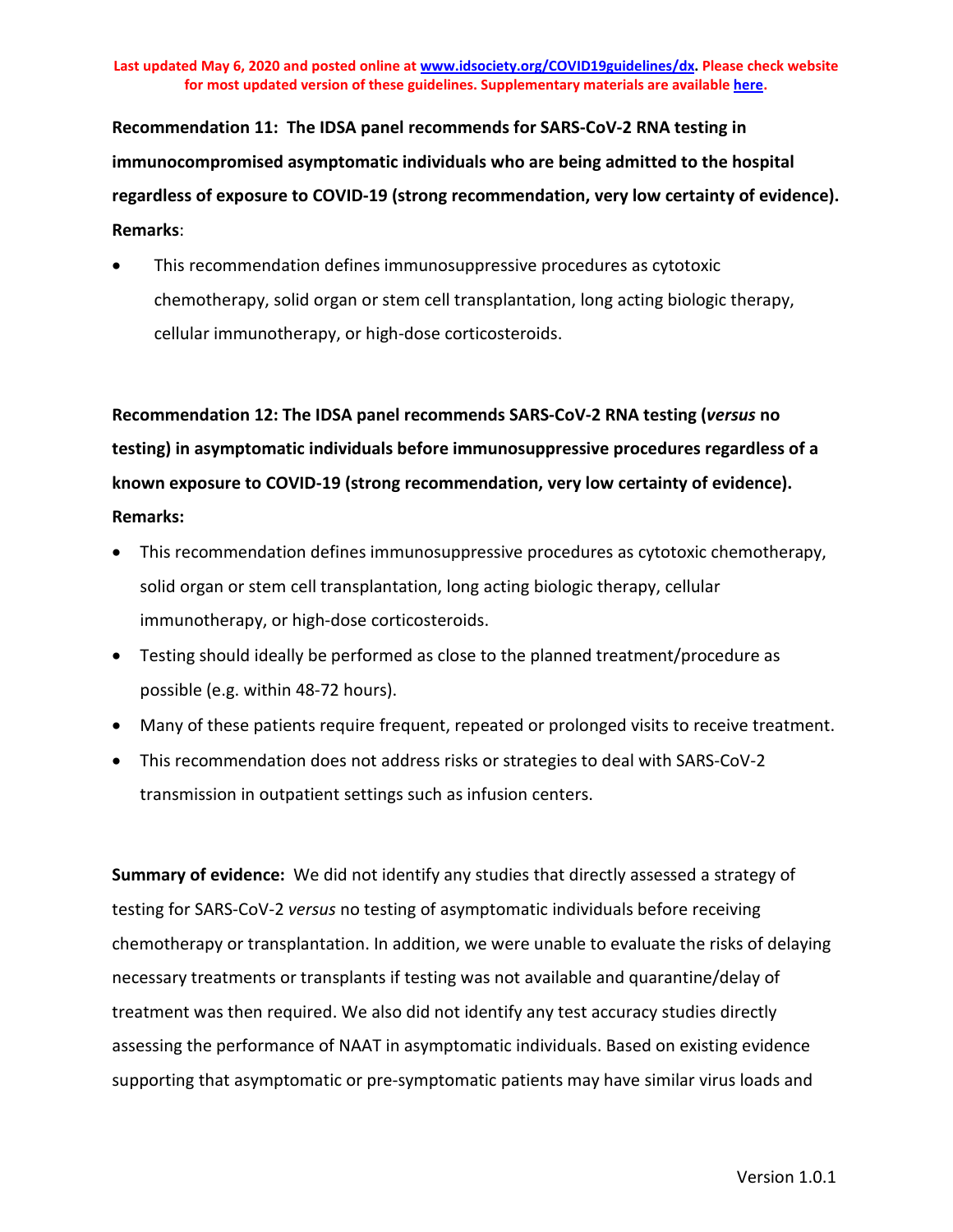shedding as those who are symptomatic [62, 63], the panel agreed that test accuracy data from symptomatic patients would apply to asymptomatic populations being hospitalized.

It was essential to determine the pre-test probability or prevalence of COVID-19 in asymptomatic patients who will be receiving chemotherapy. We assessed studies that evaluated prevalence of COVID-19 among asymptomatic individuals and patients with cancer to estimate prevalence a between <1 to 10%. We identified three studies reporting data on the prevalence of cancer among COVID-19 patients and the percentage of complications (e.g., ICU admission, death) among these patients. Liang et al [67] showed that the prevalence of cancer among COVID-19 patients to be 1%, which was higher compared to their general population (0.2%). Yu et al [21] showed the prevalence of COVID-19 among patients admitted to the radiation and medical oncology floor to be 0.8%. Lastly, a systematic review conducted by Desai et al. (2020) [68] showed the pooled prevalence of cancer among COVID-19 cases to be 2-3%. The overall certainty of the evidence about testing effects in immunocompromised individuals was very low due to extremely limited data in this population.

The panel determined that a maximum threshold of <2-5 missed cases per 1000 would be acceptable. Not testing individuals regardless of low *versus* high prevalence areas would lead to higher numbers of missed cases which the panel considered to exceed the acceptable threshold. The threshold was set very low due to concern about catastrophic outcomes in this population.

**Benefits and harms:** Although data is limited, there are reports documenting outbreaks of respiratory viruses in hospitalized immunocompromised hosts [69]. In addition, increased risks of severe adverse respiratory virus-related outcomes in this population are documented [70]. A higher percentage of ICU admissions among cancer patients with COVID-19 (39% *versus* 8% among non-cancer patients) has been reported [67]. The panel considered that patients who will receive chemotherapy or a transplant could suffer catastrophic outcomes if they have undiagnosed COVID-19; hence, the strong recommendation in the setting of very low certainty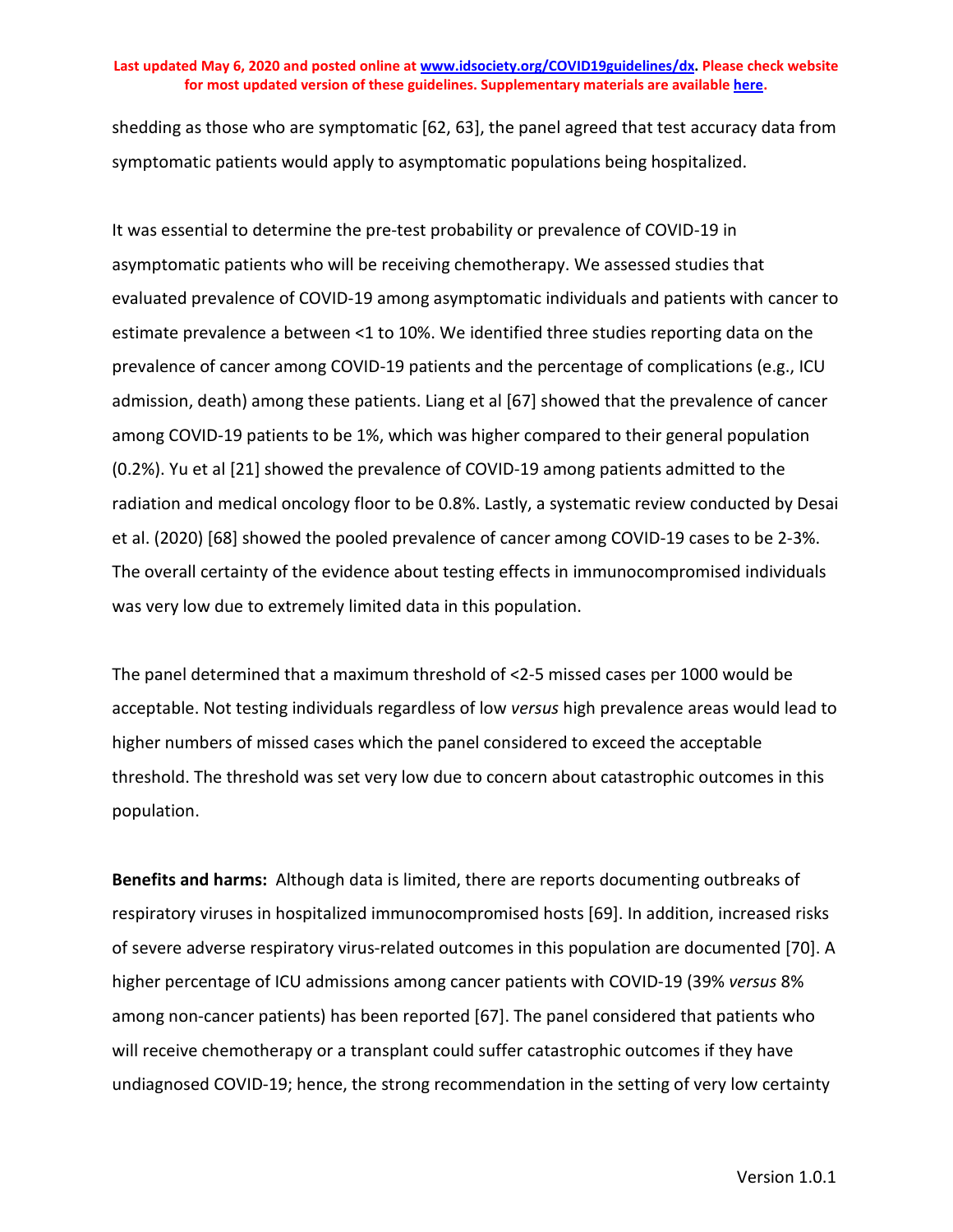evidence. The potential of nosocomial transmission of disease in an inpatient ward of high-risk patients could also result in serious disease with poor outcomes.

**Additional considerations:** While the panel recognized that testing capacity may be limited in some settings, the risk of not testing patients in this population and subsequent potential for nosocomial transmission and/or rapid progression of infection resulting in death would outweigh the benefits of not testing. Testing in the 48 hours before a single procedure or treatment is logistically much simpler than situations that involve repeated cycles of chemotherapy for example. In the latter scenario, there is potential for community exposure in between clinic visits. The optimal timing and need for repeated testing over a treatment course in the outpatient setting is not addressed in this recommendation.

**Conclusions and research needs for this recommendation:** The limited data available indicates that immunocompromised patients have increased risk of severe outcomes from COVID-19 disease. Therefore, testing asymptomatic patients at the time of hospital admission or before initiation of immunosuppressive therapy or transplantation surgery is warranted (e.g., testing within 48 hours). Patients in the outpatient setting who require frequent clinic or infusion room visits should be screened regularly with a standardized questionnaire for symptoms and known exposures in between visits.

Although case reports of disease in patients with malignancies or transplants recipients are accumulating, more information is needed. Research on viral detection, longitudinal follow-up of viral shedding, and clinical outcomes in immunocompromised patients due to multiple underlying conditions are necessary. Definition of the impact of antiviral therapy in this highrisk population is also needed, particularly as many of these patients may have not meet enrollment criteria for treatment trials.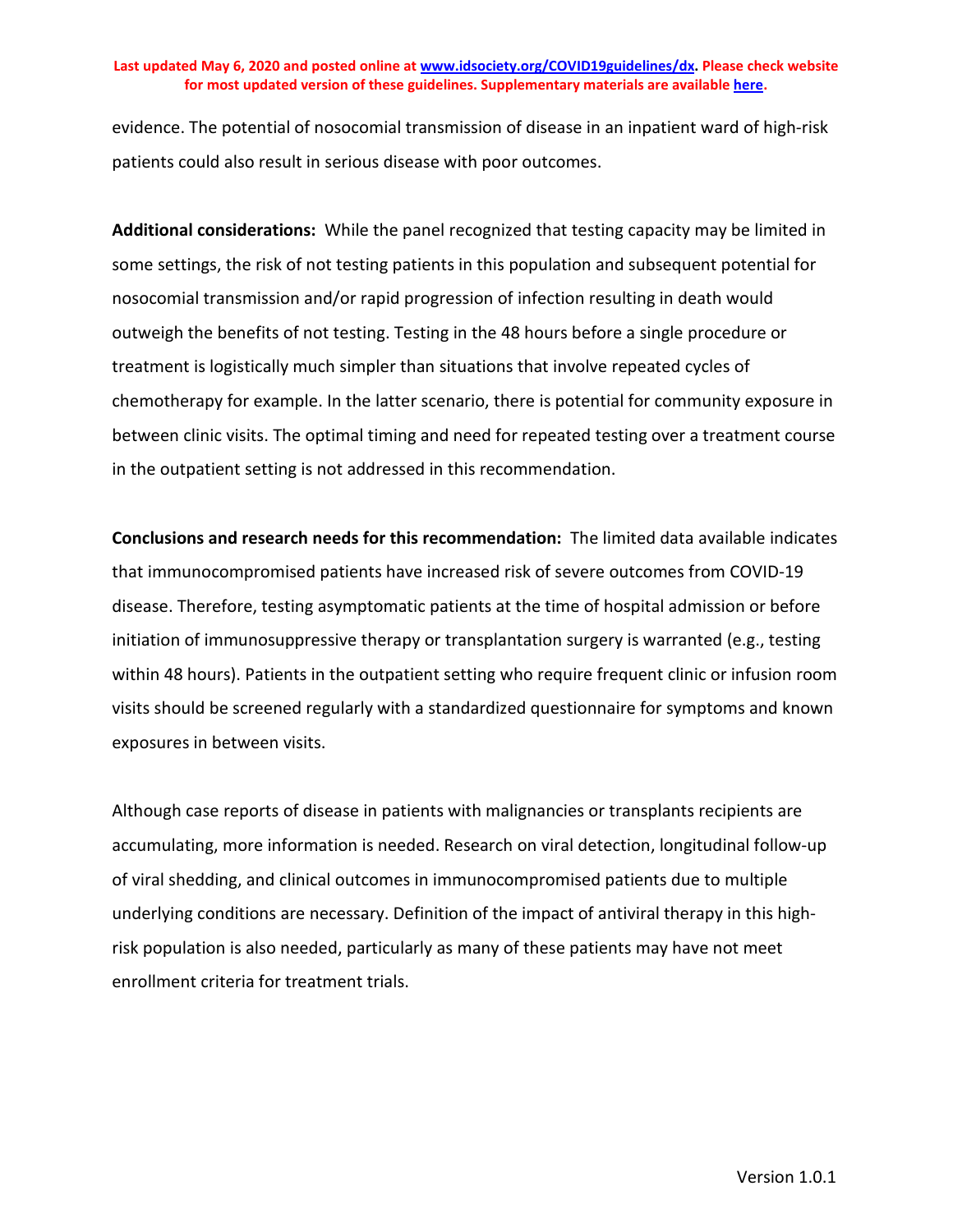**Recommendation 13: The IDSA panel suggests for SARS-COV-2 RNA testing in asymptomatic individuals (without known exposure to COVID-19) who are undergoing major time-sensitive surgeries (conditional recommendation, very low certainty of evidence).**

### **Remarks:**

- The panel defined time-sensitive surgery as medically necessary surgeries that need to be done within three months**.**
- Testing should ideally be performed as close to the planned surgery as possible (e.g. within 48-72 hours).
- To limit potential poor outcomes, deferring non-emergent surgeries should be considered for patients testing positive for SARS-CoV-2.
- Decisions about PPE use for the aerosol generating portions of these procedures may be dependent on test results when there is limited availability of PPE. However, there is a risk for false negative test results, so caution should be exercised by those who will be in close contact with/exposed to the upper respiratory tract (e.g., anesthesia personnel, ENT procedures).
- The decision to test asymptomatic patients will be dependent on the availability of testing resources.
- This recommendation does not address the need for repeat testing if patients are required to undergo multiple surgeries over time.

**Recommendation 14: The IDSA panel suggests against SARS-CoV-2 RNA testing in asymptomatic individuals without a known exposure to COVID-19 who are undergoing a time-sensitive aerosol generating procedure (e.g., bronchoscopy) when PPE is available (conditional recommendation, very low certainty of evidence).**

## **Remark:**

- The panel defined time-sensitive procedures as medically necessary procedures that need to be done within three months**.**
- Procedures considered to be aerosol generating are listed in **[Table 9](#page-57-0)**.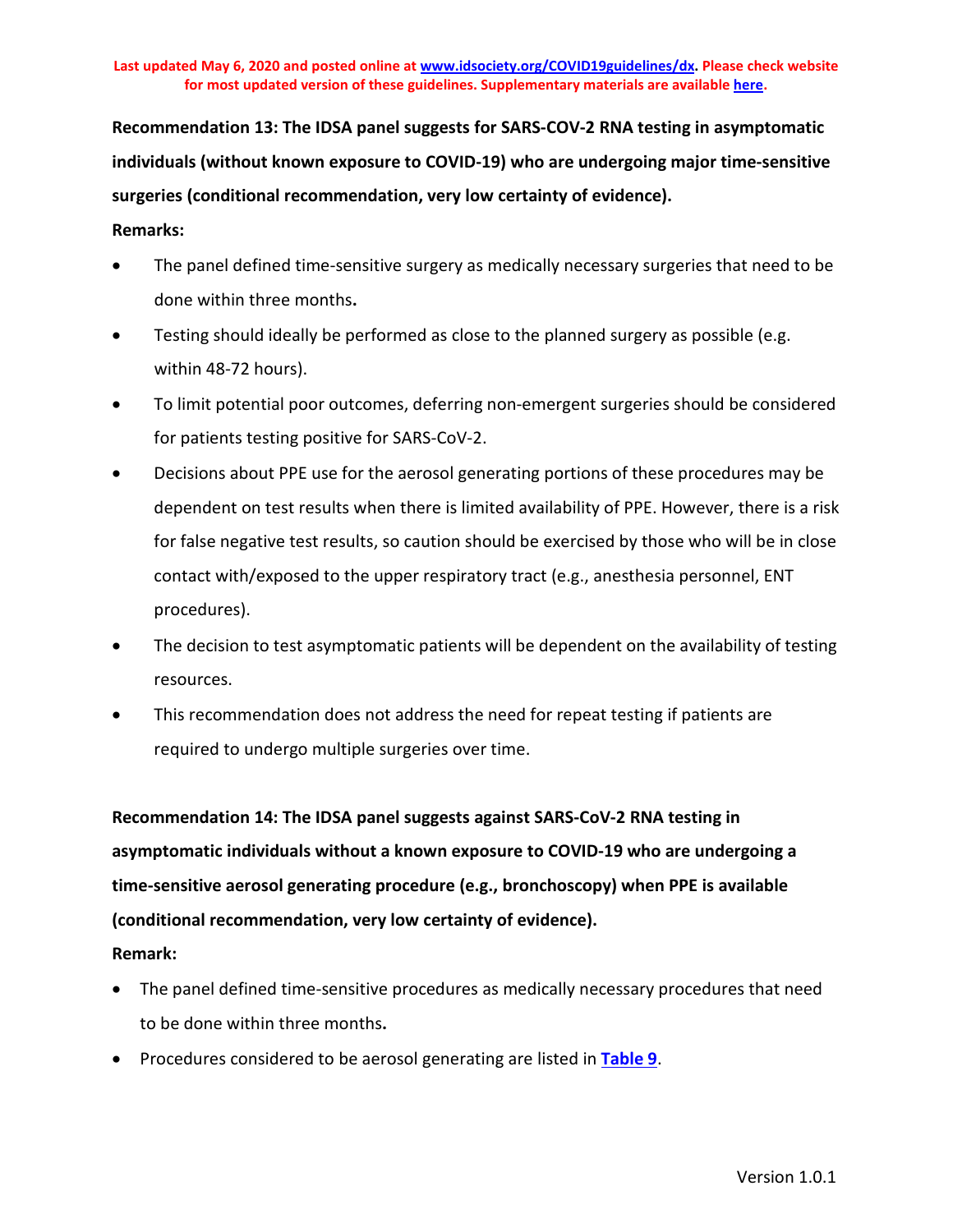**Recommendation 15: The IDSA panel suggests SARS-CoV-2 RNA testing in asymptomatic individuals without a known exposure to COVID-19 who are undergoing a time-sensitive aerosol generating procedure (e.g., bronchoscopy) when PPE is limited, and testing is available (conditional recommendation, very low certainty of evidence).**

### **Remark:**

- The panel defined time-sensitive procedures as medically necessary procedures that need to be done within three months**.**
- Testing should be performed as close to the planned procedure as possible (e.g. within 48- 72 hours).
- Decisions about PPE will be dependent on test results because of limited availability of PPE. However, there is a risk for false negative test results, so caution should be exercised for those who will be in close contact with/exposed to the patient's airways.
- Procedures considered to be aerosol generating are listed in **[Table 9](#page-57-0)**.
- The decision to test asymptomatic patients will be dependent on the availability of testing resources.
- This recommendation does not address the need for repeat testing if patients are required to undergo multiple procedures over time.

**Summary of evidence:** The panel did not identify any studies that directly assessed a strategy of testing for SARS-CoV-2 *versus* no testing of asymptomatic individuals before undergoing major surgery or aerosol generating procedures (AGPs). The panel also did not identify test accuracy studies directly assessing the performance of SARS-CoV-2 NAATs in asymptomatic individuals. However, based on existing evidence supporting that asymptomatic or presymptomatic patients may have similar viral loads and shedding as those who are symptomatic, the panel agreed that test accuracy data from symptomatic patients could be applied to asymptomatic populations before surgery.

It was essential to determine the pre-test probability or prevalence of disease in the asymptomatic patients who will undergo surgery. We assessed studies that evaluated the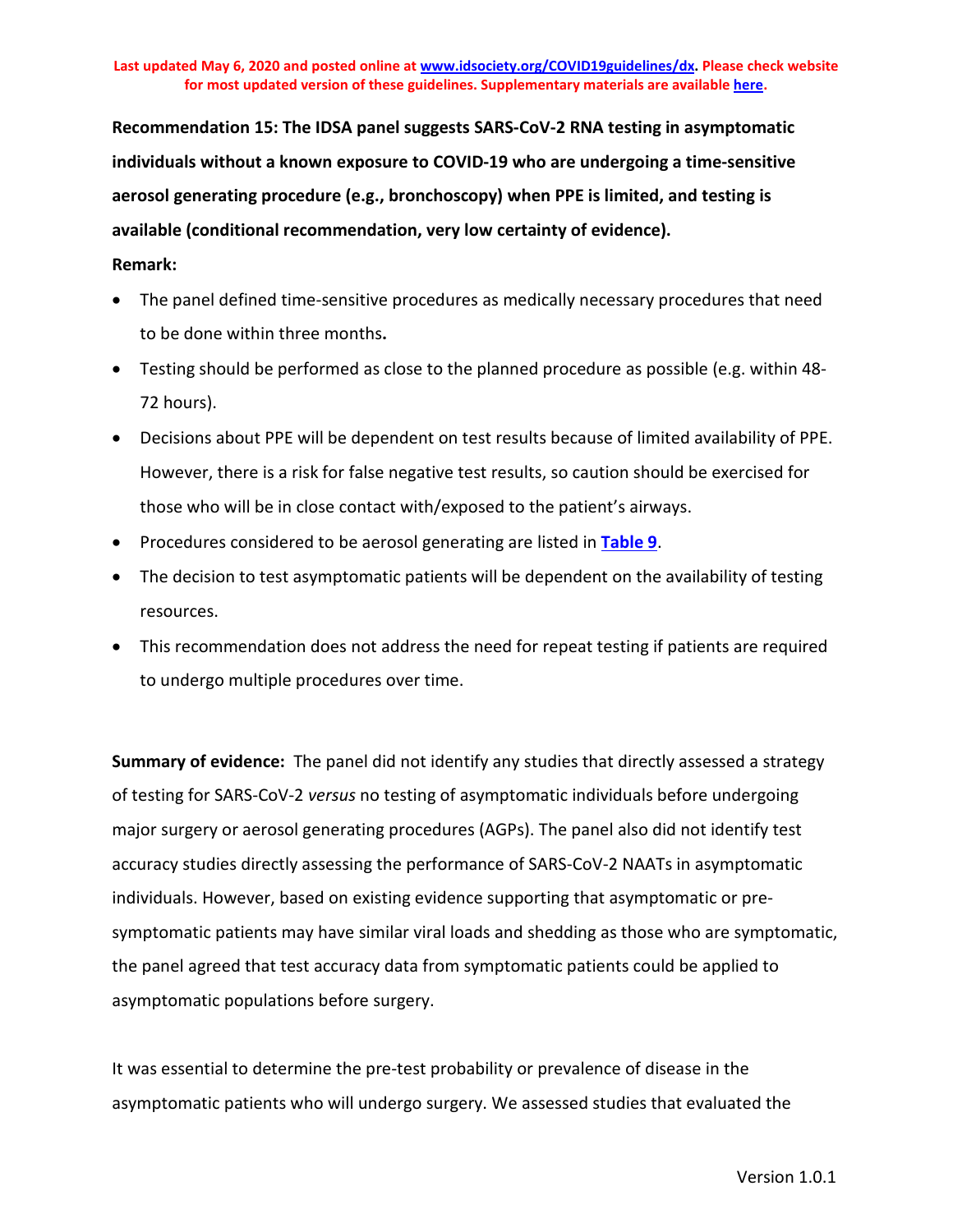prevalence of COVID-19 among asymptomatic individuals and determined that the range of prevalence would be between <1 to 10% based on assessing rates of infection in asymptomatic individuals in the general population in low prevalence and in "hotspot" areas [8, 20, 21]. The panel recommendation was based on emphasizing the importance of preventing infection in healthcare providers during major time-sensitive surgeries and AGPs. In addition, the limited data showing poor outcomes in COVID-19 positive patients undergoing a major surgical procedure requiring intubation informed decisions to reduce this risk for asymptomatic patients [71]. There are no data that assess the outcome of AGPs in SARS-CoV-2 positive patients.

**Benefits and harms:** The benefit of suggesting testing for SARS-CoV-2 in asymptomatic patients undergoing major time-sensitive surgery is that it allows for the identification of infected patients before the procedure; thus allowing surgery to delayed based on the limited data suggesting that patients testing positive may have poor outcomes [71]. This approach also has the potential to inform healthcare workers in terms of PPE use, particularly in areas where PPE is limited. Of note, there is very low certainty evidence from retrospective case series suggesting poor outcomes of time-sensitive surgeries for those with COVID-19. The surgeries included were variable in complexity and it was not clear if the poor outcomes came mostly from major or minor surgeries. However, it is plausible that poor outcomes were driven by the major surgeries.

A potential harm of testing of immunocompetent, asymptomatic patients before a major surgery or AGP is depletion of testing supplies and the diversion of all associated resources away from symptomatic patients. An additional harm of testing is related to the sensitivity of the NAATs for SARS-CoV-2, which will not detect all asymptomatic patients with COVID-19 infection. Therefore, some patients may be missed and healthcare workers at high risk could be exposed. Thus, the panel suggests that healthcare workers at the highest risk during surgical procedures (e.g., those performing intubation or ENT procedures) consider wearing PPE at all times, regardless of test results. This would be especially important in high prevalence areas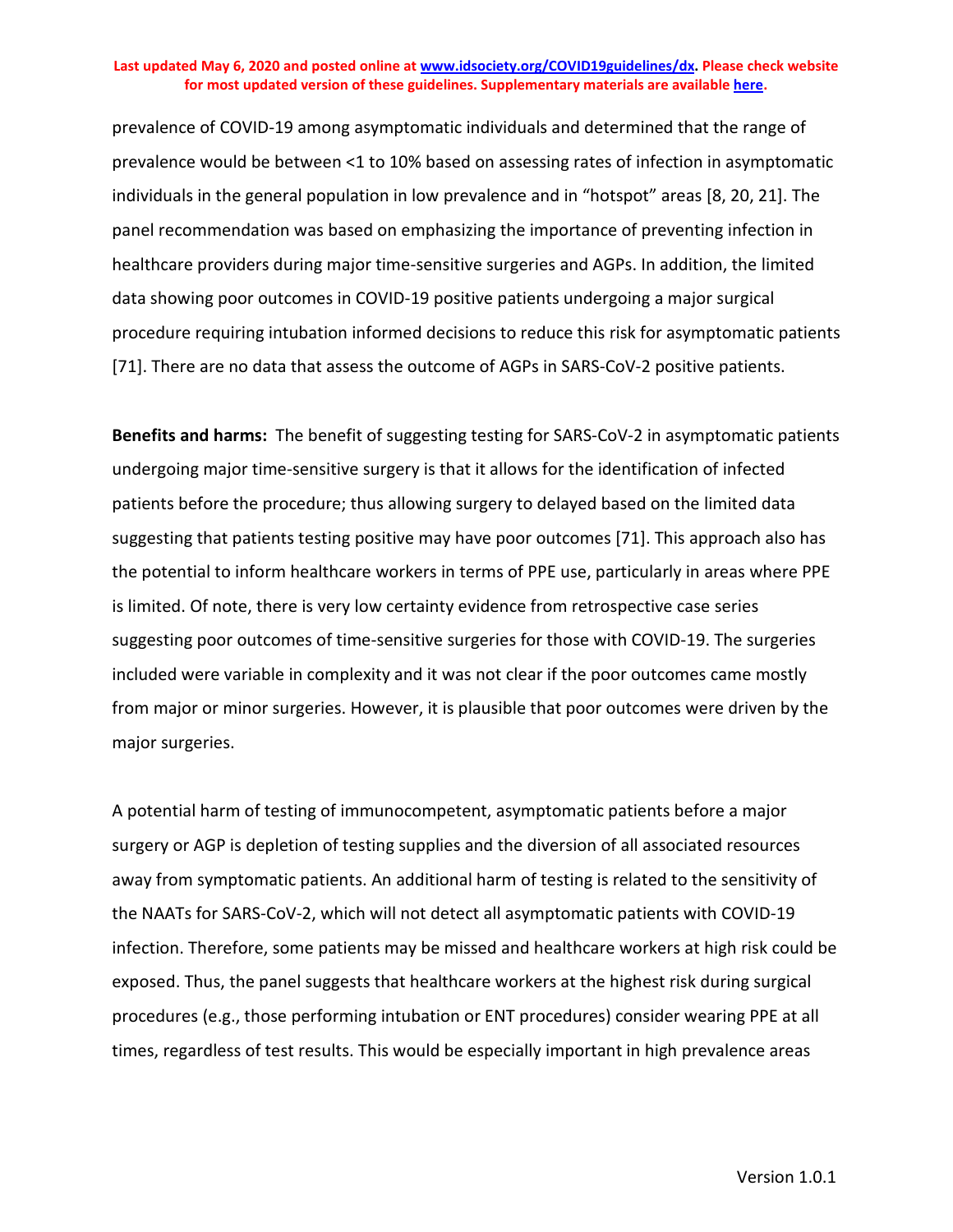(i.e., "hotspots"). An additional harm is that false positive tests for SARS-CoV-2 may unnecessarily delay a major time-sensitive surgery.

**Additional considerations:** There is no standard definition of what constitutes a major surgery. In general, the panel in consultation with surgical colleagues, agreed that major surgeries would be defined as more complicated and/or prolonged surgeries that require general anesthesia and intubation (which is an AGP). Additionally, time-sensitive surgeries/procedures were defined as those for which a delay greater than 3 months would negatively affect outcomes.

The panel prioritized two factors concerning these recommendations, namely avoidance of spread of COVID-19 to healthcare workers during AGPs as well as minimizing the risk of poor outcomes in patients undergoing major time-sensitive surgery when infected with SARS-CoV-2. There is no evidence of poor outcomes for patients with COVID-19 after AGPs. In these cases, testing could be considered to aid in decisions when PPE is limited. It should also be noted that the CDC does not prioritize asymptomatic patients undergoing procedures or surgeries for testing [72]. However, the panel felt that it is reasonable to consider these patients in local or state plans based on the availability of testing. Ideally, if PPE availability were unlimited, all healthcare workers should wear PPE for all AGPs and major time-sensitive surgeries. The strategy of no testing eliminates the risk of false negative test results missing asymptomatic patients with COVID-19 infection but would increase use of PPE. In contrast, without testing, it would not be possible to identify asymptomatic patients with SARS-CoV-2 undergoing major time-sensitive surgery who might be at risk of poor outcomes. The feasibility of performing NAAT for SARS-CoV-2 for all asymptomatic patients undergoing AGPs and major time-sensitive surgeries will be impacted by the availability of testing as well as the turnaround time of the test results to providers. Logistically, individual institutions will need to decide whether a strategy of test and triage PPE or just use PPE matches available resources. An additional complexity is the need for repeated procedures or surgeries over time. Whether, and when, to retest should be considered on a case by case basis based on the potential risk for exposure in between procedures/surgeries.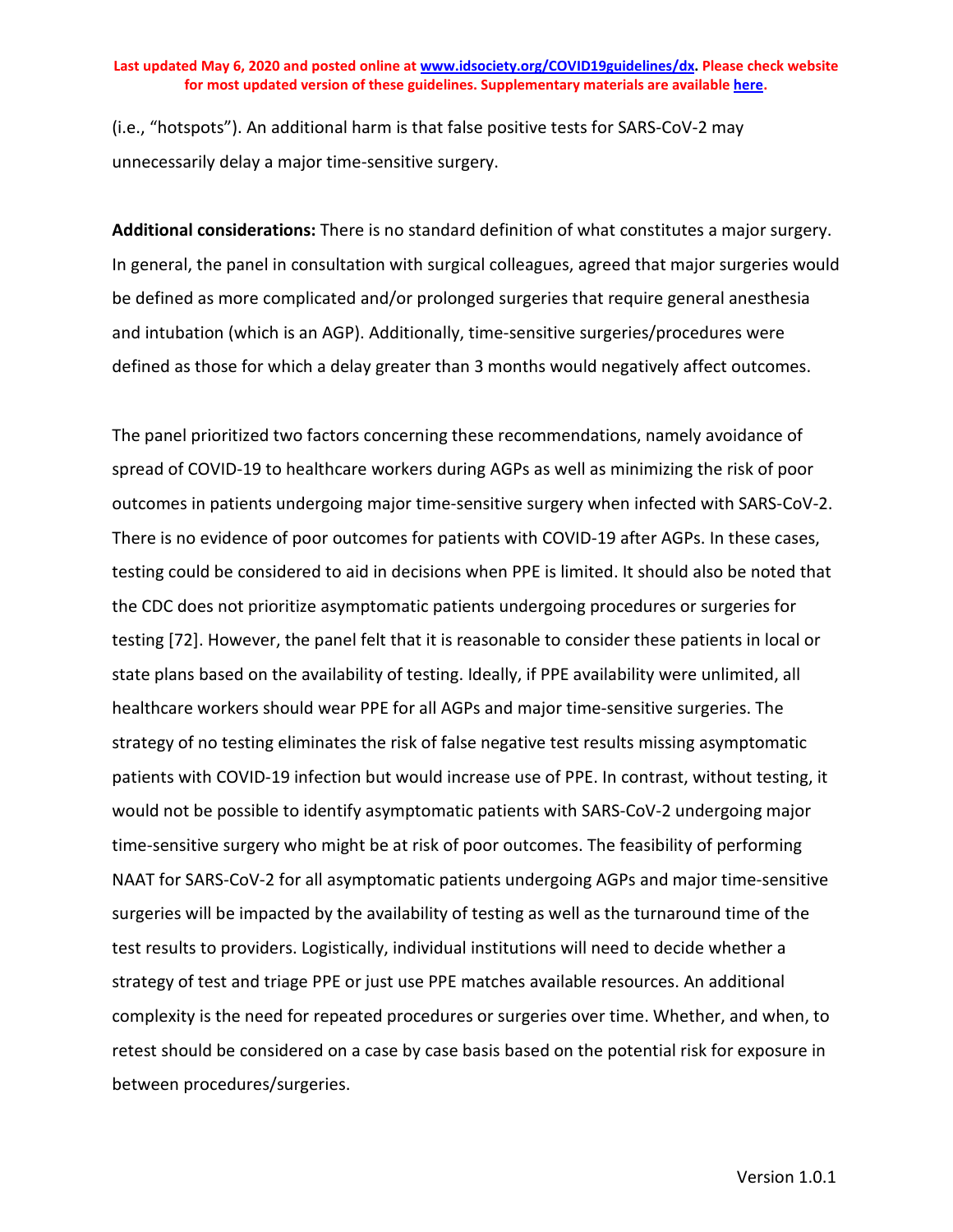**Conclusions and research needs for this recommendation:** Emergency surgeries and procedures should not be delayed for testing. Decisions around SARS-CoV-2 RNA testing before non-emergency, time-sensitive major surgeries and AGPs hinges on whether results will be used to inform optimal timing of the surgery and/or PPE requirements. The timing of testing should generally be within the 48 hours before the procedure. There are several important areas for future research, including assessing COVID-19 attributable outcomes after surgical procedures performed in the setting of an active infection and determining the risk of AGPs in asymptomatic individuals.

| Organization | <b>CDC (COVID-19</b><br>guidance $)^1$ | <b>CDC</b> (Seasonal<br>influenza<br>guidance $)^2$ | WHO (COVID-19<br>guidance $)^3$ | <b>WHO</b> (Epidemic<br>and pandemic -<br>prone acute<br>respiratory<br>diseases $)^4$ |
|--------------|----------------------------------------|-----------------------------------------------------|---------------------------------|----------------------------------------------------------------------------------------|
| Procedures   | Open suctioning of                     | Bronchoscopy,                                       | Tracheal                        | Aspiration of                                                                          |
| listed       | airways, sputum                        | sputum induction,                                   | intubation, non-                | respiratory                                                                            |
|              | induction,                             | elective intubation                                 | invasive                        | tract,                                                                                 |
|              | cardiopulmonary                        | and extubation,                                     | ventilation,                    | intubation,                                                                            |
|              | resuscitation,                         | autopsies,                                          | tracheotomy,                    | resuscitation,                                                                         |
|              | endotracheal                           | cardiopulmonary                                     | cardiopulmonary                 | bronchoscopy,                                                                          |
|              | intubation and                         | resuscitation,                                      | resuscitation,                  | autopsy                                                                                |
|              | extubation, non-                       | emergent                                            | manual                          |                                                                                        |
|              | invasive ventilation                   | intubation and                                      | ventilation                     |                                                                                        |
|              | (e.g., BiPAP, CPAP),                   | open suctioning of                                  | before                          |                                                                                        |
|              | bronchoscopy,                          | airways                                             | intubation, and                 |                                                                                        |
|              | manual ventilation                     |                                                     | bronchoscopy                    |                                                                                        |

<span id="page-57-0"></span>**Table 9.** Various Organizations' list of Aerosol-Generating Procedures\*

\* Accessed April 16, 2020

**References**

- 1. Centers for Disease Control and Prevention. Health care Infection Prevention and Control FAQs for COVID-19. Available at: [https://www.cdc.gov/coronavirus/2019-ncov/hcp/infection-control-faq.html.](https://www.cdc.gov/coronavirus/2019-ncov/hcp/infection-control-faq.html)
- 2. Centers for Disease Control and Prevention. Prevention Strategies for Seasonal Influenza in Health care Settings. Available at[: https://www.cdc.gov/flu/professionals/infectioncontrol/health caresettings.htm.](https://www.cdc.gov/flu/professionals/infectioncontrol/healthcaresettings.htm)
- 3. World Health Organization. Advice on the use of masks in the context of COVID-19. Available at: [https://www.who.int/publications-detail/advice-on-the-use-of-masks-in-the-community-during-home](https://www.who.int/publications-detail/advice-on-the-use-of-masks-in-the-community-during-home-care-and-in-healthcare-settings-in-the-context-of-the-novel-coronavirus-(2019-ncov)-outbreak)[care-and-in-health care-settings-in-the-context-of-the-novel-coronavirus-\(2019-ncov\)-outbreak.](https://www.who.int/publications-detail/advice-on-the-use-of-masks-in-the-community-during-home-care-and-in-healthcare-settings-in-the-context-of-the-novel-coronavirus-(2019-ncov)-outbreak)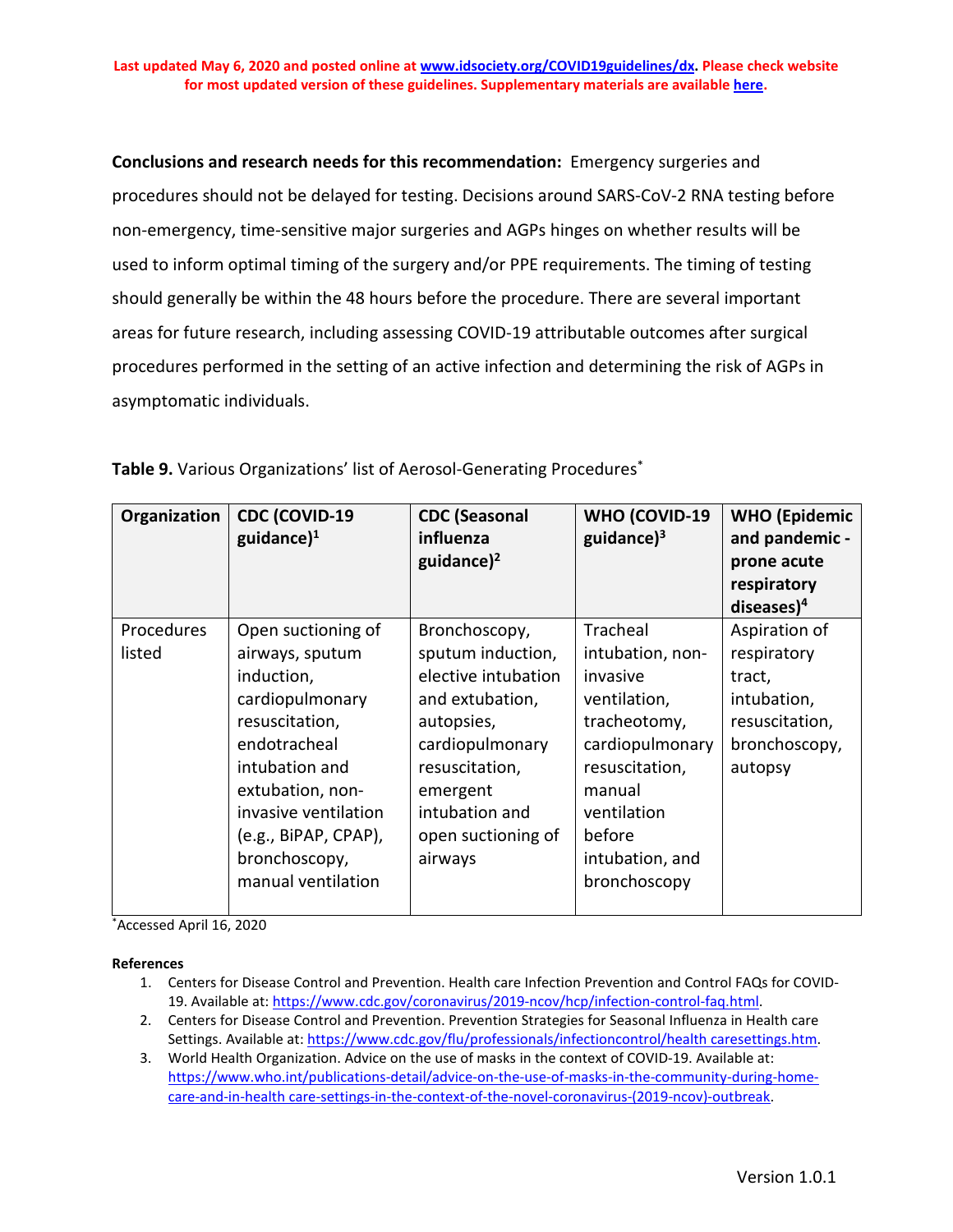4. World Health Organization. Epidemic- and pandemic-prone acute respiratory diseases - Infection prevention and control in health care. Available at: [https://www.who.int/csr/resources/publications/aidememoireepidemicpandemid/en/.](https://www.who.int/csr/resources/publications/aidememoireepidemicpandemid/en/)

## **Narrative Summaries of Diagnostics Undergoing Evaluation**

In addition to the clinical questions addressed above, there is significant interest in the use of serologic SARS-CoV-2 tests both for diagnosis and public health surveillance. At the time of our literature review, however, additional data were needed to formulate recommendations. Important areas that need to be addressed include assessment of the sensitivity and specificity of commercial antibody tests, determinations of protective immunity and measures of antibody responses over time. Whether seroconversion can inform return to work or hospital staffing policies needs to be assessed. In the absence of evidence to guide the use of SARS-CoV-2 serologic testing, the IDSA Diagnostics Committee published a serology primer for clinicians which highlights potential benefits, limitations and unmet research needs [73].

Antigen detection tests may be on the horizon. How these will compare with NAAT needs to be defined. In addition, current NAATs detect viral RNA but cannot distinguish infectious from noninfectious virus. This determination requires viral culture, which is not routinely performed in clinical laboratories for biosafety reasons and is likely less sensitive than NAAT. It will be important to define whether individuals who remain nucleic acid positive after symptom resolution, and potentially seroconversion, are infectious to others because this will have important ramifications for quarantine and reducing restrictions around social distancing. Some "test of cure" algorithms require two sequential negative NAATs, yet some studies describe prolonged RNA positivity. Future studies are required to determine the significance of nucleic acid or antigen shedding after clinical recovery.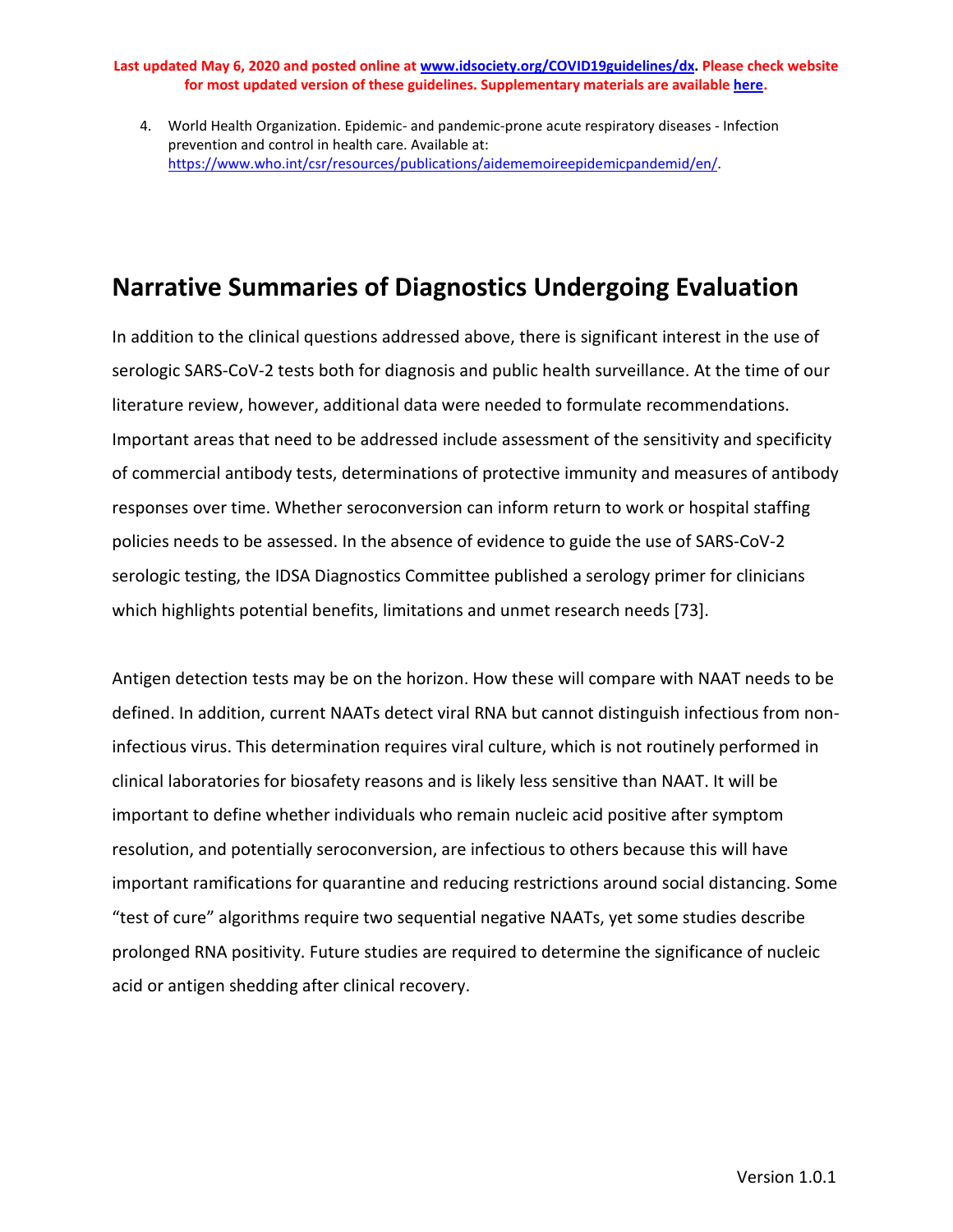## **Discussion**

Molecular tests designed to detect SARS-CoV-2 nucleic acids are essential both for confirming COVID-19 diagnosis and for public health responses aimed at curbing the pandemic. Several countries have deployed NAAT on a massive scale as the cornerstone of a successful containment strategy. Although the U.S. was hampered by limited test availability early in the outbreak, there are now more than 25 different commercially available SARS-CoV-2 assays and multiple clinical laboratories have developed their own laboratory-developed tests. Aggressive efforts are underway to assure access to testing, but regional differences in availability persist. Individual medical centers and clinics are likely to have different testing capacity as well. Furthermore, which test a laboratory or facility chooses to perform will vary based on the resources of a given setting (e.g., near-patient *versus* high complexity laboratory) and turnaround-time to result requirements (i.e., rapid *versus* standard).

The primary recommendations set forth in this guideline assume that SARS-CoV-2 testing is available to healthcare providers on the front lines. However, the panel also recognized that resources may vary, and contingency recommendations were developed for situations where NAAT supplies or PPE are limited. Individual institutions will need to prioritize testing based on available resources and unique patient populations. Testing for symptomatic patients should be prioritized. When testing capacity for symptomatic individuals is considered sufficiently robust, testing for asymptomatic individuals should be considered. There will undoubtedly be challenges prioritizing and implementing testing strategies for asymptomatic groups. The strongest recommendation for testing in asymptomatic individuals in this guideline pertains to immunocompromised patients being admitted to the hospital or in advance of immunosuppressive procedures.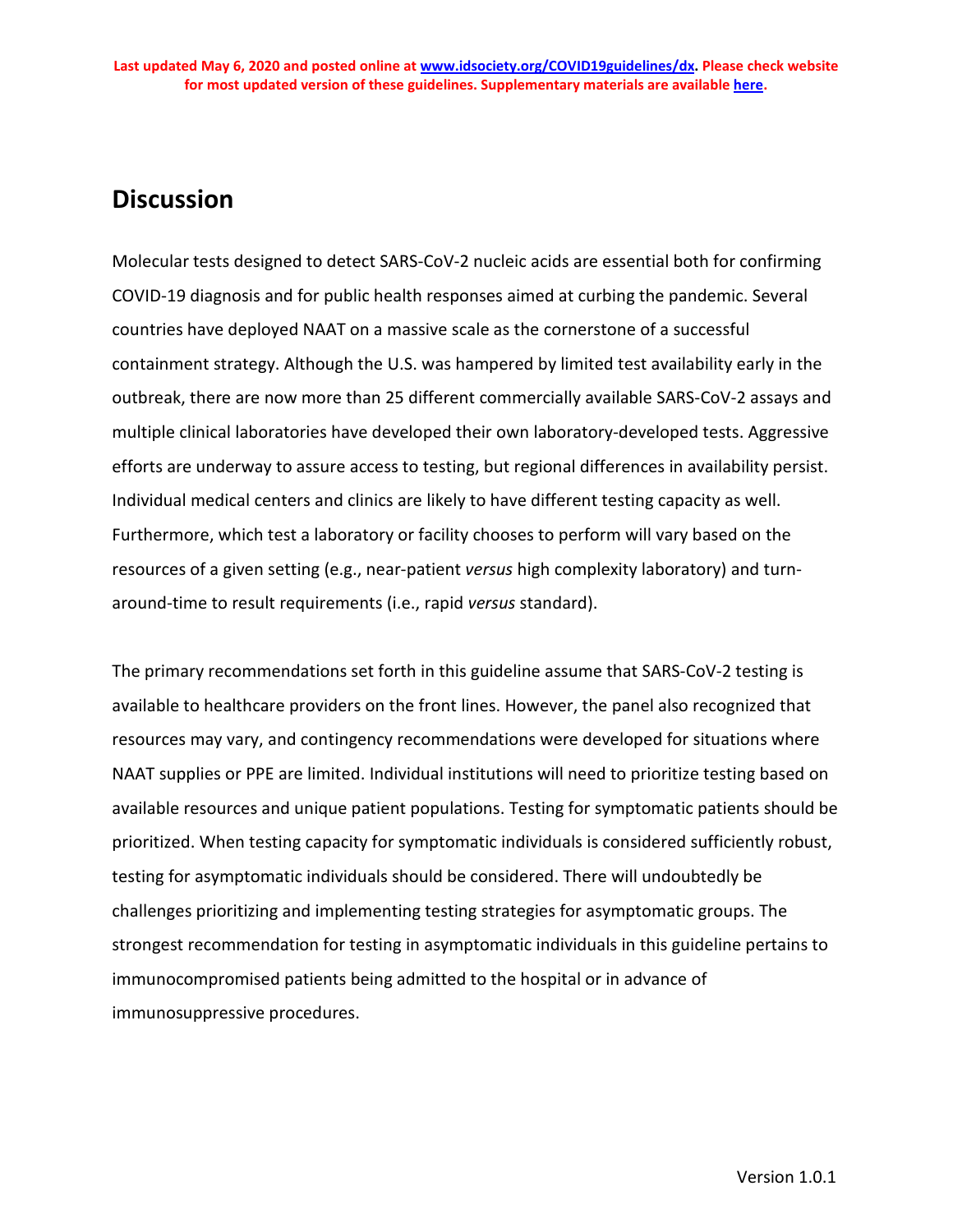Molecular tests have been central to our understanding of SARS-CoV-2. However, much about the biology of SARS-CoV-2 remains unknown. Early experience suggests that SARS-CoV-2 is detectable in the upper respiratory tract, with peak levels typically measurable during the first week of symptoms [48, 62, 74]. RNA detection rates, however, appear to vary from patient to patient and change over time. Some patients with pneumonia, for example, have negative upper respiratory tract samples but positive lower airway samples [35, 75]. Much less it known about the frequency of viral detection in asymptomatic individuals, although the concentration of detectable virus in some people with infection may be quite high [62, 63]. A better understanding of the spectrum of viral load kinetics over time at different anatomic sites is needed to inform decisions about the optimal testing strategies, including when and how to repeat if the first test is negative. Like other respiratory viruses, shedding of viral RNA in respiratory secretions may persist beyond resolution of symptoms and seroconversion [76]. Whether such patients remain infectious to others is uncertain and this is an important area for future study.

The clinical performance of commercially available SARS-CoV-2 molecular diagnostic tests has not yet been defined and will depend in large part on the biology of the virus. Typically, when tests for the detection of viral respiratory pathogens are submitted to the FDA, both analytical and clinical performance data are provided. Under EUA, however, only analytical data are required. Diagnostic developers may test contrived specimens, by spiking viral RNA or inactivated virus into the desired matrix, rather than using real clinical specimens collected from patients with COVID-19. Thirty contrived positive and 30 negative specimens tested, with 95% sensitivity and 100% specificity required for EUA. Therefore, while we have information regarding the limit of detection of the test and evidence (both *in vitro* and *in silico* studies) that the primer design is specific for SARS-CoV-2, there is no information on how each test performs clinically at the time the EUA is issued. Clinical laboratories using commercial EUA tests must verify analytic test performance at some level in their own hands, including evaluation of different specimen types and collection methods (e.g., swab types and transport media).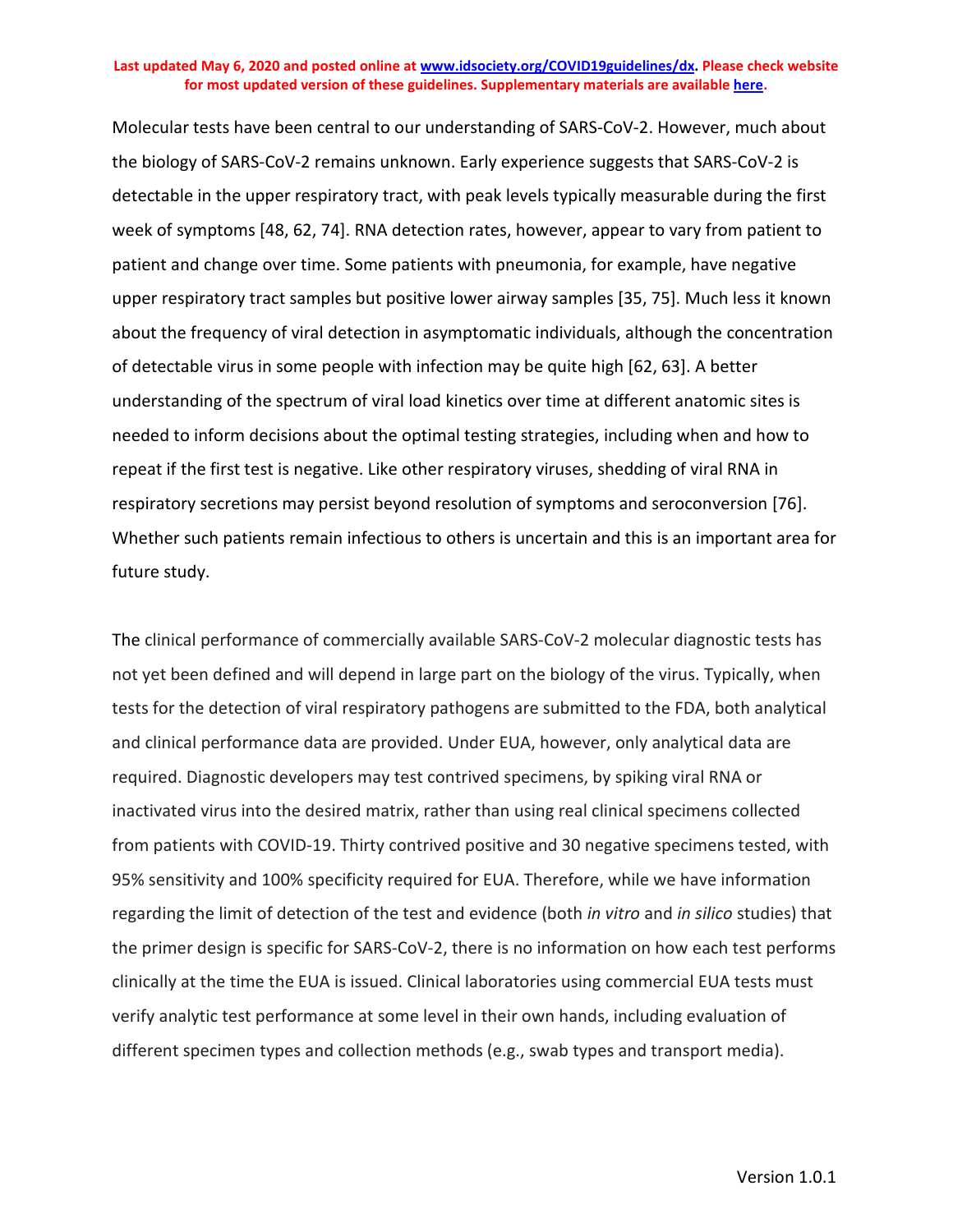Clinical performance metrics include sensitivity, which is the ability of the test to correctly identify those with infection, and specificity, the ability of the test to correctly identify those without the disease. In practice, the positive and negative predictive values of the test are also essential for interpreting test results. Estimations of community prevalence and patient pre-test probability combined with knowledge of test sensitivity and specificity are essential for determining the likelihood that an individual has COVID-19. In practice, however, the true prevalence of COVID-19 in the community may not be well-defined and may be underestimated when test availability is limited. In addition, while SARS-CoV-2 RNA tests are highly specific, their respective sensitivities are likely to vary. Recognizing these complexities, estimates of prevalence/pre-test probability and assay sensitivity were varied in our analyses based on the available literature in an attempt to mirror what may be encountered in clinical practice. Going forward, robust prevalence studies are needed. Clinical test performance should also ideally be determined in prospective multicenter studies using a well-defined reference standard as the benchmark for test comparisons. **[Table 2](#page-21-0)** outlines the type of clinical studies needed to address the most pressing COVID-19 diagnostic knowledge gaps.

One of the most important problems with current COVID-19 diagnostic literature is the lack of a standard definition to define COVID-19. The studies included in the systematic reviews that informed this guideline used variable case definitions and many classified disease based in part on the results of the index test under investigation. Incorporation of the investigational index test into the diagnostic "gold" standard falsely inflates sensitivity and specificity estimates (i.e. incorporation bias). **[Table 10](#page-62-0)** outlines options for defining a confirmed COVID-19 case in diagnostic trials. It is recognized that not all individuals with COVID-19 will have detectable SARS-CoV-2 nucleic acid. Therefore, a "probable" case definition is also proposed. False negative NAAT results may be due to a variety of factors, including assay limit of detection, anatomic location and adequacy of specimen collection, timing of sampling relative to symptom onset, and underlying biology of disease. To fully understand SARS-CoV-2 viral dynamics, studies need to be designed to obtain specimens from multiple sites, ideally from the same patient at the same time. In addition, information on the duration of symptoms (if present),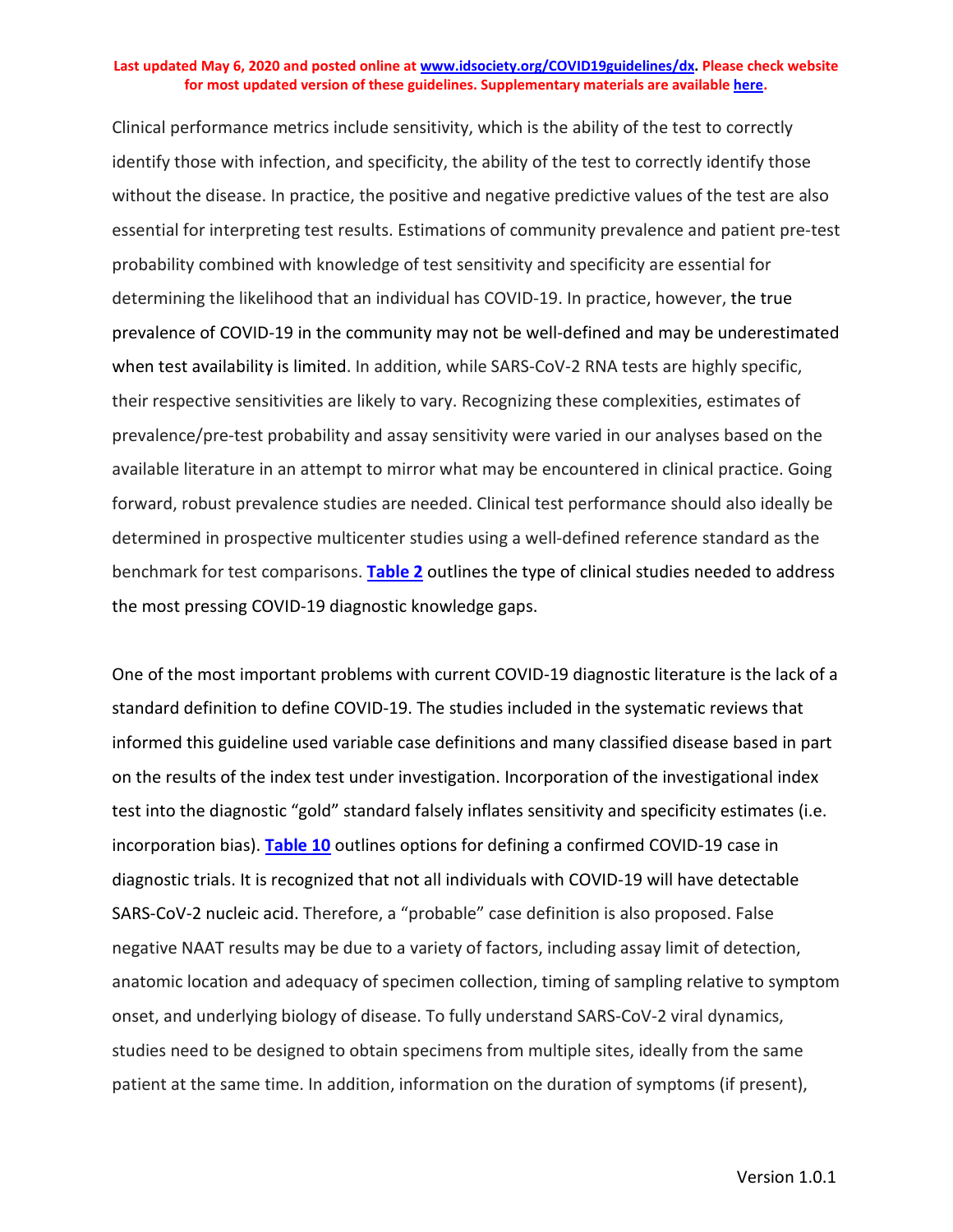assessment of potential exposures and longitudinal follow-up of outcomes will be essential to define optimal diagnostic test strategies across a variety of patient populations.

|                 | <b>CONFIRMED CASE OF COVID-19</b>                                                                  |
|-----------------|----------------------------------------------------------------------------------------------------|
| <b>OPTION 1</b> | Nucleic acid sequencing matches SARS-CoV-2 reference sequences                                     |
| <b>OPTION 2</b> | Positive results from at least 2 different NAATs (one of the two may be the index test)            |
| <b>OPTION 3</b> | Dual positive results from a single NAAT targeting 2 different genes (cannot be the<br>index test) |
| <b>OPTION 4</b> | Compatible clinical signs and symptoms in a setting with known community                           |
|                 | transmission, negative reference NAAT and documented SARS-CoV-2 seroconversion.                    |
| <b>OPTION 5</b> | Compatible clinical signs and symptoms in a setting with known community                           |
|                 | transmission, negative reference NAAT and positive index test from two different                   |
|                 | anatomic sites.                                                                                    |
|                 | <b>PROBABLE CASE OF COVID-19</b>                                                                   |
| <b>OPTION 1</b> | Compatible clinical signs and symptoms in a setting with known community                           |
|                 | transmission, negative reference NAAT and positive SARS-CoV-2-specific serology.                   |
|                 |                                                                                                    |

<span id="page-62-0"></span>**Table 10.** Proposed options for a diagnostic reference standard

## **Conclusion**

The guideline panel used a methodologically rigorous process to critically appraise the available diagnostic literature and formulate SARS-CoV-2 testing recommendations. The quality of existing evidence, however, was limited and not all of the data used to inform these recommendations had undergone peer-review. Based on low certainty evidence, the IDSA panel recommends nucleic acid testing for all symptomatic individuals suspected of having COVID-19. In addition, testing selected asymptomatic individuals is suggested when the results will have significant impact on isolation/quarantine/PPE usage, dictate eligibility for surgery, or inform use of immunosuppressive therapy. Ultimately, institutional resources will dictate test prioritization strategies. The critical components of future COVID-19 diagnostic studies include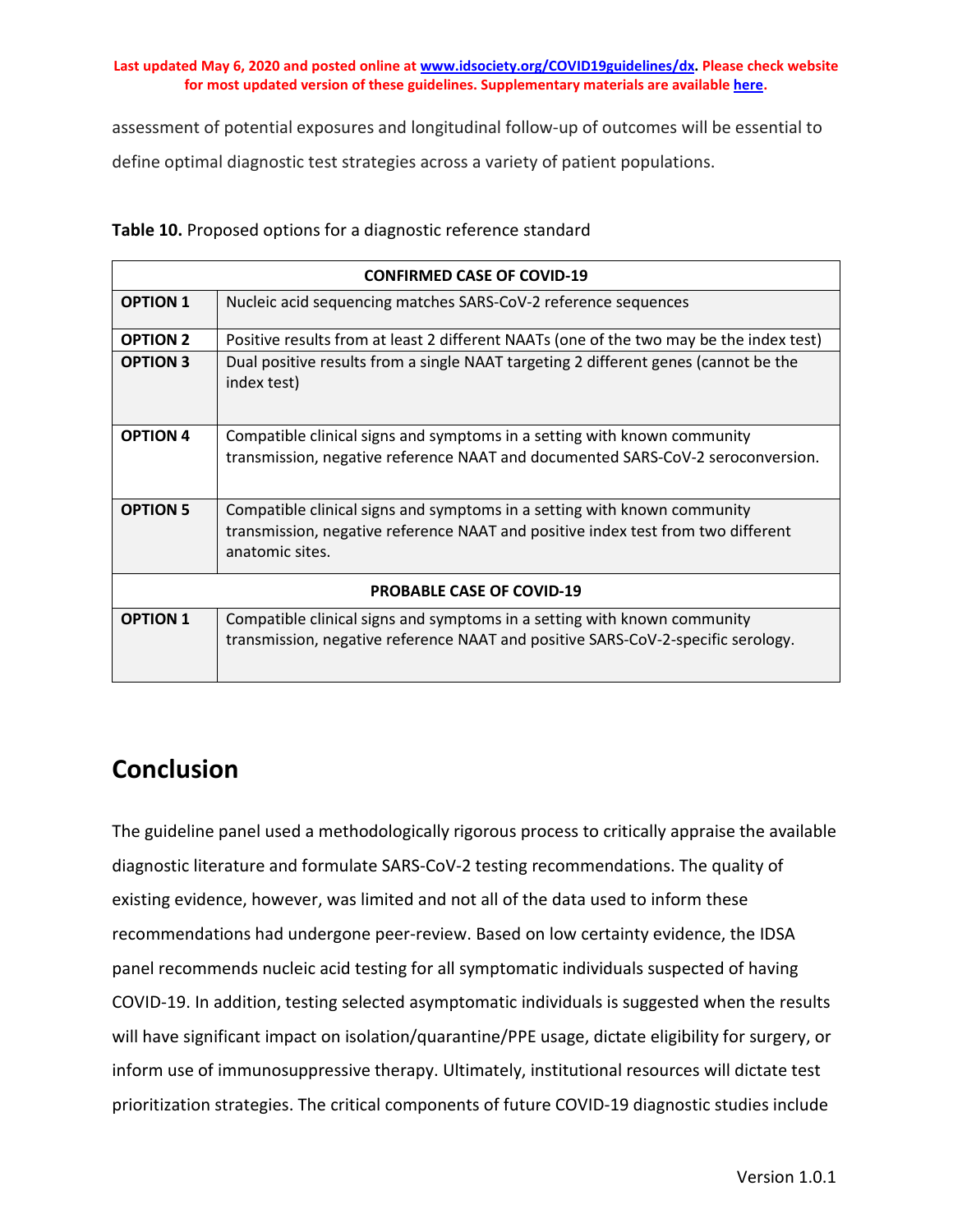use of a well-defined reference standard with detailed descriptions of specimen types, collection methods and their timeframe after symptom onset or exposure to a laboratoryconfirmed case.

# **Acknowledgement**

The expert panel thanks the Infectious Diseases Society of America for supporting guideline development, and specifically the Executive Committee of the IDSA Board of Directors as well as IDSA staff members Dana Wollins, Genet Demisashi, and Rebecca Goldwater for their continued support throughout the guideline process. The panel also expresses its appreciation to the members of SHEA, PIDS, and ASM who provided their thoughtful and comprehensive review.

# **Financial Support**

This project was funded by IDSA.

# **COI Summary**

The following list displays what has been reported to the IDSA. To provide thorough transparency, the IDSA requires full disclosure of all relationships, regardless of relevancy to the guideline topic. Evaluation of such relationships as potential conflicts of interest is determined by a review process which includes assessment by the Board of Directors liaison to the Standards and Practice Guideline Committee and, if necessary, the Conflicts of Interest (COI) and Ethics Committee. The assessment of disclosed relationships for possible COI is based on the relative weight of the financial relationship (i.e., monetary amount) and the relevance of the relationship (i.e., the degree to which an association might reasonably be interpreted by an independent observer as related to the topic or recommendation of consideration). The reader of these guidelines should be mindful of this when the list of disclosures is reviewed. **K.H.** serves as an advisor for BioFire and Quideland and receives research funding from the National Institutes of Health (NIH). **A.C.** serves as an advisor for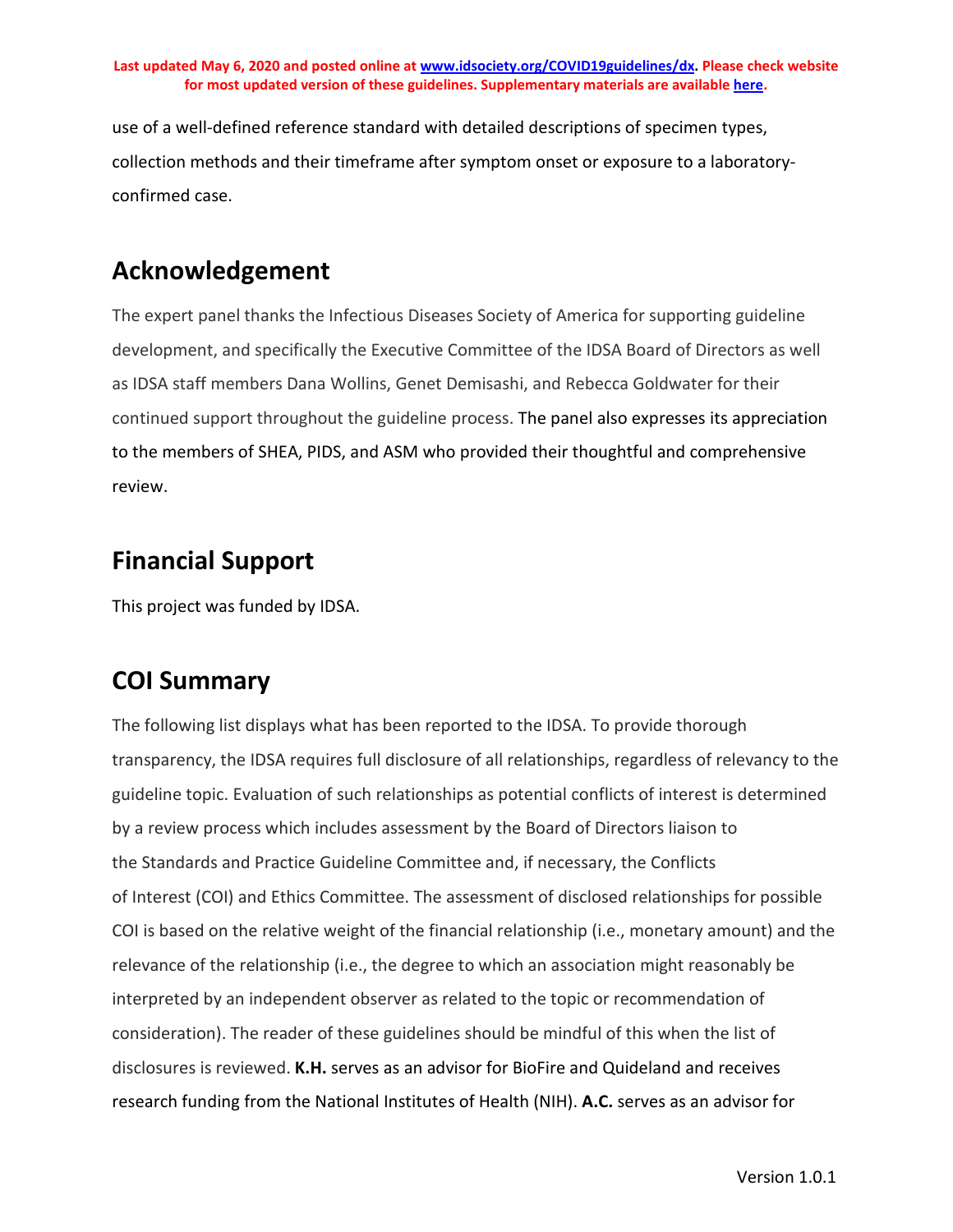Roche Diagnostics, Danaher, Quidel, First Light, Day Zero, Visby, and Chroma Code; receives research funding from ArcBio and Hologic; and has served as an advisor for Luminex. **C.A.** receives royalties from UpToDate and receives research funding from Merck, MeMed Diagnostics, Entasis Pharmaceuticals and the National Institute of Allergy and Infectious Diseases (NIAID)/NIH. **J.E.** serves as a consultant for Sanofi Pasteur; an advisor/consultant for Meissa Vaccines; and receives research funding from the Centers for Disease Control and Prevention (CDC), Brotman Baty Research Institute, Merck, Novavax, GlaxoSmithKline, and AstraZeneca. **M.L.** serves as an advisor for Sanofi, Seqirus, and Medicago; has served as an advisor for Pfizer, Sunovion, and MD Brief; and receives research funding from the Canadian Institutes of Health Research and the Medical Research Council (United Kingdom). **R.P.** receives grants from Shionogi, CD Diagnostics, Merck, Hutchison Biofilm Medical Solutions, Accelerate Diagnostics, ContraFect, and TenNor; serves as a consultant for Curetis, Specific Technologies, Next Gen Diagnostics, Pathoquest, Selux Diagnostics, 1928 Diagnostics, PhAst, and Qvella; holds patent for *B. pertussis/parapertussis* PCR, device/method for sonification, and an anti-biofilm substance; receives research funding from the NIH, the National Science Foundation and the U.S. Department of Defense; and receives monies/reimbursement from the American Society for Microbiology (ASM), the Infectious Diseases Society of America (IDSA), the National Board of Medical Examiners, UpToDate, and the Infectious Disease Board Review Course; **Y.F.Y.**  receives honoraria for evidence reviews and teaching from the Evidence Foundation, honoraria for evidence reviews for the American Gastroenterological Association, and serves as a Director for the Evidence Foundation and for the U.S. GRADE Network; and **M.H.M** receives research funding from the Agency for Healthcare Research and Quality (AHRQ), the Endocrine Society, the Society for Vascular Surgery, and The American Society of Hematology and is a Board member for the Evidence Foundation. All authors have submitted the ICMJE Form for Disclosure of Potential Conflicts of Interest. Conflicts that the editors consider relevant to the content of the manuscript have been disclosed.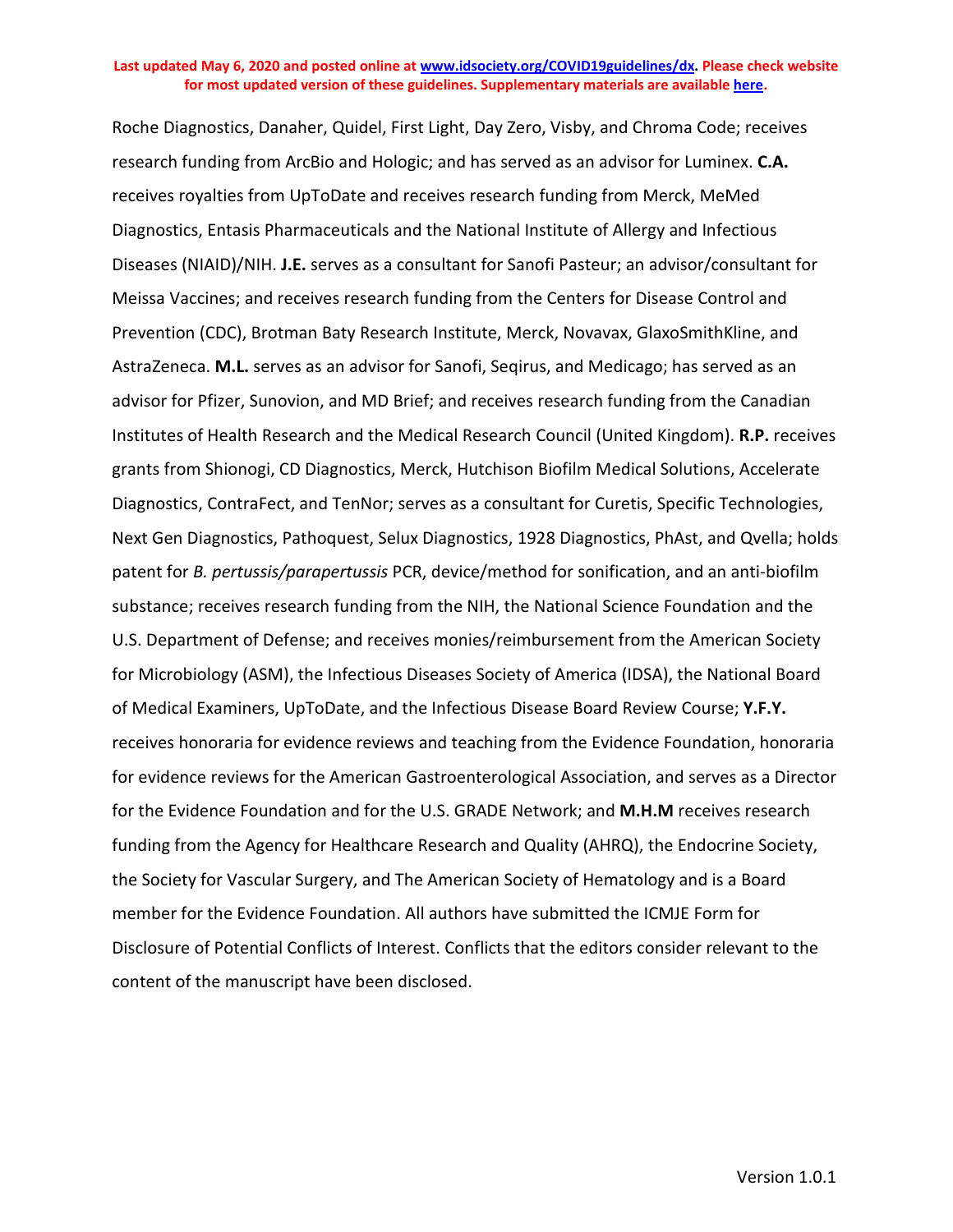## **References**

- 1. Zhu N, Zhang D, Wang W, et al. A Novel Coronavirus from Patients with Pneumonia in China, 2019. The New England journal of medicine **2020**; 382(8): 727-33.
- 2. Lu R, Zhao X, Li J, et al. Genomic characterisation and epidemiology of 2019 novel coronavirus: implications for virus origins and receptor binding. The Lancet **2020**; 395(10224): 565-74.
- 3. Gorbalenya AE, Baker SC, Baric RS, et al. The species Severe acute respiratory syndromerelated coronavirus: classifying 2019-nCoV and naming it SARS-CoV-2. Nature Microbiology **2020**; 5(4): 536-44.
- 4. Organization WH. Novel coronavirus-2019 events-as-they happen. Available at: [https://www.who.int/emergencies/diseases/novel-coronavirus-2019/events-as-they](https://www.who.int/emergencies/diseases/novel-coronavirus-2019/events-as-they-happen)[happen.](https://www.who.int/emergencies/diseases/novel-coronavirus-2019/events-as-they-happen) Accessed 30 April.
- 5. Adminsitration FaD. Coronavirus Disease In Vitro Diagnostics EUAs. Available at: [https://www.fda.gov/medical-devices/emergency-situations-medical](https://www.fda.gov/medical-devices/emergency-situations-medical-devices/emergency-use-authorizations#covid19ivd)[devices/emergency-use-authorizations#covid19ivd.](https://www.fda.gov/medical-devices/emergency-situations-medical-devices/emergency-use-authorizations#covid19ivd) Accessed 30 April.
- 6. Morgan RL, Florez I, Falavigna M, et al. Development of rapid guidelines: 3. GIN-McMaster Guideline Development Checklist extension for rapid recommendations. Health Res Policy Syst **2018**; 16(1): 63.
- 7. Guyatt GH, Oxman AD, Kunz R, et al. GRADE guidelines: 2. Framing the question and deciding on important outcomes. J Clin Epidemiol **2011**; 64(4): 395-400.
- 8. Gudbjartsson DF, Helgason A, Jonsson H, et al. Spread of SARS-CoV-2 in the Icelandic Population. **2020**.
- 9. Tolia VM, Chan TC, Castillo EM. Preliminary Results of Initial Testing for Coronavirus (COVID-19) in the Emergency Department. The western journal of emergency medicine **2020**.
- 10. Huang G, Zeng W, Wang W, et al. Triaging patients in the outbreak of the 2019 novel coronavirus. **2020**: 2020.03.13.20035212.
- 11. Ai J-W, Zhang H-C, Xu T, et al. Optimizing diagnostic strategy for novel coronavirus pneumonia, a multi-center study in Eastern China. **2020**: 2020.02.13.20022673.
- 12. Liu R, Han H, Liu F, et al. Positive rate of RT-PCR detection of SARS-CoV-2 infection in 4880 cases from one hospital in Wuhan, China, from Jan to Feb 2020. Clin Chim Acta **2020**; 505: 172-5.
- 13. Folgueira MD, Munoz-Ruiperez C, Alonso-Lopez MA, Delgado R. SARS-CoV-2 infection in Health Care Workers in a large public hospital in Madrid, Spain, during March 2020. **2020**: 2020.04.07.20055723.
- 14. Kimball A, Hatfield K, Arons M, et al. Asymptomatic and Presymptomatic SARS-CoV-2 Infections in Residents of a Long-Term Care Skilled Nursing Facility — King County, Washington, March 2020. MMWR Morbidity and Mortality Weekly Report **2020**; 69.
- 15. Hu Z, Song C, Xu C, et al. Clinical Characteristics of 24 Asymptomatic Infections with COVID-19 Screened among Close Contacts in Nanjing, China. **2020**: 2020.02.20.20025619.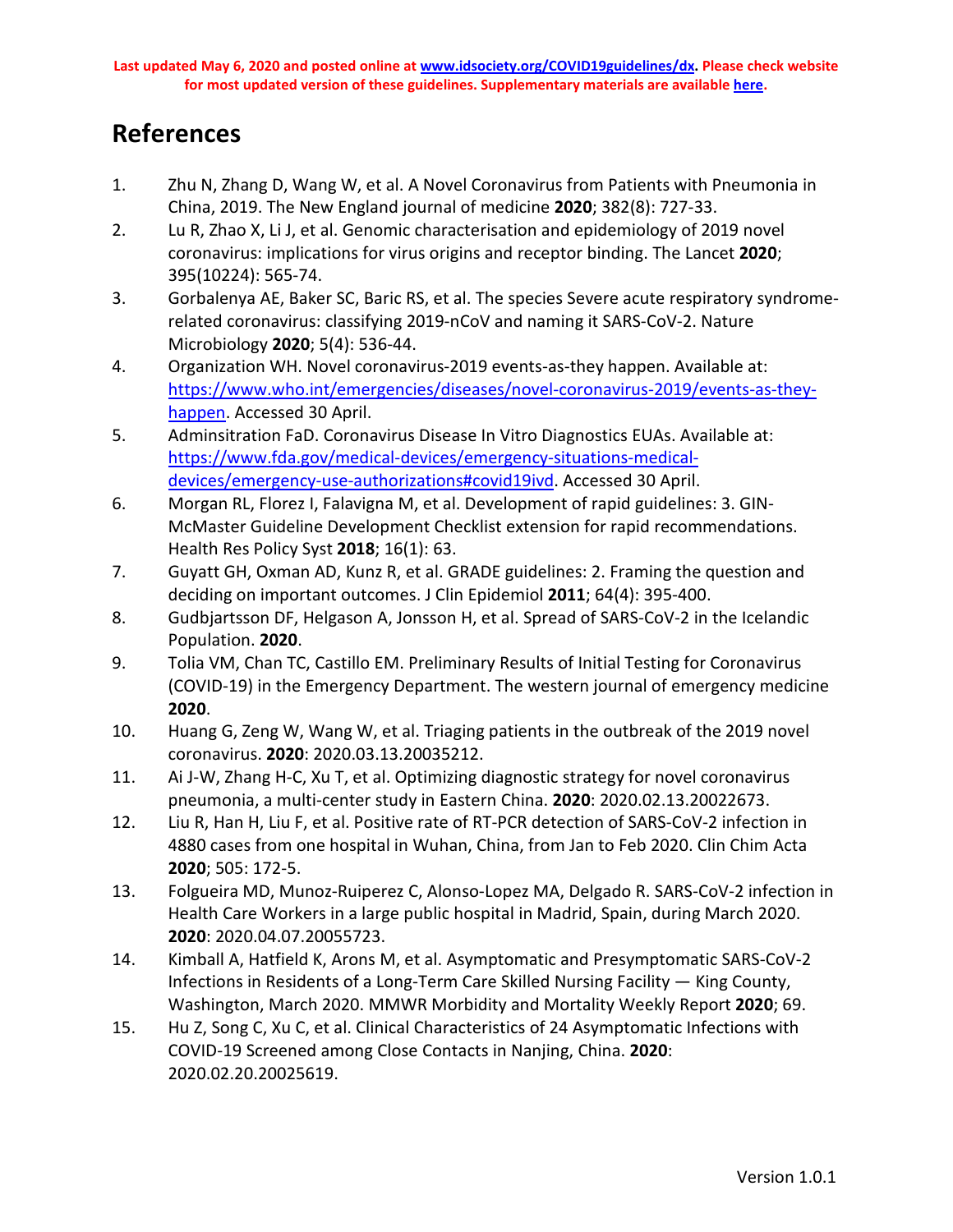- 16. Jianyun L, Jieni G, Kuibiao L, et al. COVID-19 Outbreak Associated with Air Conditioning in Restaurant, Guangzhou, China, 2020. Emerging Infectious Disease journal **2020**; 26(7).
- 17. Bi Q, Wu Y, Mei S, et al. Epidemiology and Transmission of COVID-19 in Shenzhen China: Analysis of 391 cases and 1,286 of their close contacts. **2020**: 2020.03.03.20028423.
- 18. Gostic K, Gomez ACR, Mummah RO, Kucharski AJ, Lloyd-Smith JO. Estimated effectiveness of symptom and risk screening to prevent the spread of COVID-19. eLife **2020**; 9: e55570.
- 19. Wei WE, Li Z, Chiew CJ, Yong SE, Toh MP, Lee VJ. Presymptomatic Transmission of SARS-CoV-2 - Singapore, January 23-March 16, 2020. MMWR Morb Mortal Wkly Rep **2020**; 69(14): 411-5.
- 20. Sutton D, Fuchs K, D'Alton M, Goffman D. Universal Screening for SARS-CoV-2 in Women Admitted for Delivery. **2020**.
- 21. Yu J, Ouyang W, Chua MLK, Xie C. SARS-CoV-2 transmission in cancer patients of a tertiary hospital in Wuhan. **2020**: 2020.02.22.20025320.
- 22. Whiting PF, Rutjes AW, Westwood ME, et al. QUADAS-2: a revised tool for the quality assessment of diagnostic accuracy studies. Ann Intern Med **2011**; 155(8): 529-36.
- 23. Schunemann HJ, Mustafa RA, Brozek J, et al. GRADE guidelines: 21 part 1. Study design, risk of bias, and indirectness in rating the certainty across a body of evidence for test accuracy. J Clin Epidemiol **2020**.
- 24. Schunemann HJ, Mustafa RA, Brozek J, et al. GRADE guidelines: 21 part 2. Test accuracy: inconsistency, imprecision, publication bias, and other domains for rating the certainty of evidence and presenting it in evidence profiles and summary of findings tables. J Clin Epidemiol **2020**.
- 25. GRADEpro GDT: GRADEpro Guideline Development Tool [Software]. . McMaster University, 2015 (developed by Evidence Prime, Inc): Available from gradepro.org.
- 26. Alexander PE, Bero L, Montori VM, et al. World Health Organization recommendations are often strong based on low confidence in effect estimates. J Clin Epidemiol **2014**; 67(6): 629-34.
- 27. Guyatt GH, Schunemann HJ, Djulbegovic B, Akl EA. Guideline panels should not GRADE good practice statements. J Clin Epidemiol **2015**; 68(5): 597-600.
- 28. Bordi L, Nicastri E, Scorzolini L, et al. Differential diagnosis of illness in patients under investigation for the novel coronavirus (SARS-CoV-2), Italy, February 2020. Euro Surveill **2020**; 25(8).
- 29. Hsih WH, Cheng MY, Ho MW, et al. Featuring COVID-19 cases via screening symptomatic patients with epidemiologic link during flu season in a medical center of central Taiwan. Journal of microbiology, immunology, and infection = Wei mian yu gan ran za zhi **2020**.
- 30. Pu H, Xu Y, Doig GS, Zhou Y. Screening and managing of suspected or confirmed novel coronavirus (COVID-19) patients: experiences from a tertiary hospital outside Hubei province. **2020**: 2020.03.20.20038679.
- 31. Infectious Diseases Society of America. COVID-19 Prioritization of Diagnostic Testing. Available at: [https://www.idsociety.org/globalassets/idsa/public-health/covid-19](https://www.idsociety.org/globalassets/idsa/public-health/covid-19-prioritization-of-dx-testing.pdf) [prioritization-of-dx-testing.pdf.](https://www.idsociety.org/globalassets/idsa/public-health/covid-19-prioritization-of-dx-testing.pdf) Accessed 30 April.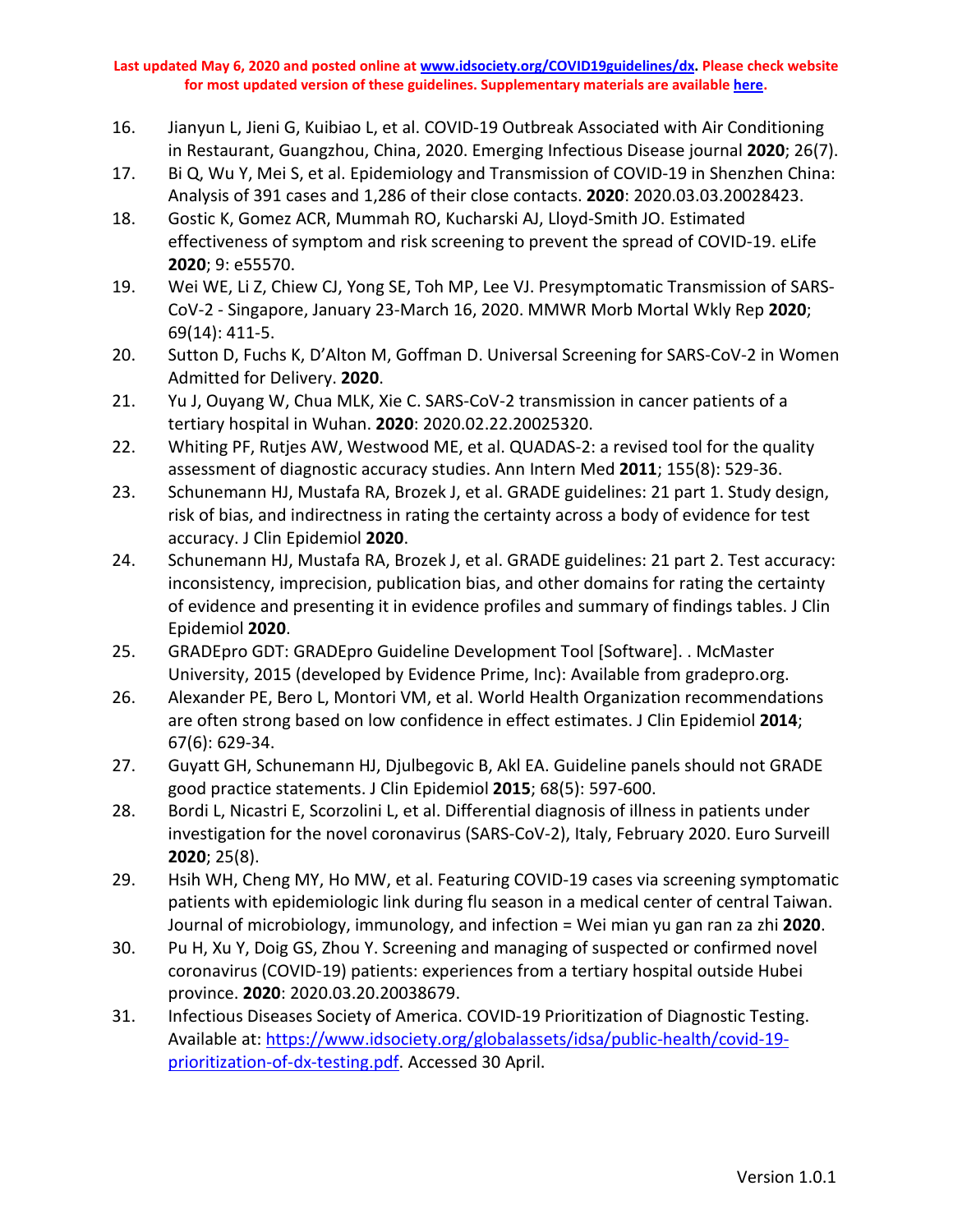- 32. Centers for Disease Control and Prevention. Priorities for testing patients with suspected COVID-19 infection. Available at: [https://www.cdc.gov/coronavirus/2019](https://www.cdc.gov/coronavirus/2019-ncov/downloads/priority-testing-patients.pdf) [ncov/downloads/priority-testing-patients.pdf.](https://www.cdc.gov/coronavirus/2019-ncov/downloads/priority-testing-patients.pdf) Accessed 30 April.
- 33. Lin C, Xiang J, Yan M, Li H, Huang S, Shen C. Comparison of throat swabs and sputum specimens for viral nucleic acid detection in 52 cases of novel coronavirus (SARS-Cov-2) infected pneumonia (COVID-19). **2020**: 2020.02.21.20026187.
- 34. Osterdahl MF, Lee KA, Ni Lochlainn M, et al. Detecting SARS-CoV-2 at point of care: Preliminary data comparing Loop-mediated isothermal amplification (LAMP) to PCR. **2020**: 2020.04.01.20047357.
- 35. Wang W, Xu Y, Gao R, et al. Detection of SARS-CoV-2 in Different Types of Clinical Specimens. JAMA **2020**.
- 36. Yang Y, Yang M, Shen C, et al. Evaluating the accuracy of different respiratory specimens in the laboratory diagnosis and monitoring the viral shedding of 2019-nCoV infections. **2020**: 2020.02.11.20021493.
- 37. Gao Y, Yuan Y, Li TT, et al. Evaluation the auxiliary diagnosis value of antibodies assays for detection of novel coronavirus (SARS-Cov-2) causing an outbreak of pneumonia (COVID-19). **2020**: 2020.03.26.20042044.
- 38. Pere H, Podglajen I, Wack M, et al. Nasal swab sampling for SARS-CoV-2: A convenient alternative in time of nasopharyngeal swab shortage. Journal of clinical microbiology **2020**.
- 39. Tu Y-P, Jennings R, Hart B, et al. Patient-collected tongue, nasal, and mid-turbinate swabs for SARS-CoV-2 yield equivalent sensitivity to health care worker collected nasopharyngeal swabs. **2020**: 2020.04.01.20050005.
- 40. Yu F, Yan L, Wang N, et al. Quantitative Detection and Viral Load Analysis of SARS-CoV-2 in Infected Patients. Clinical Infectious Diseases **2020**.
- 41. Williams E, Bond K, Zhang B, Putland M, Williamson DA. Saliva as a non-invasive specimen for detection of SARS-CoV-2. **2020**: JCM.00776-20.
- 42. Zou L, Ruan F, Huang M, et al. SARS-CoV-2 Viral Load in Upper Respiratory Specimens of Infected Patients. **2020**; 382(12): 1177-9.
- 43. Kojima N, Turner F, Slepnev V, et al. Self-Collected Oral Fluid and Nasal Swabs Demonstrate Comparable Sensitivity to Clinician Collected Nasopharyngeal Swabs for Covid-19 Detection. **2020**: 2020.04.11.20062372.
- 44. Wehrhahn MC, Robson J, Brown S, et al. Self-collection: an appropriate alternative during the SARS-CoV-2 pandemic. **2020**: 2020.04.09.20057901.
- 45. Tan W, Lu Y, Zhang J, et al. Viral Kinetics and Antibody Responses in Patients with COVID-19. **2020**: 2020.03.24.20042382.
- 46. Seaman CP, Tran LTT, Cowling BJ, Sullivan SG. Self-collected compared with professional-collected swabbing in the diagnosis of influenza in symptomatic individuals: A meta-analysis and assessment of validity. J Clin Virol **2019**; 118: 28-35.
- 47. Kim JY, Ko JH, Kim Y, et al. Viral Load Kinetics of SARS-CoV-2 Infection in First Two Patients in Korea. Journal of Korean medical science **2020**; 35(7): e86.
- 48. Wölfel R, Corman VM, Guggemos W, et al. Virological assessment of hospitalized patients with COVID-2019. Nature **2020**.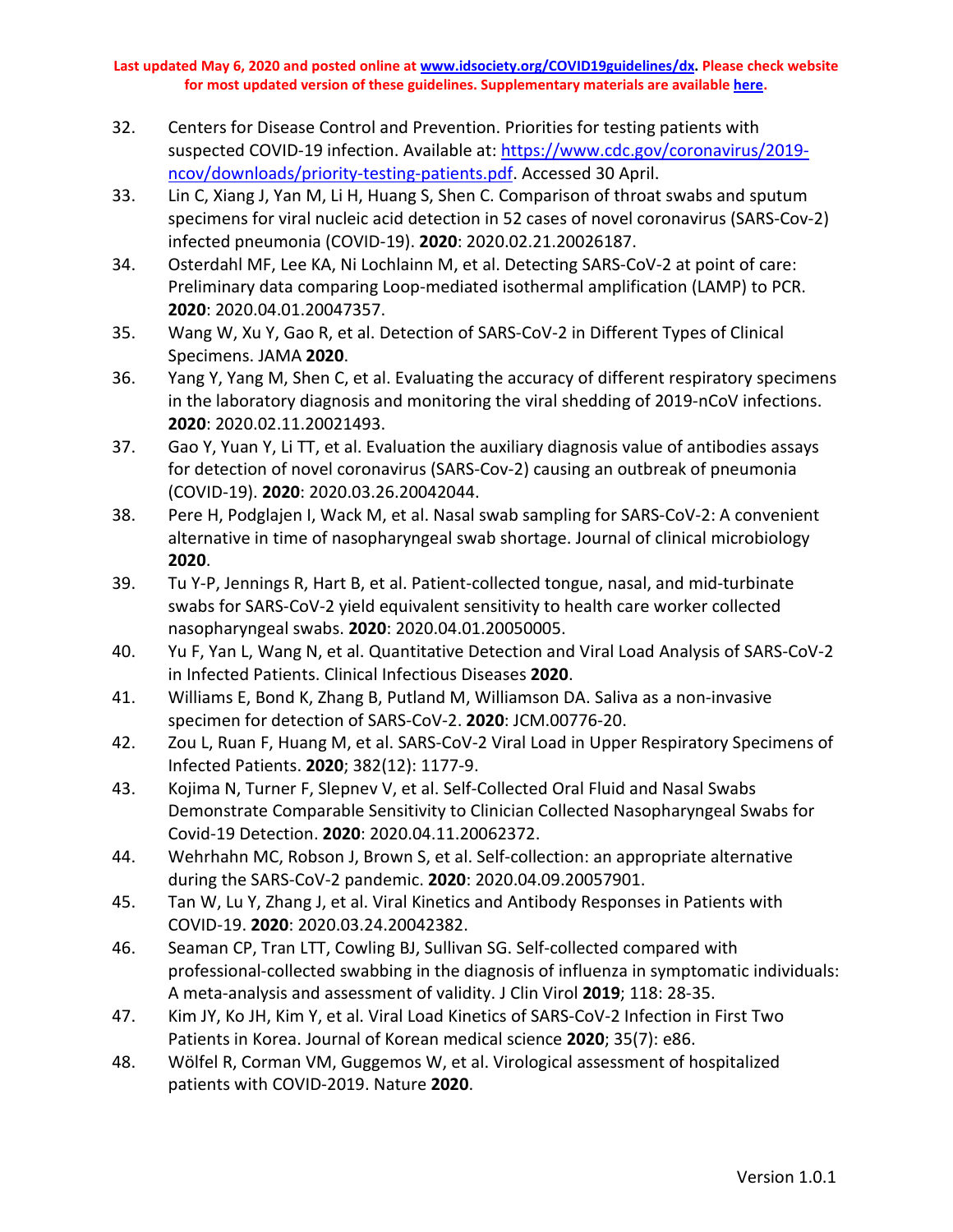- 49. Yang Y, Yang M, Shen C, et al. Evaluating the accuracy of different respiratory specimens in the laboratory diagnosis and monitoring the viral shedding of 2019-nCoV infections. medRxiv **2020**: 2020.02.11.20021493.
- 50. Gao Y, Yuan Y, Li TT, et al. Evaluation the auxiliary diagnosis value of antibodies assays for detection of novel coronavirus (SARS-Cov-2) causing an outbreak of pneumonia (COVID-19). medRxiv **2020**: 2020.03.26.20042044.
- 51. Yu F, Yan L, Wang N, et al. Quantitative Detection and Viral Load Analysis of SARS-CoV-2 in Infected Patients. Clin Infect Dis **2020**.
- 52. Tan W, Lu Y, Zhang J, et al. Viral Kinetics and Antibody Responses in Patients with COVID-19. medRxiv **2020**: 2020.03.24.20042382.
- 53. Lin C, Xiang J, Yan M, Li H, Huang S, Shen C. Comparison of throat swabs and sputum specimens for viral nucleic acid detection in 52 cases of novel coronavirus (SARS-Cov-2) infected pneumonia (COVID-19). medRxiv **2020**: 2020.02.21.20026187.
- 54. Ai J, Gong J, Xing L, et al. Analysis of factors associated early diagnosis in coronavirus disease 2019 (COVID-19). **2020**: 2020.04.09.20059352.
- 55. Zhou F, Yu X, Tong X, Zhang R. Clinical features and outcomes of 197 adult discharged patients with COVID-19 in Yichang, Hubei. **2020**: 2020.03.26.20041426.
- 56. Yu L, Wu S, Hao X, et al. Rapid colorimetric detection of COVID-19 coronavirus using a reverse tran-scriptional loop-mediated isothermal amplification (RT-LAMP) diagnostic plat-form: iLACO. **2020**: 2020.02.20.20025874.
- 57. Yang W, Dang X, Wang Q, et al. Rapid Detection of SARS-CoV-2 Using Reverse transcription RT-LAMP method. **2020**: 2020.03.02.20030130.
- 58. Zhang Y, Odiwuor N, Xiong J, et al. Rapid Molecular Detection of SARS-CoV-2 (COVID-19) Virus RNA Using Colorimetric LAMP. **2020**: 2020.02.26.20028373.
- 59. Zhu X, Wang X, Han L, et al. Reverse transcription loop-mediated isothermal amplification combined with nanoparticles-based biosensor for diagnosis of COVID-19. **2020**: 2020.03.17.20037796.
- 60. Harrington A, Cox B, Snowdon J, et al. Comparison of Abbott ID Now and Abbott m2000 methods for the detection of SARS-CoV-2 from nasopharyngeal and nasal swabs from symptomatic patients. **2020**: JCM.00798-20.
- 61. Rhoads DD, Cherian SS, Roman K, Stempak LM, Schmotzer CL, Sadri N. Comparison of Abbott ID Now, Diasorin Simplexa, and CDC FDA EUA methods for the detection of SARS-CoV-2 from nasopharyngeal and nasal swabs from individuals diagnosed with COVID-19. **2020**: JCM.00760-20.
- 62. Zou L, Ruan F, Huang M, et al. SARS-CoV-2 Viral Load in Upper Respiratory Specimens of Infected Patients. N Engl J Med **2020**; 382(12): 1177-9.
- 63. Danis K, Epaulard O, Benet T, et al. Cluster of coronavirus disease 2019 (Covid-19) in the French Alps, 2020. Clin Infect Dis **2020**; ciaa424.
- 64. Centers for Disease Control and Prevention. Interim U.S. Guidance for Risk Assessment and Public Health Management of Healthcare Personnel with Potential Exposure in a Healthcare Setting to Patients with Coronavirus Disease 2019 (COVID-19). Available at: [https://www.cdc.gov/coronavirus/2019-ncov/hcp/guidance-risk-assesment-hcp.html.](https://www.cdc.gov/coronavirus/2019-ncov/hcp/guidance-risk-assesment-hcp.html) Accessed 5 May 2020.